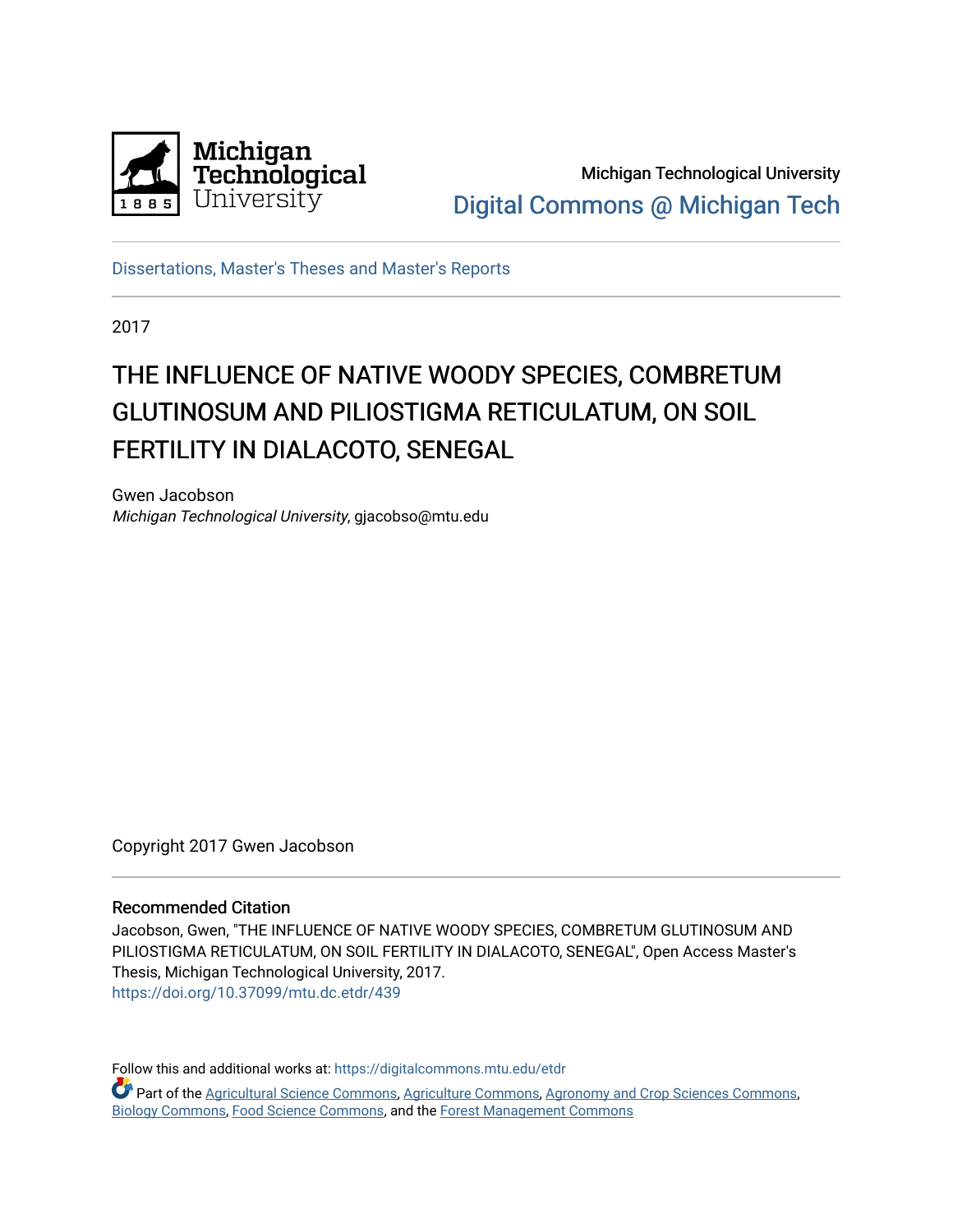# THE INFLUENCE OF NATIVE WOODY SPECIES, COMBRETUM GLUTINOSUM AND PILIOSTIGMA RETICULATUM, ON SOIL FERTILITY IN DIALACOTO, SENEGAL

By Gwendolyn Jacobson

# A THESIS

Submitted in partial fulfillment of the requirements for the degree of MASTER OF SCIENCE In Biological Sciences

# MICHIGAN TECHNOLOGICAL UNIVERSITY 2017

© 2017 Gwendolyn Jacobson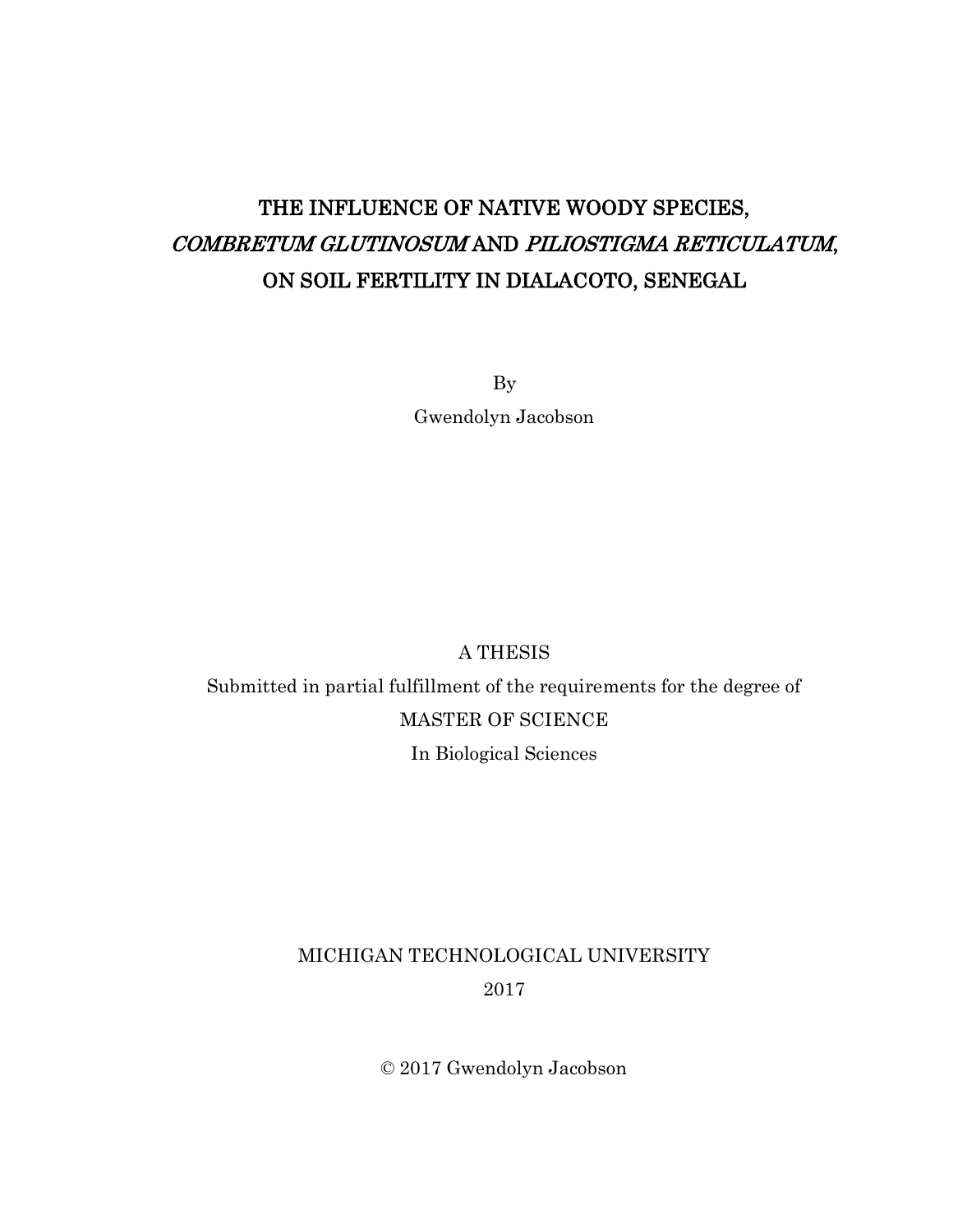This thesis has been approved in partial fulfillment of the requirements for the Degree of MASTER OF SCIENCE in Biological Sciences.

Department of Biological Sciences

|                                     | Thesis Advisor: Dr. Casey Huckins |
|-------------------------------------|-----------------------------------|
| Committee Member:                   | Dr. Andrew Burton                 |
| Committee Member:                   | Dr. Kari Henquinet                |
| Department Chair: Dr. Shekhar Joshi |                                   |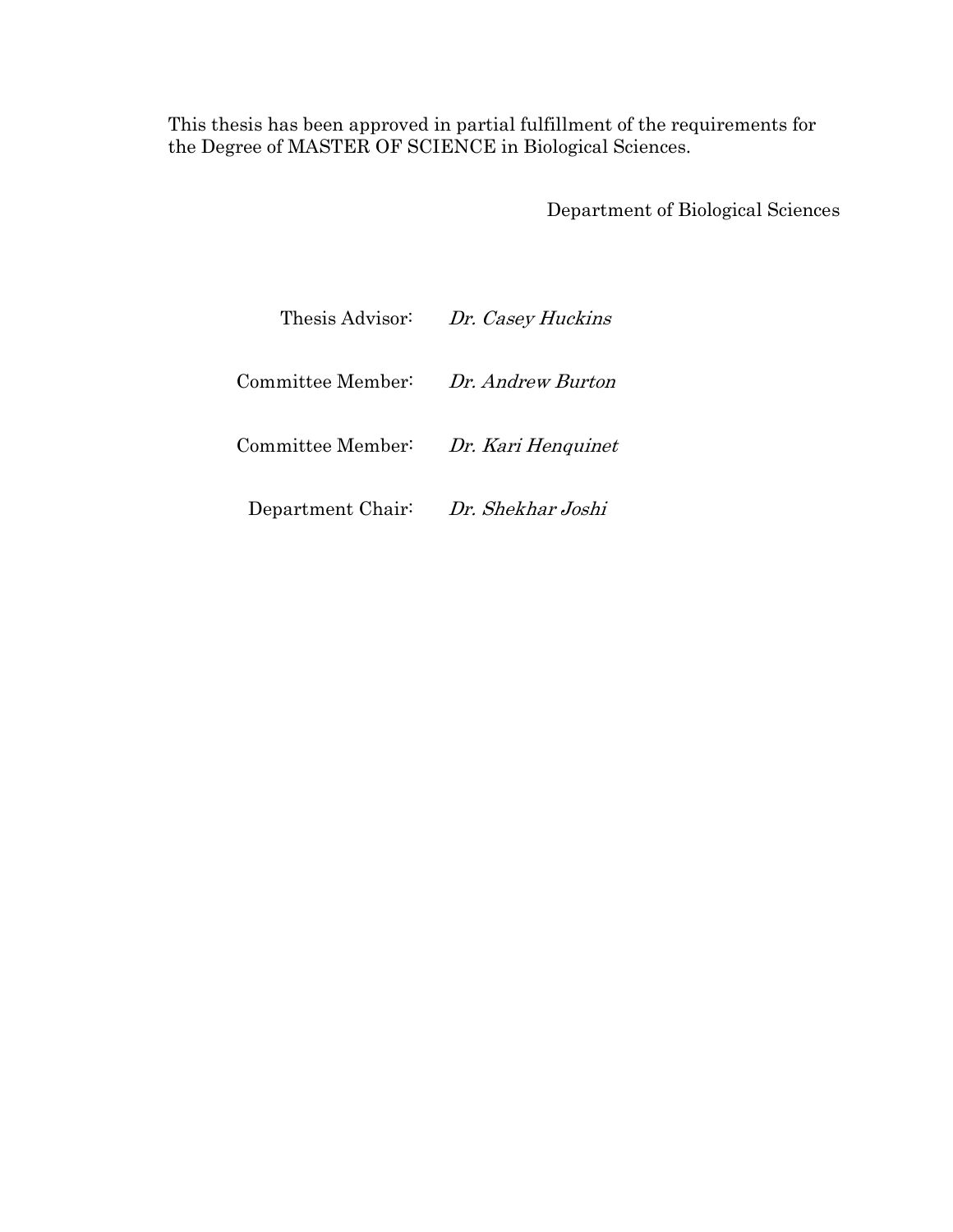# **Table of Contents**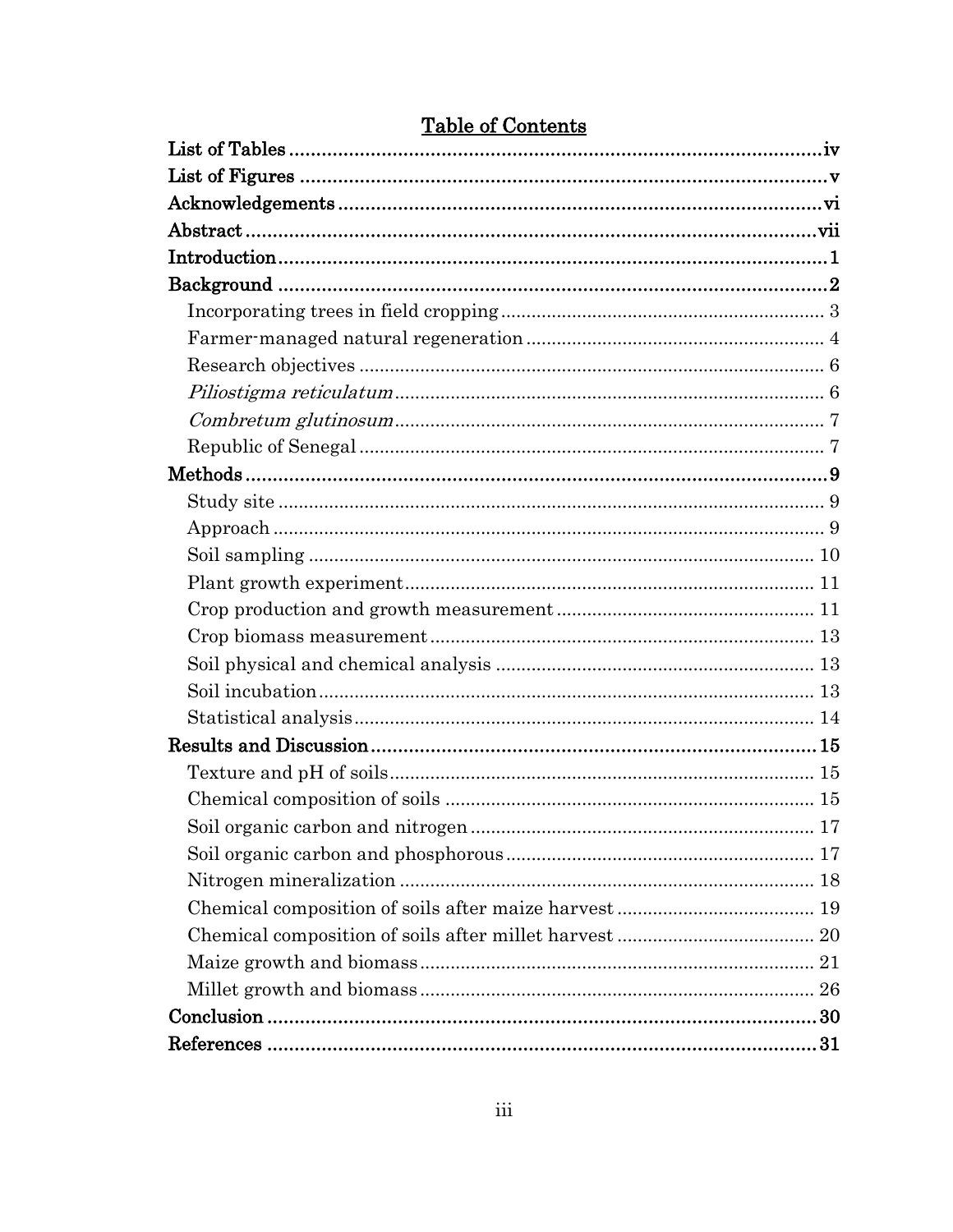# List of Tables

| Table 1. Woody species commonly used in farmer-managed natural                 |
|--------------------------------------------------------------------------------|
|                                                                                |
|                                                                                |
| Table 3. Chemical composition of soil samples (0-20cm depth) prior to growth   |
| Table 4. Linear correlation of soil total organic carbon and analyzed soil     |
|                                                                                |
|                                                                                |
| Table 6. Chemical composition of soil samples following growth and harvest     |
|                                                                                |
| Table 7. Chemical composition of soil samples following growth and harvest     |
|                                                                                |
| Table 8. Effects of soil treatments on final maize biomass, plant height, root |
|                                                                                |
| Table 9. Effects of soil treatments on final millet biomass, and height and    |
|                                                                                |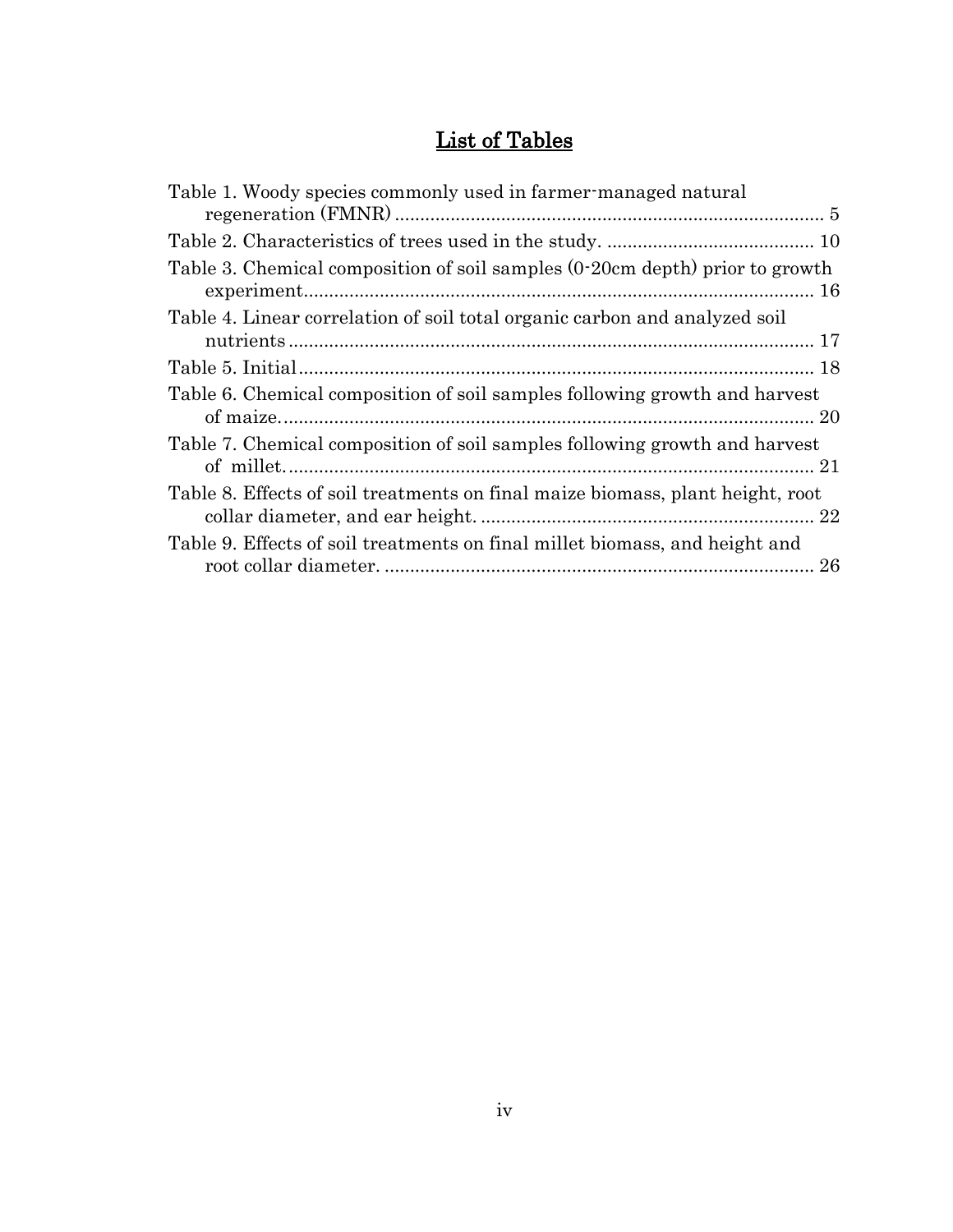# List of Figures

| Figure 2. Effects of soil treatments on root collar diameter of maize over time. |  |
|----------------------------------------------------------------------------------|--|
| Figure 3. Effects of soil treatments on mean stem height of maize over time.     |  |
|                                                                                  |  |
| Figure 5. Effects of soil treatments on plant height of millet over time 28      |  |
|                                                                                  |  |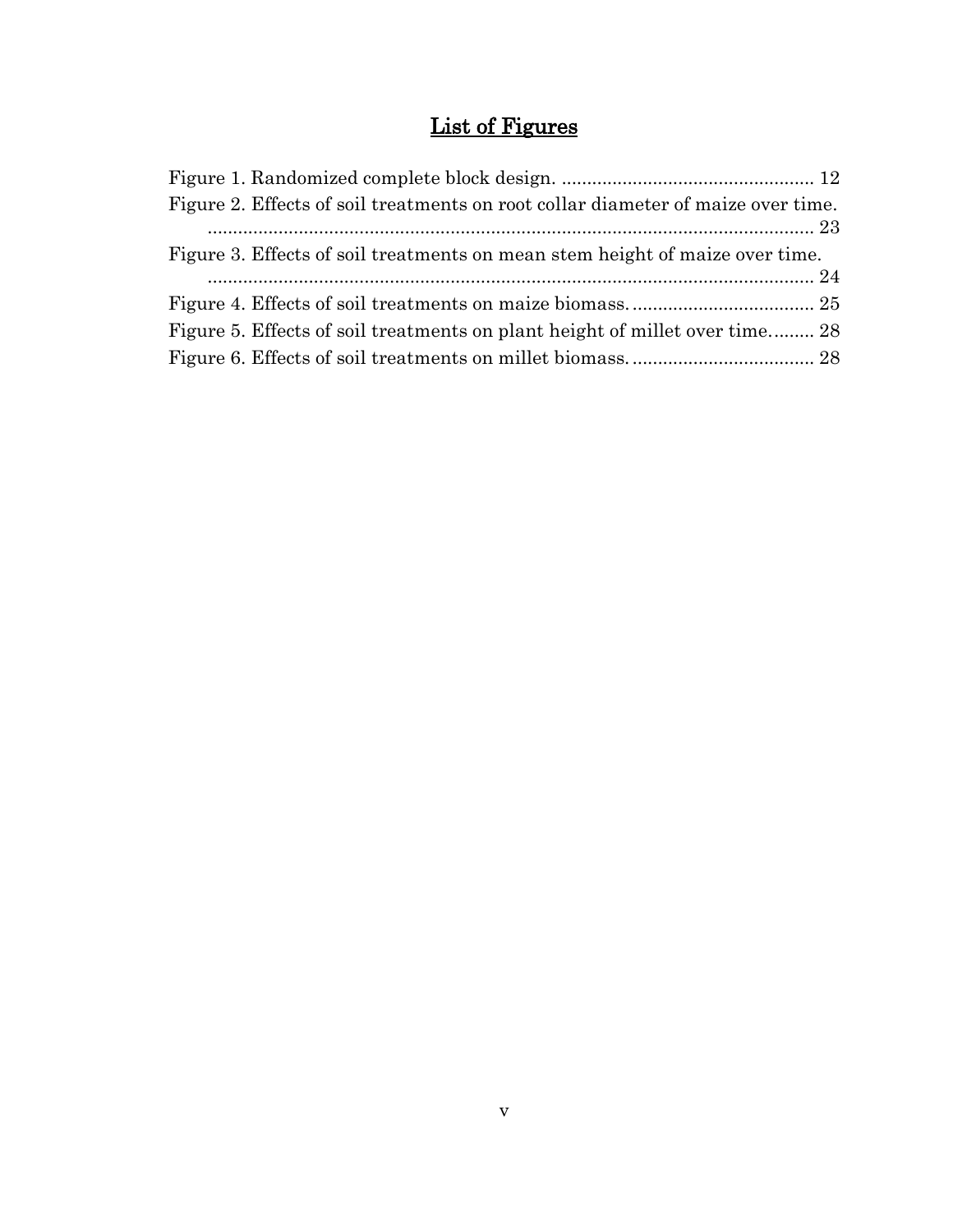# Acknowledgements

Thank you to my academic advisor Dr. Casey Huckins for guidance, encouragement, and invaluable feedback throughout my graduate experience. Additional thanks to my committee members: Dr. Andrew Burton who was instrumental in facilitating the chemical analysis portion of my study, and Dr. Kari Henquinet who consistently supported me in both my service and international research. To Dr. Blair Orr whose advice and knowledge about Peace Corps and agroforestry were second to none; and to the Ecosystem Science Center for funding the chemical analyses.

Additionally, I owe an infinite debt to my partner in service, research, and life, Aric Devens. He was not only the most dependable research assistant, helping me bike fifty-pound loads of soil through the woods in 110+ degree heat, but he provided unwavering support, patience, and critical feedback. When things got tough (as they often do in Peace Corps) and all I wanted to do was hide beneath a mango tree, he kept me moving forward and rising to the challenges of Peace Corps and international research.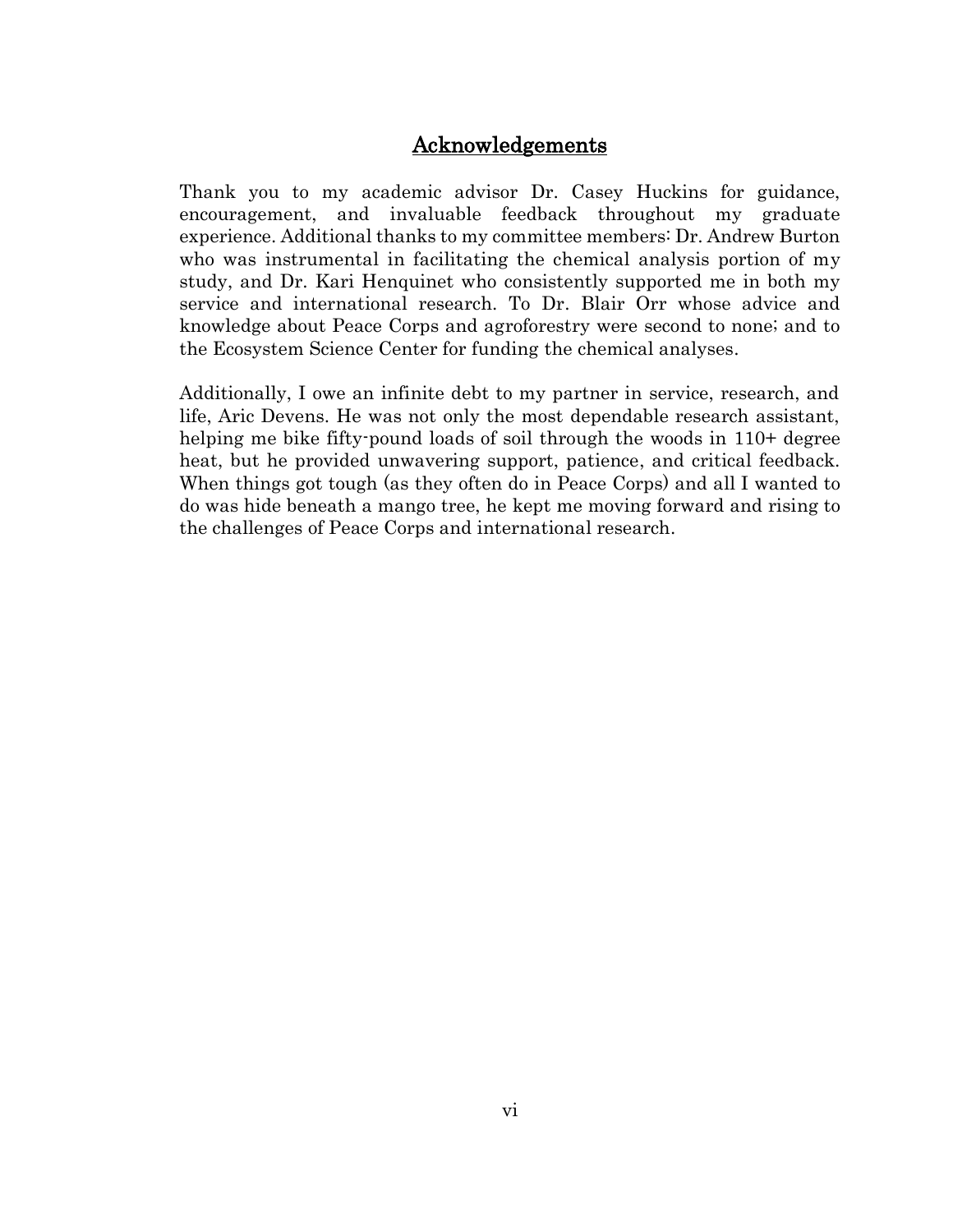## Abstract

In the low-fertility soils of Senegal, West Africa, management of woody species in agricultural fields has the potential to improve soil fertility and crop production. However, optimal species for this purpose have not been clearly defined. Thus, the objective of this study was to evaluate the potential for two native woody species, *Combretum glutinosum* and *Piliostigma* reticulatum, to improve soil fertility. Soil samples were collected from beneath tree crowns of P. reticulatum and C. glutinosum and compared with fertilizer-amended and non-amended soil from adjacent open fields in a bioassay experiment. Two common crops, millet *(Pennisetum glaucum)* and maize (Zea mays), were grown in soil samples and crop growth and biomass production were measured as indicators of relative soil fertility. Maize biomass and growth parameters were greater in soils from beneath P. reticulatum as well as in field soil amended with chemical fertilizer. However, most parameters of millet growth and biomass did not respond to differences in soil chemistry. Chemical analyses determined that most soil fertility indices were greater in soil from beneath  $P$ . reticulatum and  $C$ . glutinosum than in adjacent open fields. Net nitrogen mineralization however was only significantly greater in soils from beneath P. reticulatum. While the study results indicate that both woody species can positively influence soil fertility, P. reticulatum shows greater potential for soil fertility improvement that can enhance crop production; and fertilizer treatment had a greater overall positive effect on fertility and bioassay crop production than the woody species.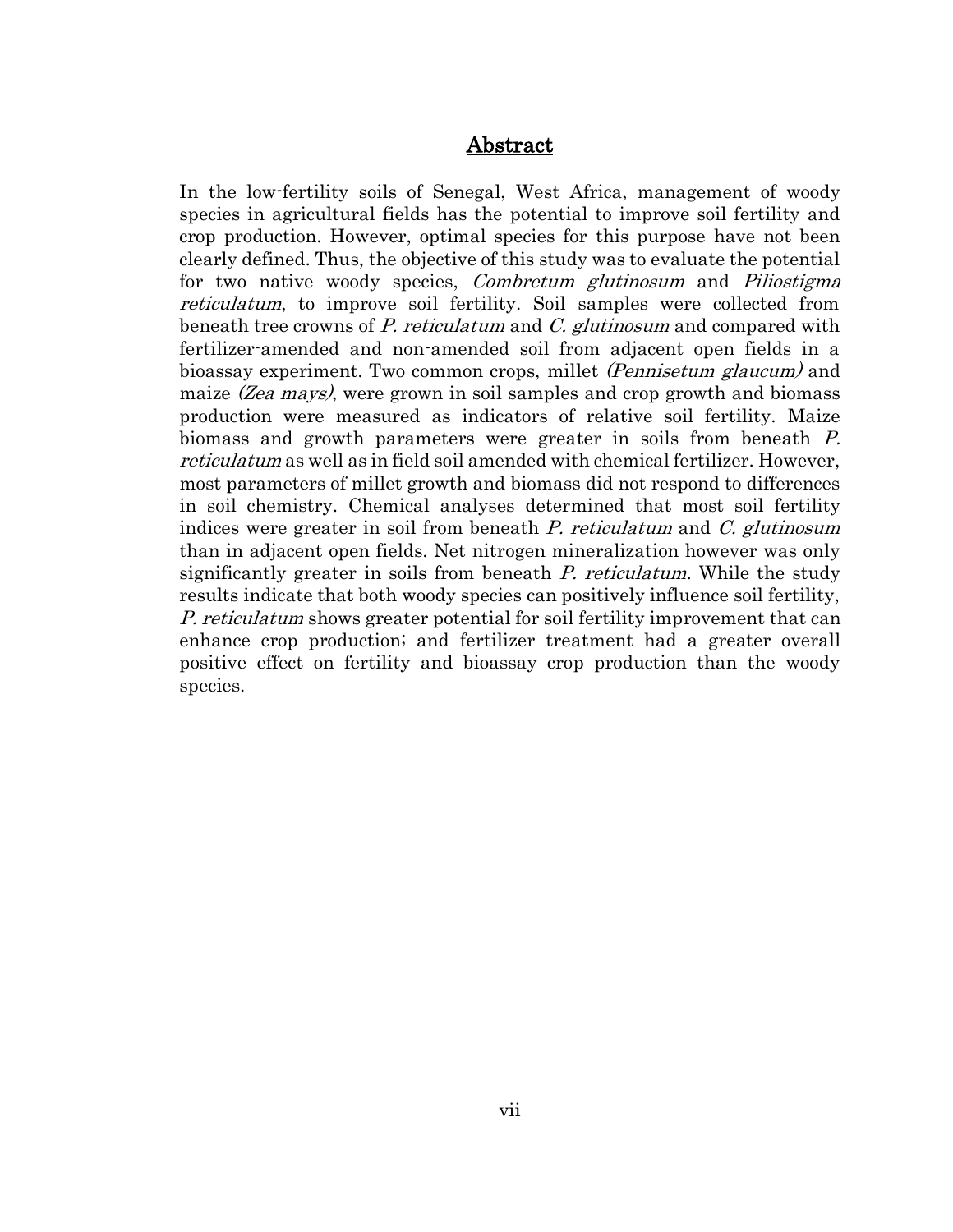# Introduction

I served as a Peace Corps volunteer in Senegal for two years as part of the Peace Corps Master's International program at Michigan Technological University. I was assigned through the Ministry of Environment and Protection of Nature to serve as an agroforestry extension agent in Dialacoto, a rural village in the Tambacounda region. My primary responsibility was to promote the adoption of agroforestry technologies by Senegalese farmers to increase the resilience of the farming system and improve agricultural production.

One of the objectives of my position was to help farmers improve soil fertility through simple, low-cost, sustainable methods. However, most smallholder farmers in Dialacoto seemed strongly resistant to common methods of soil fertility management, such as increasing fallow periods or preserving organic matter in fields. Increasing fallow periods is challenging because land is limited, and preserving organic matter in fields conflicts with common farming principles.

In discussion with farmers, the one idea that seemed to be well received was integrating trees into the cropping system as a strategy for soil conservation and crop enhancement. Incorporating trees into the growing of field crops is practicable without defying conventional farming ideology. As is, certain tree species such as *Parkinsonia biglobosa* and *Cordyla pinnata* are left in fields for their valued fruits or pods, and farmers recognize that certain crops such as millet and taro root tend to grow better under canopy of trees. However, in talking with locals and browsing relevant literature [\(Rhoades 1996,](#page-41-0) [Ong et al.](#page-41-1)  [2002,](#page-41-1) [Lahmar et al. 2012\)](#page-40-0), there was a lack of information to indicate which specific species would be optimal for soil improvement in Dialacoto and similar agro-ecological areas, thus prompting the aim of my research.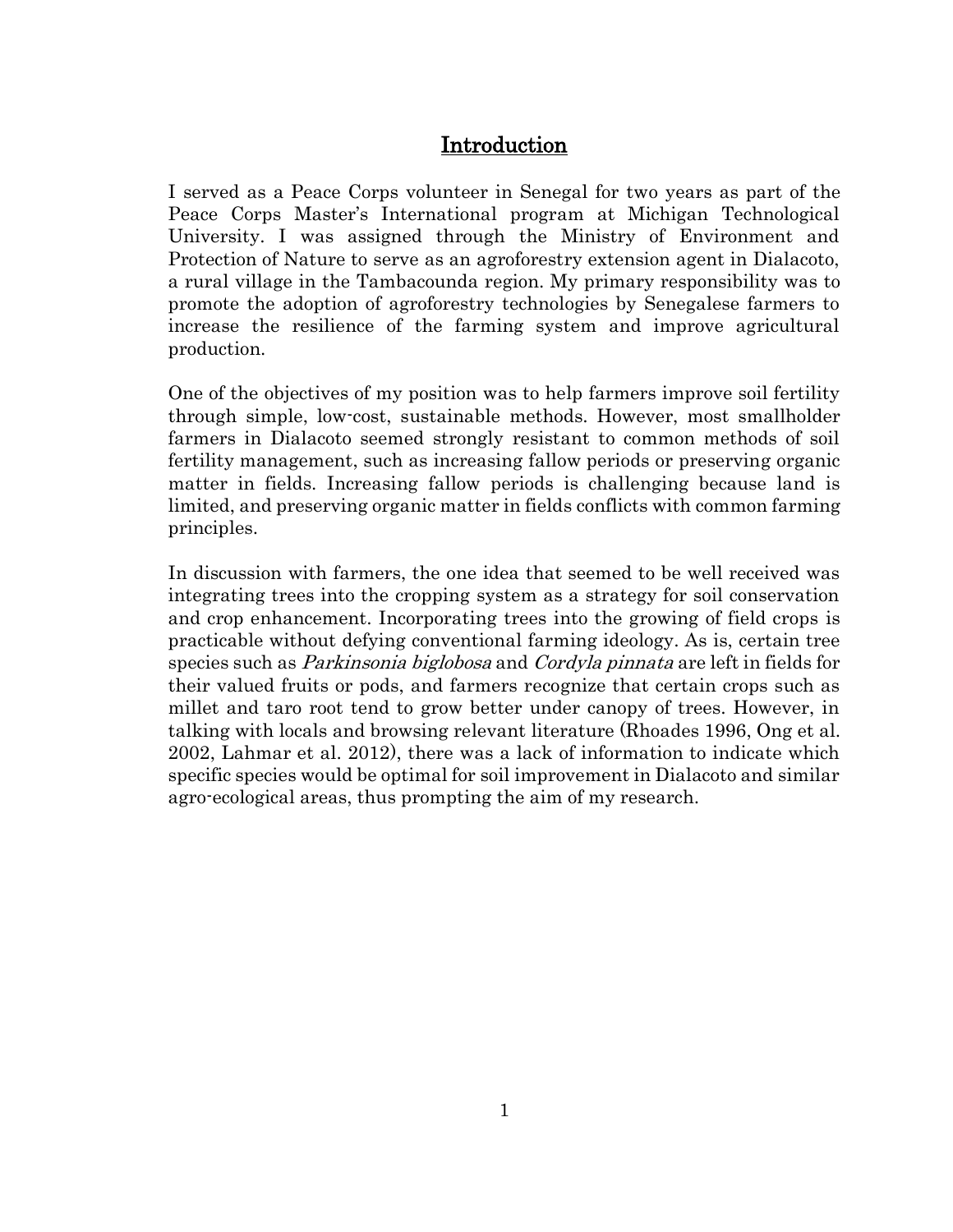# Background

There is growing recognition that soil fertility improvement, rather than agricultural land expansion, is the key to improved agricultural production and food security in West Africa [\(Sanchez et al. 1997,](#page-42-0) [Bationo et al. 1998,](#page-38-0) [Batjes](#page-38-1)  [2001,](#page-38-1) [Garrity et al. 2010\)](#page-39-0). Cultivated lands are not meeting their production potential due largely to the subpar nutrient status of soils [\(Vanlauwe et al.](#page-42-1)  [2011\)](#page-42-1). Coarse texture, low activity clays, and harsh climatic conditions drive nutrient leaching, topsoil erosion, and the low nutrient status of soils in West Africa [\(Manlay et al. 2000\)](#page-40-1). While soils of the region are inherently low in nutrients to begin with [\(Bationo et al. 1998\)](#page-38-0), soil fertility has been further diminished by intensive cropping without sufficient nutrient additions [\(Bationo et al. 1995\)](#page-38-2).

Traditionally, under low population densities, farmers balanced the nutrient demand of crops by letting land lay fallow for several years to replenish lost soil nutrients under natural regrowth [\(Bationo et al. 1998\)](#page-38-0). However, under current demographic pressure, the amount of land per farmer is so low that farmers can no longer afford to let potential cultivation land lie fallow [\(Wezel](#page-42-2)  [2000,](#page-42-2) [de Graaff et al. 2011\)](#page-39-1). Consequently, farmers intensively cultivate the same land year after year without substantial nutrient inputs. With each crop, soils are successively "mined" of their nutrients to the point that concentrations are insufficient for crop growth [\(Bationo et al. 1998,](#page-38-0) [Manlay et](#page-40-1)  [al. 2000,](#page-40-1) [de Graaff et al. 2011\)](#page-39-1).

Without ample land to support sufficient fallow periods, farmers need to either modify farming practices or intensify organic and inorganic nutrient inputs to improve soil fertility. However, as is, inorganic fertilizer use is constrained by high costs and low returns due to poor agronomic efficiency [\(Matlon 1990,](#page-41-2) [Thuo](#page-42-3)  [et al. 2011,](#page-42-3) [Vanlauwe et al. 2011\)](#page-42-1). Crop responses to inorganic fertilizers are suboptimal without sufficient organic matter inputs [\(Matlon 1990,](#page-41-2) [Dossa](#page-39-2)  [2006\)](#page-39-2). Thus, many argue that soil fertility improvement must focus on management practices that increase and maintain organic matter in soil [\(Bationo et al. 1998,](#page-38-0) [Bationo and Buerkert 2001,](#page-38-3) [Vanlauwe et al. 2011,](#page-42-1) [Lahmar](#page-40-0)  [et al. 2012\)](#page-40-0). While this could be accomplished by mulching, it would require a reliance on an already scarce supply of organic resources. Most organic matter, such as crop residues and natural vegetation, is already heavily utilized as either food, fodder, fuel, or building materials [\(Giller et al. 2009,](#page-39-3) [Lahmar et al.](#page-40-0)  [2012\)](#page-40-0). Adoption of a soil management technique like mulching is unlikely when it involves trade-offs with other high-value uses [\(Giller et al. 2009\)](#page-39-3).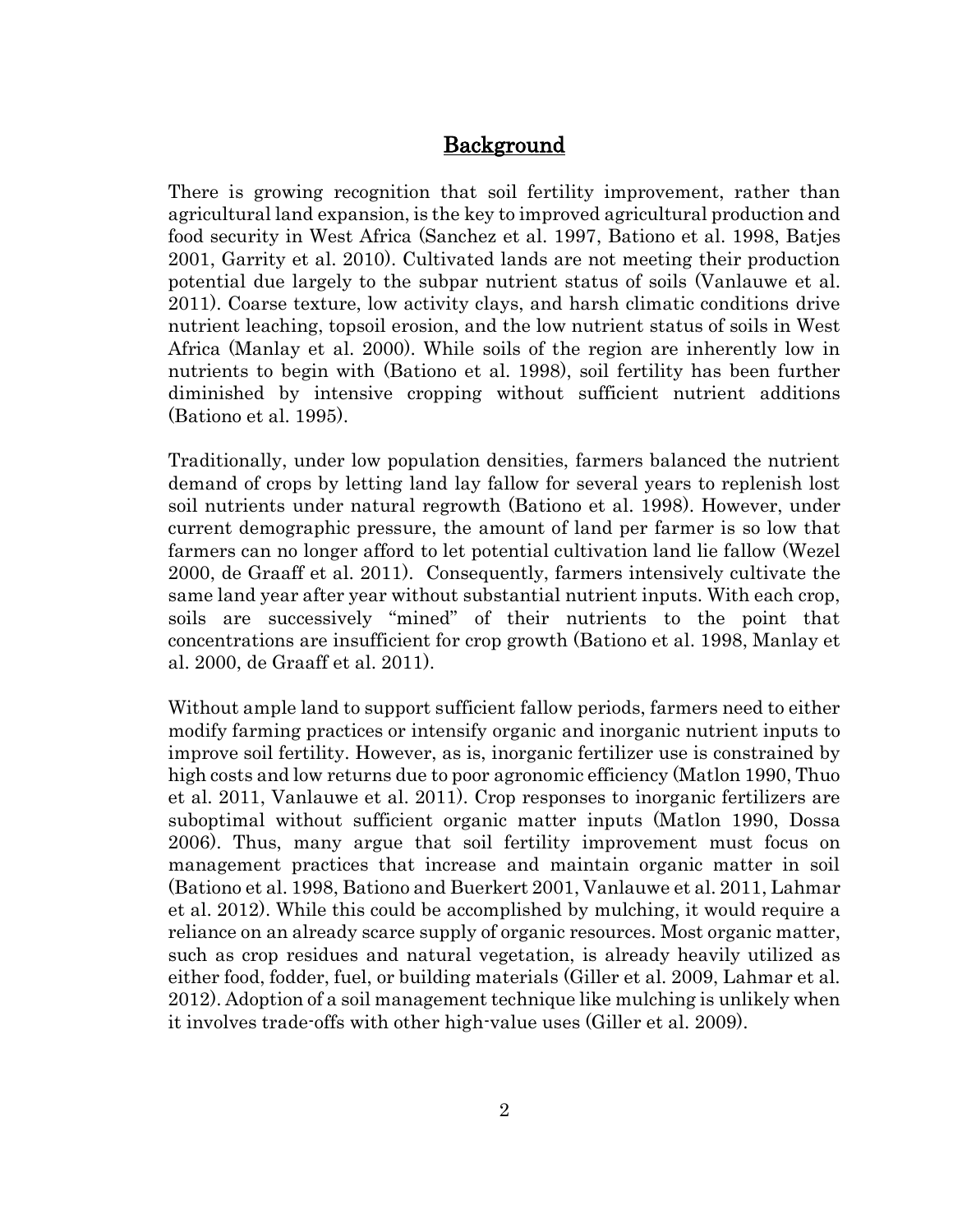# Incorporating trees in field cropping

Soil nutrient management could also involve fostering or leaving trees in crop fields. Integrating trees into the cropping system has the potential to improve soil fertility and nutrient use efficiency [\(Sanchez et al. 1997,](#page-42-0) [Buresh and Tian](#page-39-4)  [1998\)](#page-39-4). While the impact of trees on agricultural field soil fertility is generally positive [\(Sanchez et al. 1997\)](#page-42-0), the impact on crop yields is the result of a tradeoff between soil improvement and resource competition between crops and trees.

Trees can amend soil fertility by increasing nutrient inputs, reducing nutrient losses, and enhancing internal nutrient cycling [\(Sanchez et al. 1997,](#page-42-0) [Buresh](#page-39-4)  [and Tian 1998\)](#page-39-4). Relative to annual crops, trees have longer residence time, greater biomass accumulation, and more extensive root systems [\(Sanchez et](#page-42-0)  [al. 1997\)](#page-42-0). With deeper and more extensive roots, trees are able to capture and cycle nutrients and water from depths beyond the reach of shallow-rooted crops [\(Rhoades 1996,](#page-41-0) [Sanchez et al. 1997,](#page-42-0) [Sirois et al. 1998\)](#page-42-4). Capture and transfer of subsoil nutrients is commonly reported for more mobile nutrients like nitrate and less commonly reported for less mobile nutrients like phosphorous [\(Buresh and Tian 1998\)](#page-39-4). Certain tree species can also increase nitrogen inputs through nitrogen-fixation [\(Rhoades 1996\)](#page-41-0).

Additionally, trees can increase organic inputs to soil through litterfall, root decay, and by attracting animals that contribute manure [\(Sanchez et al. 1997\)](#page-42-0). In low-input agrosystems, soil organic matter helps to retain and store nutrients, increase cation exchange capacity, increase buffering capacity in low activity clay soils, and increase soil water holding capacity [\(Bationo et al.](#page-38-0)  [1998\)](#page-38-0). Trees can also reduce nutrient losses caused by runoff and erosion [\(Buresh and Tian 1998\)](#page-39-4). Additional benefits of trees include increased porosity through root decomposition, improved microclimate, and increased soil biological activity [\(Rhoades 1996,](#page-41-0) [Buresh and Tian 1998,](#page-39-4) [Sinare and Gordon](#page-42-5)  [2015\)](#page-42-5). By reducing evapotranspiration and increasing infiltration, trees can also improve the availability of soil water [\(Rhoades 1996\)](#page-41-0).

For all of the benefits conferred by trees, there are tradeoffs. Trees can negatively influence net crop productivity through resource competition and by attracting birds and pests that damage crops [\(Rhoades 1996,](#page-41-0) [Boffa et al.](#page-38-4)  [2000\)](#page-38-4). While reduced solar intensity can have a positive effect on crop production by reducing soil evaporation and increasing soil moisture, it can also limit crop production [\(Boffa et al. 2000\)](#page-38-4). While light competition is generally the dominant limiting factor of crop growth beneath canopy, competition for water and nutrients can also have a net negative effect on crop yields [\(Rao et al. 1997\)](#page-41-3)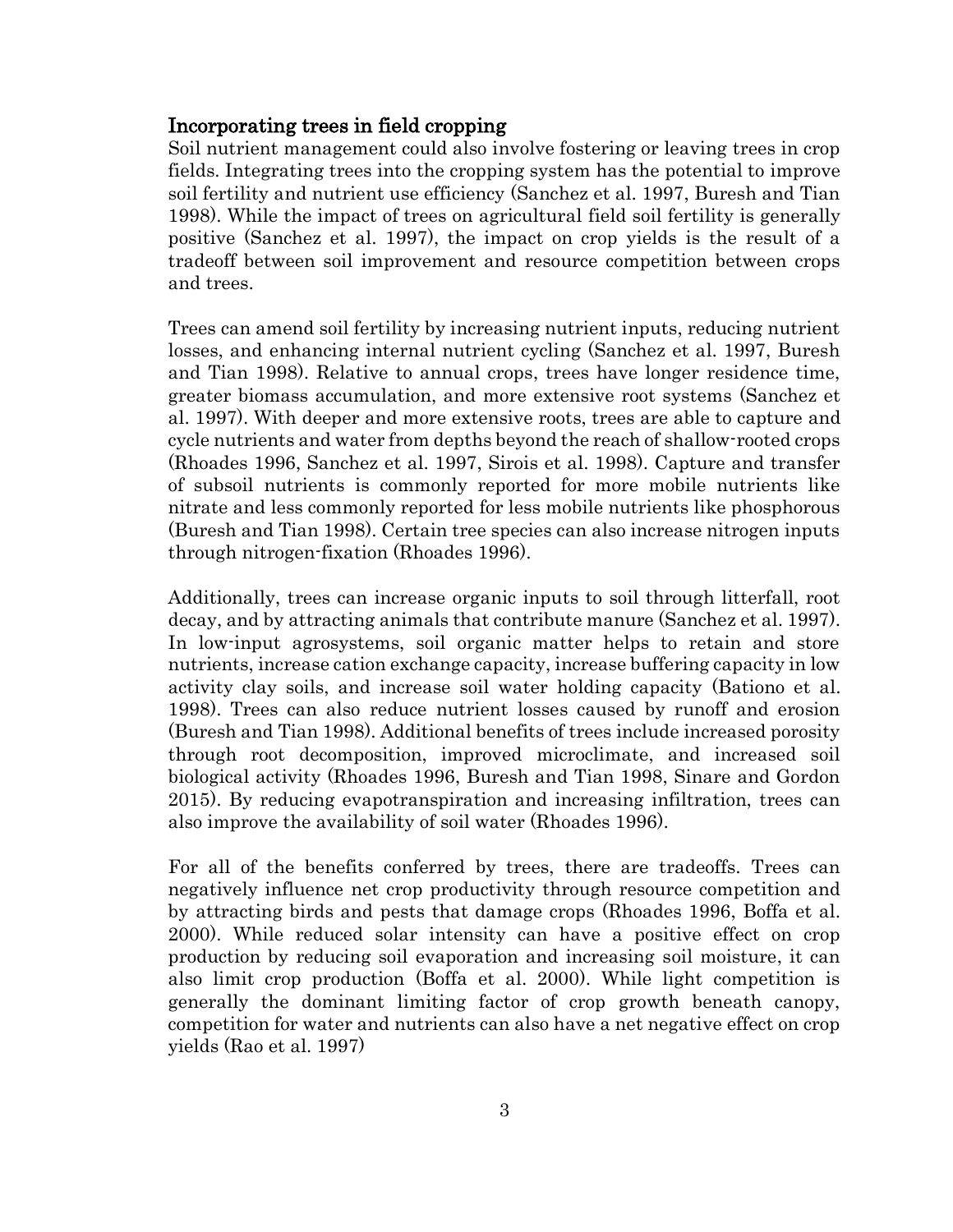## Farmer-managed natural regeneration

The protection of large trees in agricultural fields has long been a standard practice in West Africa [\(Sirois et al. 1998,](#page-42-4) [Bayala et al. 2014,](#page-38-5) [Sinare and](#page-42-5)  [Gordon 2015\)](#page-42-5). Farmers retain trees of select species favored for their multiple uses [\(Rhoades 1996,](#page-41-0) [Bayala et al. 2014\)](#page-38-5). Commonly preserved tree species include African Locust Bean (Parkia biglobosa), Bush Mango (Cordyla pinnata), African Mahogany (Khaya senegalensis), Tamarind (Tamarindus indica), Baobab (Adansonia digitata), and Winter Thorn (Faidherbia albida) [\(Boffa et al. 2000,](#page-38-4) [Lykke 2000\)](#page-40-2). However, if the aim is to improve agricultural production, the challenge with continuing this practice in its current form is two-fold; with the exception of F. albida, most of these species are suboptimal for crop production improvement because of their dense spreading canopies [\(Rhoades 1996\)](#page-41-0), and most of these species are difficult to propagate in fields. Tree species like Parkia biglobosa, Cordyla pinnata, and Khaya senegalensis, are found almost exclusively as large old trees [\(Lykke 2000,](#page-40-2) [Ræbild et al. 2012\)](#page-41-4). Their regeneration rates are low and seedlings that regenerate are often lost to browsing [\(Ræbild et al. 2012\)](#page-41-4). The same morphological features that make a species desirable for conservation by farmers, including large trunks, a lack of thorns, and edible fruits, also make a species less resilient to the impacts of frequent fire, deforestation, herbivory, and low rainfall [\(Lykke 2000\)](#page-40-2). Under current conditions, further incorporating these tree species into the cropping system would require labor and resources for raising and protecting seedlings.

As a recently-popularized alternative, farmer-managed natural regeneration (FMNR) selectively manages for trees that naturally regenerate in fields. Currently, most farmers view regenerated woody plants as weeds [\(Ræbild et](#page-41-4)  [al. 2012\)](#page-41-4). Before cultivation each year, they cut, clear, and burn all regenerated aboveground biomass [\(Bakhoum et al. 2012\)](#page-38-6). Farmers believe that their fields need to be cleaned of organic matter [\(Wezel 2000,](#page-42-2) [Tougiani et al. 2009\)](#page-42-6). Since farmers coppice rather than uproot most woody plants, when plants regenerate, they typically form multiple stems, providing the appearance of undesirable sprawling shrubs rather than young, potentially-desirable trees. Under FMNR, farmers leave some of the regenerated woody plants in their field and prune them to one or two main stems so that they can more quickly mature into trees with better growth form.

FMNR requires minimal input of labor and resources. The usual barriers to farmer adoption, like money for external inputs or labor during the busy farming season [\(Matlon 1990,](#page-41-2) [Giller et al. 2009\)](#page-39-3), are not an issue with FMNR. Unlike other agroforestry technologies, it does not require raising and planting seedlings or introducing exotic species that may be limited by low survivorship [\(Tougiani et al. 2009,](#page-42-6) [Haglund et al. 2011\)](#page-39-5). It also builds upon current practices instead of introducing entirely new techniques and ideas.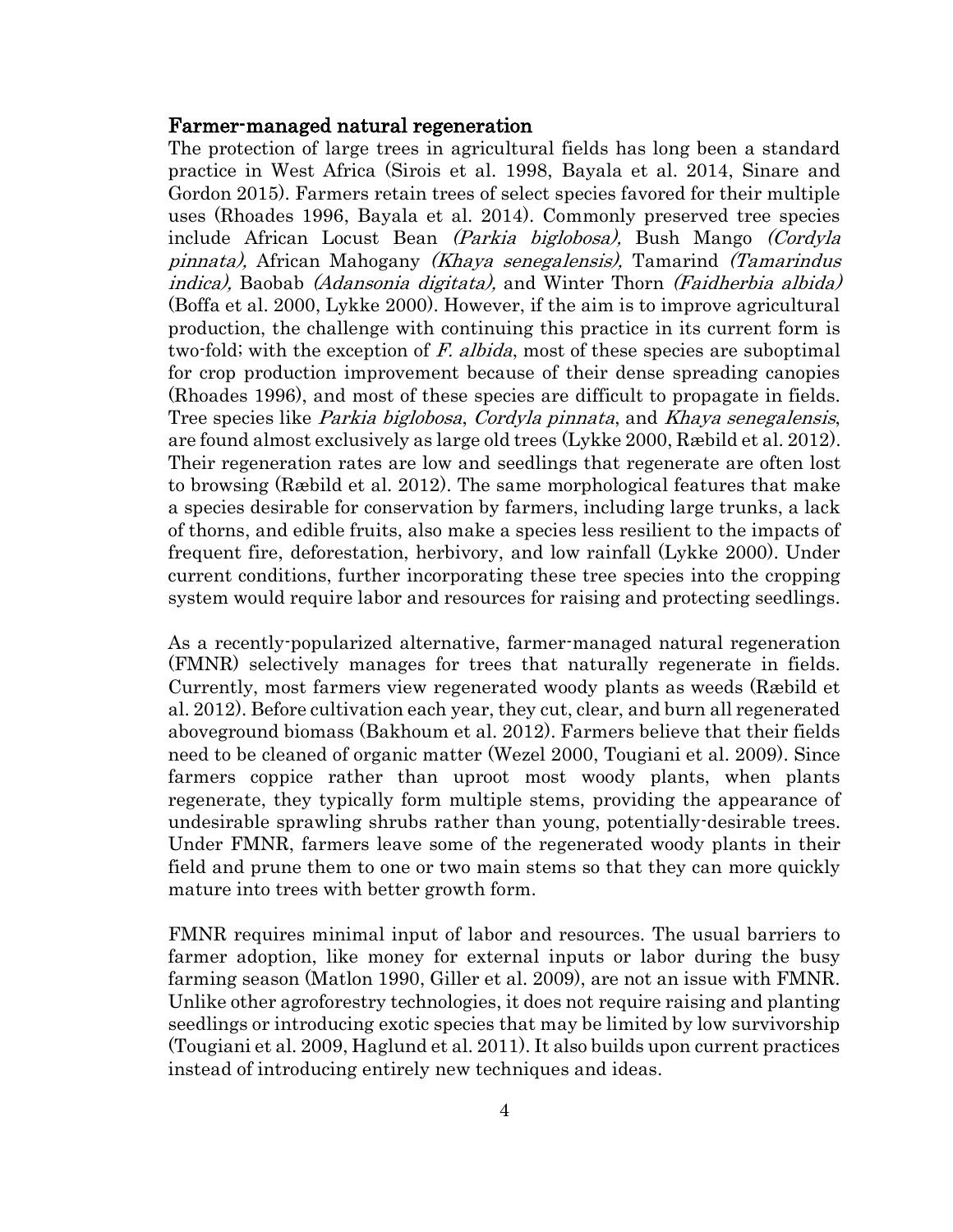FMNR was first conceptualized in the 1980s as a response to desertification and land degradation in southern Niger [\(Tougiani et al. 2009\)](#page-42-6). The practice is now widely spread throughout Niger and has been introduced to parts of Senegal, Mali, Burkina Faso, Chad, and Ethiopia [\(Tougiani et al. 2009\)](#page-42-6). Commonly used species include Piliostigma reticulatum, Guiera senegalensis, Combretum spp., Faidherbia albida, and Ziziphus spp. [\(Tougiani et al. 2009\)](#page-42-6) (Table 1).

| Common name  | Scientific name          | Family       |  |
|--------------|--------------------------|--------------|--|
| Camel's Foot | Piliostigma reticulatum  | Fabaceae     |  |
| Sabara       | Guiera senegalensis      | Combretaceae |  |
| Bushwillow   | Combretum spp.           | Combretaceae |  |
| Winter Thorn | <i>Faidherbia albida</i> | Fabaceae     |  |
| Jujube       | Ziziphus spp.            | Rhamnaceae   |  |

Table 1. Woody species commonly used in farmer-managed natural regeneration (FMNR) [\(Tougiani et al. 2009\)](#page-42-6).

Most research on FMNR pertains to semi-arid cropping regions where FMNR has been most widely applied, and most species-specific research focuses on F. albida which is one of the best known soil-improving tree species [\(Rhoades](#page-41-0)  [1996,](#page-41-0) [Garrity et al. 2010\)](#page-39-0). F. albida is a nitrogen-fixing thorny species that is particularly compatible with cropping systems because it exhibits reverse leaf phenology, retaining its leaves throughout the dry season and shedding them during the wet growing season [\(Rhoades 1996\)](#page-41-0). By this mechanism, F. albida can improve soil fertility and soil moisture without competing with crops for light. Referred to as the "albida effect", crop yields across Africa are reportedly 30-200% greater beneath F. albida crowns than in open areas [\(Rhoades 1996\)](#page-41-0).

While *F. albida* is native to and widespread throughout much of Africa, it is not present in southeast Senegal. Beyond F. albida, optimal species for FMNR are not clearly defined. If the aim is soil fertility improvement, species should be selected for FMNR based on their influence on soil nutrient status. Plant species differ significantly in their ability to modify soil chemistry [\(Rhoades](#page-41-0)  [1996,](#page-41-0) [Sirois et al. 1998,](#page-42-4) [Dossa 2006\)](#page-39-2). Differences relate both to the chemical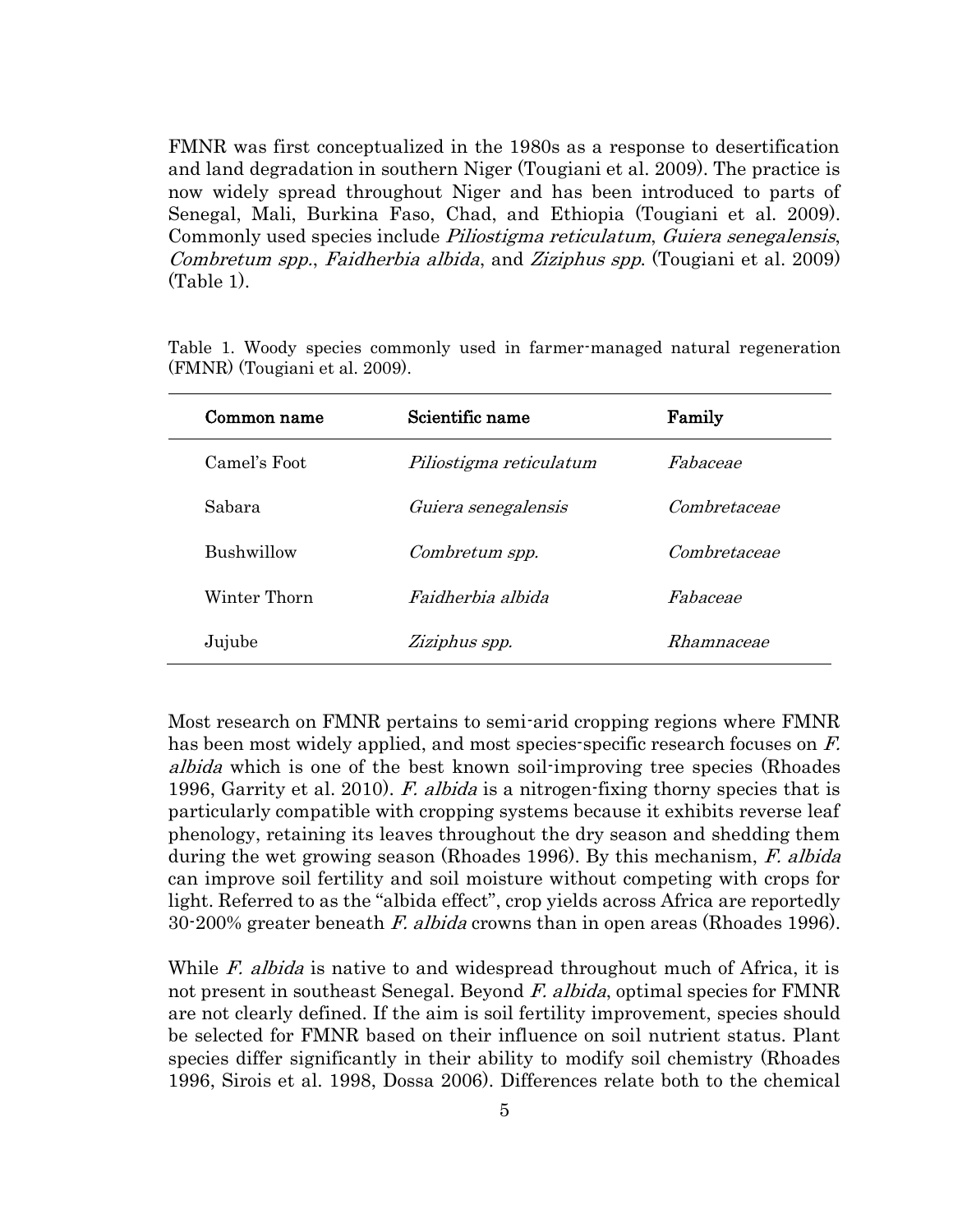quality of litter inputs and canopy characteristics as they relate to capture of nutrients from precipitation and dust [\(Rhoades 1996\)](#page-41-0).

If the ultimate aim is to improve agriculture productivity, a species' influence on soil fertility should also be weighed against its influence on crop resource availability. When tree-crop competition for resources is high, trees can improve local soil function while also having a net negative impact on crop production [\(Sanchez et al. 1997\)](#page-42-0). Decline in crop production is mostly explained by light competition as determined by a tree's growth form, with light competition greater under low spreading crowns than upright canopies [\(Rhoades 1996\)](#page-41-0). Selection should also consider a species' ease of management (i.e. a species' capacity to quickly regenerate in fields and resist disturbance) in order to minimize farmer resource constraints and optimize farmer adoption.

On the basis of growth form and ease of management, Combretum glutinosum and *Piliostigma reticulatum* should be considered for FMNR in southeast Senegal and similar agro-ecological zones. Natural woody regeneration in the region is strongly dominated by the family of *Combretacea*, including C. glutinosum, followed by the family of Caesalpiniacea, comprised mainly of P. reticulatum [\(Bakhoum et al. 2012\)](#page-38-6). Compared to other local woody species, C. glutinosum and P. reticulatum have relatively upright growth forms, regenerate quickly on agricultural landscapes, and are resistant to frequent disturbances such as bush fires, wood harvest, field clearing, and browsing [\(Bremen and Kessler 1995,](#page-38-7) [Arbonnier 2004,](#page-38-8) [Bakhoum et al. 2012,](#page-38-6) [Ræbild et](#page-41-4)  [al. 2012\)](#page-41-4).

### Research objectives

The goal of this study was to evaluate the suitability of potential candidates for FMNR in southeast Senegal based on their influence on soil fertility. Combretum glutinosum and Piliostigma reticulatum were selected for the study based on their ease of establishment and persistence under a system of agricultural disturbance.

#### Piliostigma reticulatum

Piliostigma reticulatum (DC.) Hochst. is a semi-evergreen nonnodulating woody legume common to Sudano-Sahelian and Sudanian West Africa. P. reticulatum is commonly found in abundance on fallow land with reports of its cover exceeding 75% under favorable water availability and moderate exploitation [\(Bremen and Kessler 1995\)](#page-38-7). It grows considerably well during the dry season [\(Lahmar et al. 2012\)](#page-40-0). Its fruits and leaves are palatable to livestock but not a preferred forage given their high tannin content [\(Ayantunde et al.](#page-38-9)  [2009,](#page-38-9) [Lahmar et al. 2012\)](#page-40-0). Livestock only browse P. reticulatum when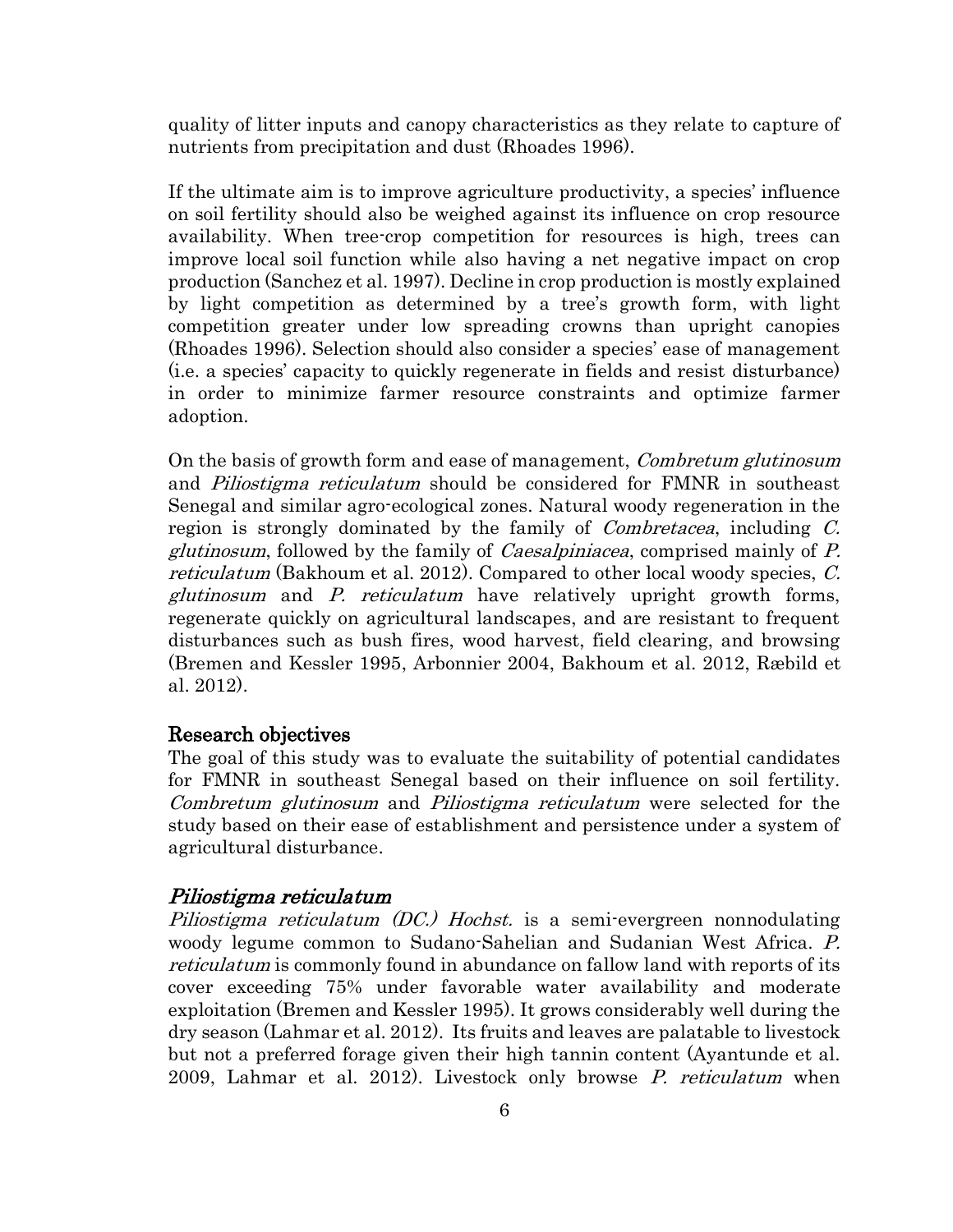preferred forage has been exhausted. By the end of the dry season, P. reticulatum leaves are typically the only source of green plant material available [\(Lahmar et al. 2012\)](#page-40-0). While not a valuable source of fodder, P. reticulatum is valued for its use as medicine, roofing material, timber, dyes, and firewood [\(Ayantunde et al. 2009,](#page-38-9) [Lahmar et al. 2012\)](#page-40-0).

Previous research in semi-arid West Africa indicates that intercropping with P. reticulatum can improve soil quality [\(Dossa 2006,](#page-39-2) [Diedhiou et al. 2009,](#page-39-6) [Dossa et al. 2012,](#page-39-7) [Hernandez et al. 2015\)](#page-40-3). Kizito et al. (2011) found that P. reticulatum can modify soil moisture through hydraulic redistribution, the passive movement of water by roots from deeper moist soil to shallower dry soil. Studies by Dossa et al. (2012) found higher concentrations of C, N, and to a lesser extent, P, beneath shrub canopy of P. reticulatum relative to open field sites. Additionally, Diedhiou et al. (2009) concluded that the presence of P. reticulatum in fields can enhance microbial diversity, shift microbial communities to fungal dominance, and ultimately increase litter decomposition.

### Combretum glutinosum

Combretum glutinosum is a semi-evergreen woody species with a rounded, open crown. It is widely-distributed throughout Sahelian, Sudanese, and Guinean savannahs and woodlands [\(Arbonnier 2004\)](#page-38-8). C. glutinosum sprouts profoundly following disturbance [\(Devineau 1999,](#page-39-8) [Pare et al. 2009\)](#page-41-5). Its flowering and seed dispersal take place during the dry season. Leaf shed normally occurs before the end of the rainy season quickly followed by leaf flush [\(Devineau 1999\)](#page-39-8). Common uses for *C. glutinosum* include traditional medicine, dyes, firewood, and household construction [\(Arbonnier 2004,](#page-38-8) [Ayantunde et al. 2009\)](#page-38-9).

### Republic of Senegal

The Republic of Senegal is located in West Africa and shares borders with Mauritania, Mali, Guinea, Guinea-Bissau, and the Gambia. To the west, Senegal is bound by the North Atlantic Ocean. Roughly the equivalent in size to South Dakota, the country is home to a population of 13.6 million and growing [\(CIA 2013\)](#page-39-9). Since gaining independence from France in 1960, the nation has maintained a degree of socio-political stability that is rare in both sub-Saharan Africa and the broader muslim world to which it belongs [\(Villalon 1999\)](#page-42-7).

More than 40% of Senegal's population of 13.6 million is concentrated in urban areas, and urbanization is growing at one of the highest annual rates in Africa at 3.3% [\(CIA 2013\)](#page-39-9). Rapid urbanization has been catalyzed by changing climate in the predominantly agrarian country [\(Guèye et al. 2007\)](#page-39-10). With a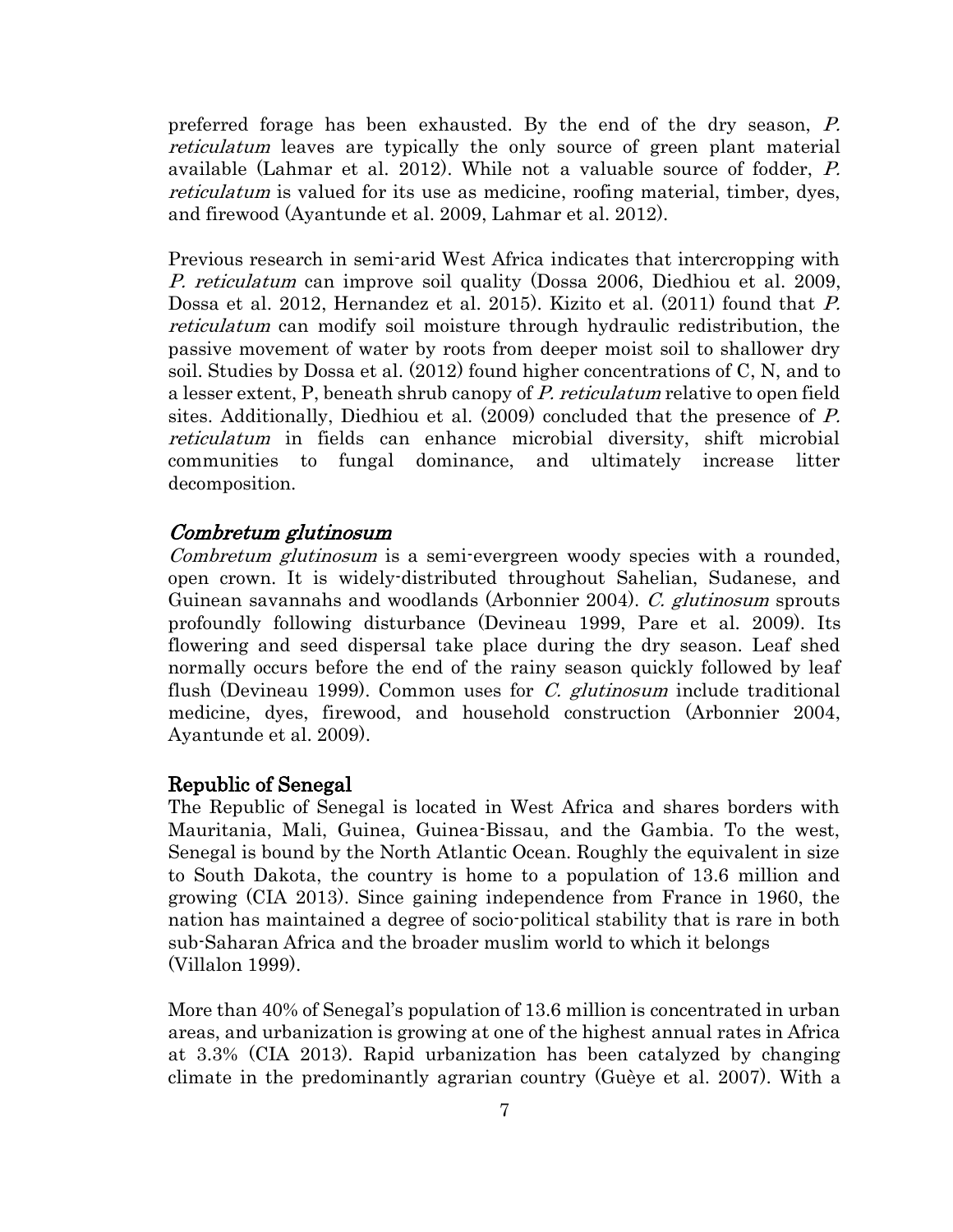population largely subsistent on agriculture, chronic drought (particularly from 1970-80 and most pronounced in Northern Senegal) has driven outmigration from rural areas [\(Guèye et al. 2007\)](#page-39-10).

Even though less than 20% of Senegal is considered arable, the nation's economy and labor force is principally based on agriculture [\(Guèye et al. 2007,](#page-39-10) [CIA 2013\)](#page-39-9). In Senegal, as in much of West Africa, agriculture is predominantly rain-fed and small-scale. Average farm size is generally below 10 hectares [\(Kelley et al. 1996,](#page-40-4) [Maertens and Swinnen 2009,](#page-40-5) [Thuo et al. 2011\)](#page-42-3). Staple crops include peanuts, millet, corn, sorghum, maize, rice, and cotton [\(CIA 2013\)](#page-39-9).

There is also extensive management of livestock, mainly cattle and sheep, on rangeland in the north and on agricultural lands in the south. One of the dominant ethnic groups, the Fulani, are traditional pastoralists. Livestock are managed for meat and dairy production and traction for farming. Animal traction is used to transport people and supplies, perform initial cultivation, and seed and weed fields [\(Kelley et al. 1996\)](#page-40-4). Farmers also keep livestock as a form of savings to insulate them from economic risk [\(Giller et al. 2009\)](#page-39-3). For most rural farmers in Senegal, livestock are their household's only assets. While livestock roam freely during the dry season, many farming communities restrict livestock movement during the growing season to reduce browsing pressure on crops.

Although small in size, the Republic of Senegal is stratified into three different ecological zones, from the Sahelian zone in the North to the Sudanian-Guinean zone in the South and the Sudanian zone in between. At the most northern reaches, the Sahelian zone is characterized by rainfall of less than 300mm annually, sandy soils, and open shrub steppe [\(Tappan et al. 2004\)](#page-42-8). At the southern end of the spectrum, rainfall exceeds 1000mm/year, soils are predominantly ferralitic with increasing clay content, and wooded savannas give way to woodlands and gallery forests [\(Tappan et al. 2004\)](#page-42-8). Throughout all three zones, woody cover is in decline [\(Lykke 2000,](#page-40-2) [Tappan et al. 2004\)](#page-42-8). The responsible mechanisms vary by region but include: changes in rainfall intensity and frequency, browsing pressure, farming practices that expose soils to water and wind erosion, and charcoal production [\(Tappan et al. 2004\)](#page-42-8).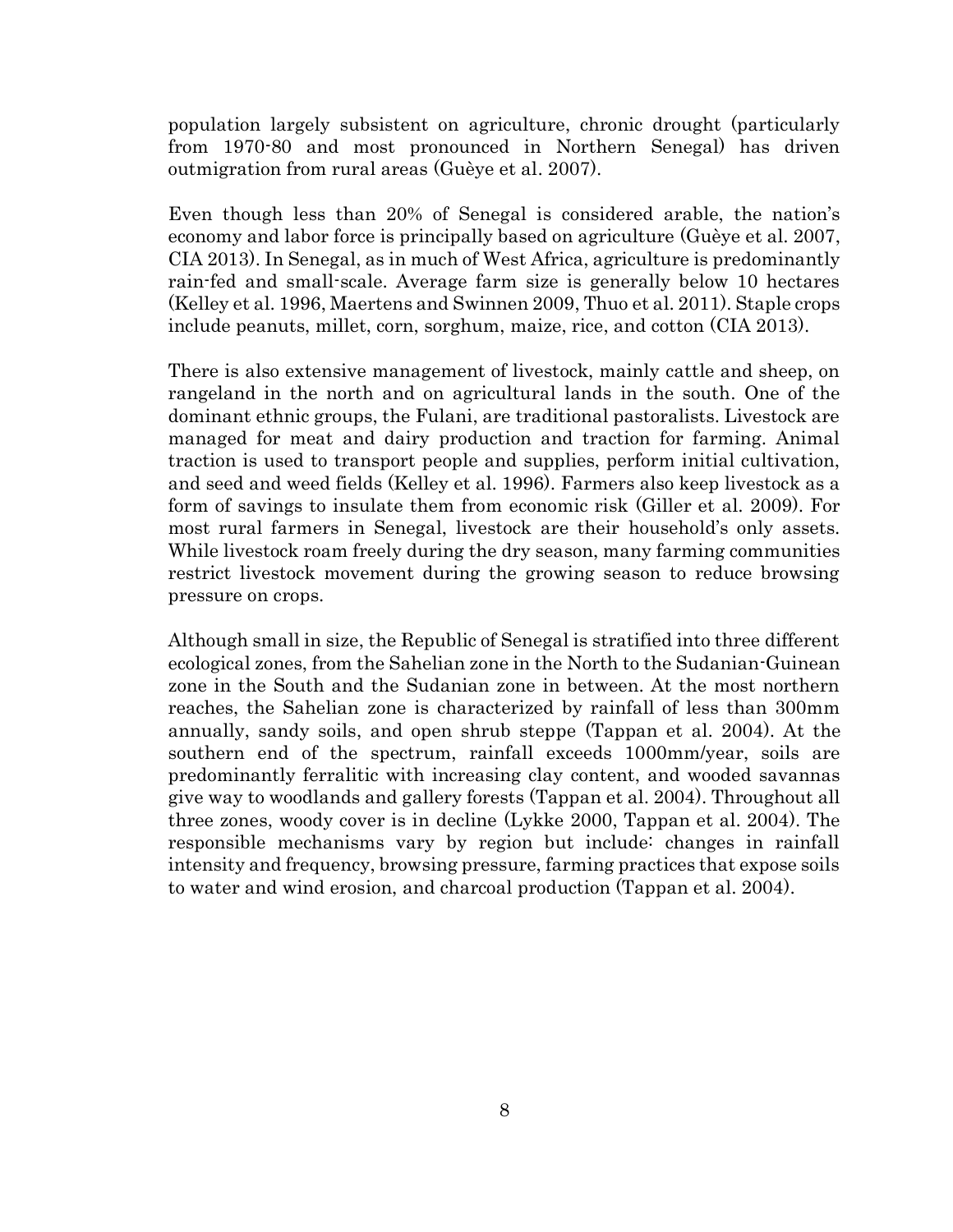# Methods

# Study site

The study site was located in Dialacoto (13.316285° N, 13.284699° W), a village of approximately 3,500 people in the Tambacounda region of southeast Senegal. Located on the national road N7 to Guinea, Dialacoto lies on the edge of the 913,000ha Niokolo-Koba National Park and Biosphere Reserve and the 127,000ha Diambour Classified Forest (forestland that is federally protected and managed).

Situated at the southern edge of the Sudanian zone, Dialacoto's tropical Sudanese climate is distinguished by a long dry season and a relatively short rainy season [\(Kessler and Breman 1991\)](#page-40-6). The single growing period occurs during the rainy season from June to October, with annual rainfall between 800 – 1000mm. Mean daily minimum and maximum temperatures are 27 –  $41^{\circ}$ C during the hottest months (April – May) and  $20 - 35^{\circ}$ C during the coldest months (Dec – Jan). The dry season is characterized by harsh Harmattan winds (dry dusty winds that blow in from the Sahara Desert) and frequent anthropogenic bush fires.

Soils are classified as shallow loamy and gravelly over laterite on plateaus, and deep, sandy to loamy, leached tropical ferruginous in valleys and on terraces where the majority of agriculture takes place [\(Tappan et al. 2004\)](#page-42-8). The dominant land cover type is woodland savanna [\(Tappan et al. 2004\)](#page-42-8). Dominant woody species include: Combretacea spp., Manguifera indica, Terminalia macroptera, Cordyla pinnata, Pterocarpus erinaceus, and Detarium microcarpum.

The majority of people in Dialacoto are subsistence farmers with small landholdings. Commonly cultivated crops include millet, maize, rice, sorghum, cowpea, peanut, and cotton. Given the village's proximity to protected park and forest land and the prevalence of laterite ridges around the village, arable land is limited.

# Approach

Because farmer management of C. glutinosum and P. reticulatum in fields has yet to be implemented in the study area, the influence of the two species on crop production could not be measured directly. As a result, the species were evaluated based on their influence on soil fertility, which is a primary determinant of agricultural productivity. To evaluate the influence of C. glutinosum and P. reticulatum on soil fertility, soil samples were collected from beneath tree crowns and compared with control soils from agricultural fields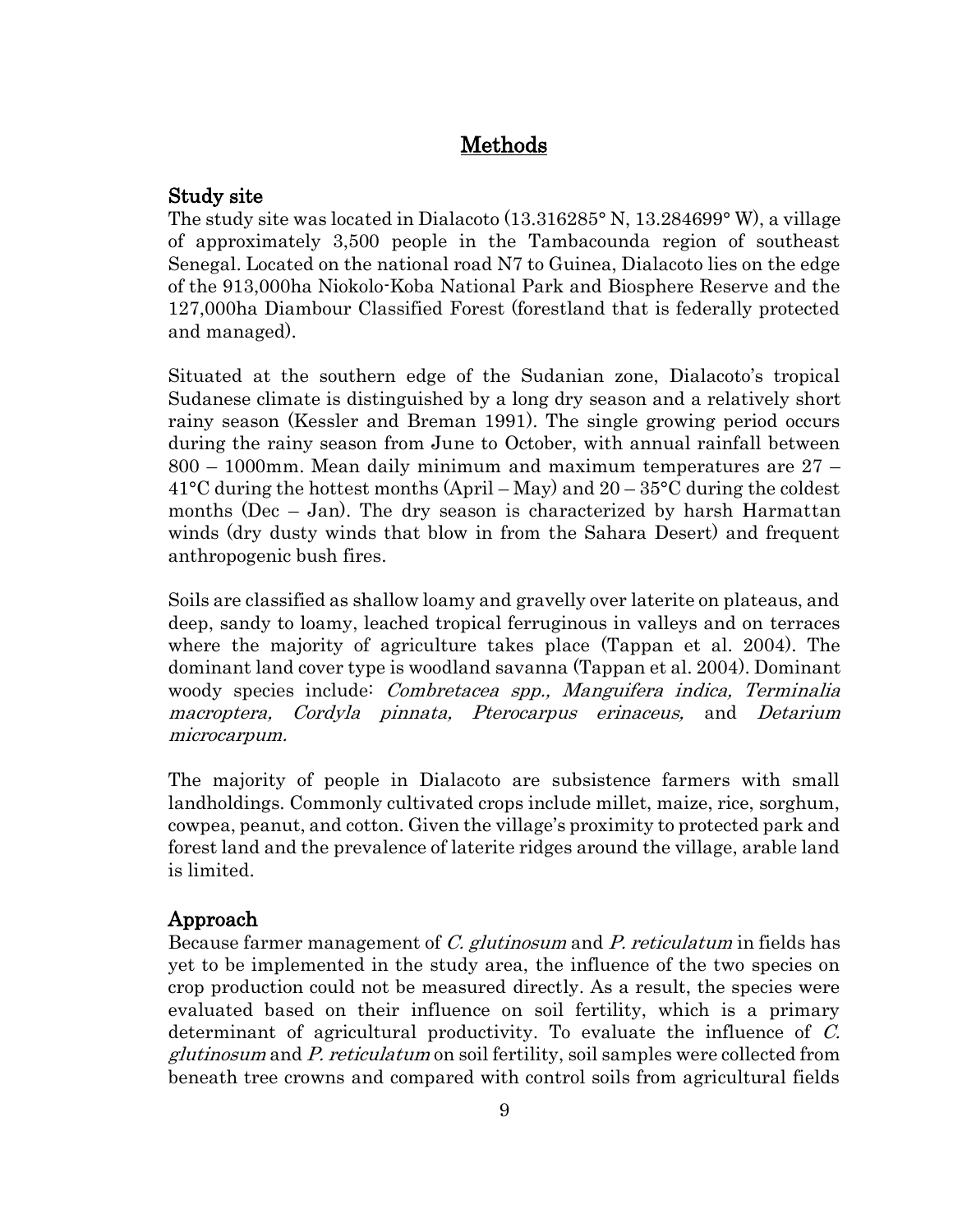in both a growth experiment and chemical analyses. Because farmers in the region commonly apply low levels of chemical fertilizer to crop fields, soils were also compared to field soil with fertilizer treatment.

## Soil sampling

Soil samples were collected from sites with trees and from adjacent agricultural fields without trees. Sampling sites with trees were selected based on the presence of mature individuals of *Piliostigma reticulatum* and Combretum glutinosum near to fields (< approximately 30m from field edge) owned by trusted farmers who had not applied chemical fertilizer to the soil within the past three years. Sampling sites were all kept within a region of one-km radius to minimize inter-site variability in soil characteristics due to geography and surficial geology.

For each woody species, five individuals were selected for soil sampling. To minimize between-species variability due to size class, mature individuals were selected that were similar in size. Tree size was assessed based on measurements of height and diameter at breast height (DBH). Tree height was measured using a clinometer (SUUNTO, Vantaa, Finland), and DBH was measured using a diameter tape (Forestry Suppliers, Inc., Jackson, MS). Additionally, individuals were selected based on their relative isolation in order to minimize the influence of other trees on soil nutrient status. Isolation was determined based on visual inspection of both the tree canopy and the composition of leaf litter beneath the crown. Individuals were selected if leaf litter beneath their crown predominantly originated from the species of interest. For each individual tree, soil subsamples were collected at four randomly selected points beneath the crown. In total, twenty subsamples were collected for each tree species (5 individuals x 4 subsamples/individual) and bulked together. For each sampling point, square plots of twenty by twenty-cm were delineated for soil collection.

| Tree species            | Family       | Height(m)      | $DBH$ (cm)     |
|-------------------------|--------------|----------------|----------------|
| Piliostigma reticulatum | Fabaceae     | $9.6 \pm 1.7$  | $35.9 \pm 8.5$ |
| Combretum glutinosum    | Combretaceae | $12.9 \pm 3.2$ | $23.8 \pm 2.3$ |

Table 2. Characteristics of trees used in the study. Values are means  $\pm$  1 standard deviation  $(n = 5)$ .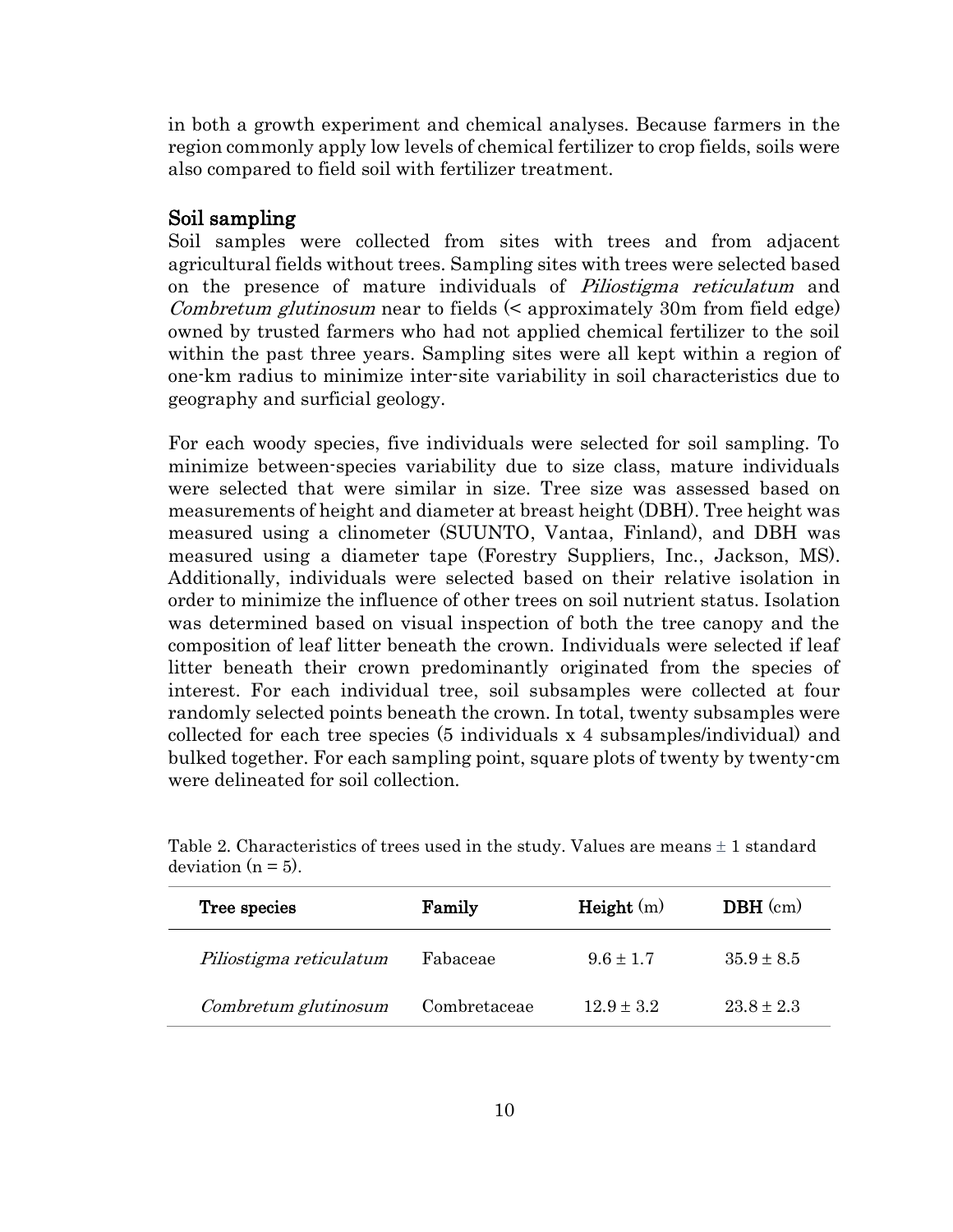For comparison, soil was also collected from adjacent fields without trees and without a recent history of inorganic fertilizer application. Lack of recent fertilizer application was verified by communication with the respective farmer and by selecting field sites that had been previously cropped with legumes. Local farmers do not usually apply inorganic fertilizer when cultivating leguminous crops like cowpeas and peanuts. Sites previously cropped with legumes were also selected because it is common local practice to grow millet or maize following a leguminous crop.

Samples were collected from four different fields with subsamples collected at five random points. In total, twenty samples representing field soil without trees were collected (5 samples per field x 4 fields) and bulked together. For each sampling point, square plots of forty by forty-cm were delineated, instead of the twenty by twenty-cm used for tree plots, in order to provide twice as much field soil for experimentation while maintaining consistency in the number of sampling points for each soil type.

For all sampling points, soil was collected from the uppermost twenty-cm of each plot using a stainless steel trowel. Leaf litter was removed from the soil surface prior to sampling. Following collection, soil samples were air dried, crushed, passed through a two-mm sieve, and thoroughly mixed.

### Plant growth experiment

To assess the fertility of soils beneath C. glutinosum and P. reticulatum, a common garden bioassay experiment was performed using crop growth and biomass production as indicators of soil fertility. Two common cereal crops, millet *(Pennisetum glaucum)* and maize *(Zea mays)*, were grown in pots filled with one of four different soil treatments:

- $Field soil sampled from fields$
- Field  $+$  soil sampled from fields and experimentally amended with chemical fertilizer
- P. reticulatum soil sampled from beneath the crowns of Piliostigma reticulatum trees
- **C.** glutinosum soil sampled from beneath the crowns of *Combretum* glutinosum trees

## Crop production and growth measurement

Planting specifications and timing matched local farming practices. In July 2016, at the start of the local planting season, millet and maize seeds were sown in two-gallon polyethylene plastic pots filled with seven-kilograms of soil. To minimize light competition between plants, pots were spaced 50-cm apart within rows and 70-cm apart between rows. A local variety of maize, var. synthetic c, was sown at a density of six per pot at two-cm depth, and a local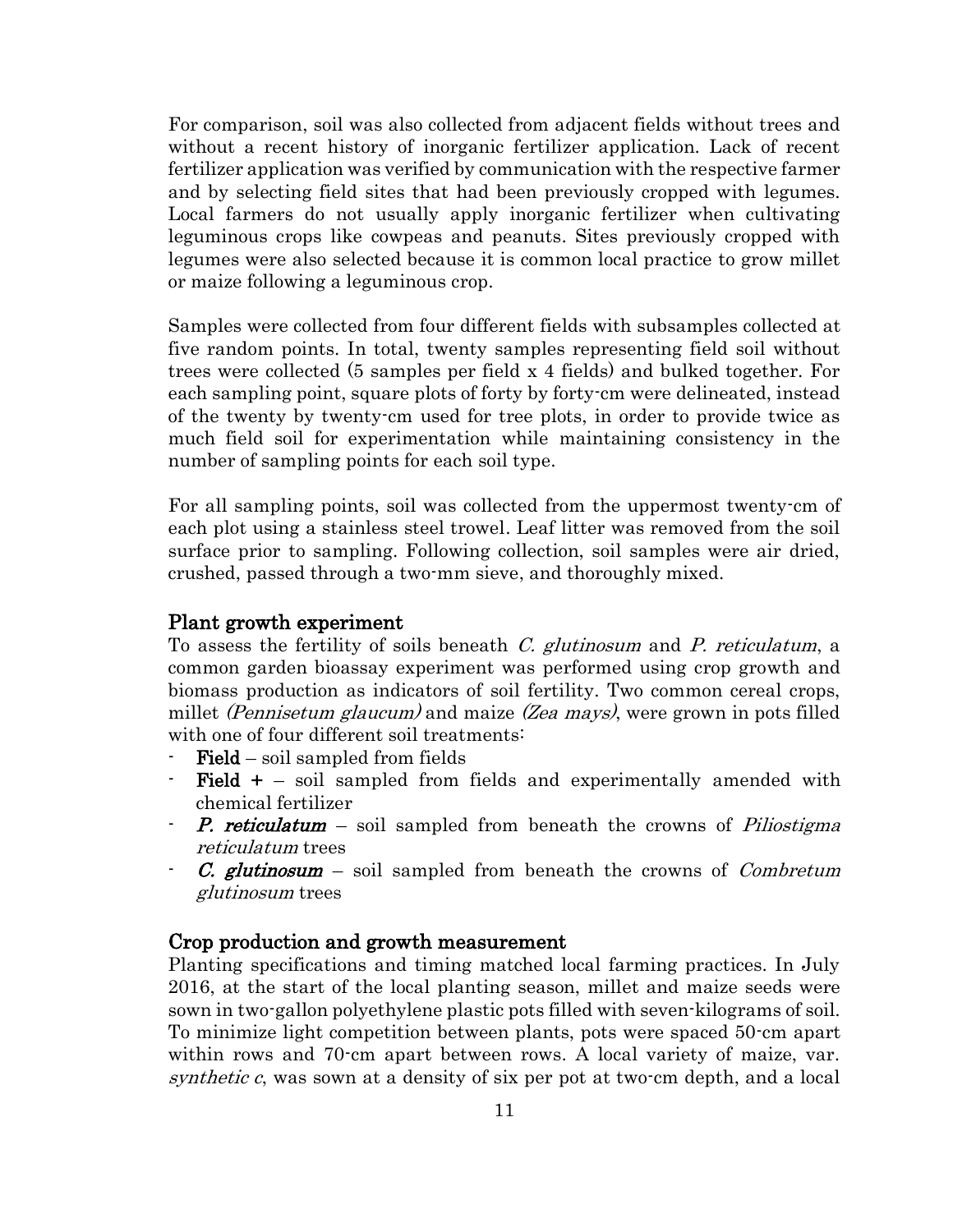landrace of millet, var. *nyo messengo*, was sown at a density of twelve per pot at two-cm depth.

Pots were arranged in a randomized complete block design (RCBD). Each treatment was replicated five times. Blocks were oriented along the east-west axis to account for differences in shading imposed by a nearby building. The total number of experimental pots was 40 (2 types of crops x 4 soil treatments x 5 replications). Additional non-experimental pots were placed on north and south edges (perpendicular to blocks) to minimize edge effects.

| <b>Block A</b> | $\Omega$ |   |  |  |  |
|----------------|----------|---|--|--|--|
| <b>Block B</b> | 8        | 9 |  |  |  |
| Block C        | 2        | ാ |  |  |  |
| <b>Block D</b> | 5        | 3 |  |  |  |
| <b>Block E</b> |          |   |  |  |  |

Figure 1. Randomized complete block design. (1) millet grown in field soil, (2) millet grown in field soil amended with fertilizer, (3) millet grown in soil from beneath C.  $glutinosum$ ,  $(4)$  millet grown in soil from beneath P. reticulatum,  $(5)$  maize grown in field soil, (6) maize grown in field soil amended with fertilizer, (7) maize grown in soil from beneath C. glutinosum, (8) maize grown in soil from beneath P. reticulatum.

Ten days after sowing (DAS), maize and millet seedlings were thinned to one per pot, leaving the individual that appeared the most robust. Weeding was performed manually as needed. Pots in the fertilized treatment were chemically fertilized per local common practice. Fertilizer treatment was applied as solid NPK (15-15-15) and solid urea. Chemical fertilizers were applied evenly along the edge of the pot at two-cm depth beneath the soil surface. NPK was applied 20 DAS and urea was applied 40 DAS. Both fertilizers were applied at a dose of 0.1 grams per pot, the approximate equivalent of 50kg per hectare.

When rainfall was inadequate to maintain soil moisture, pots were watered twice a day. All pots received uniform water treatment. Seedlings were monitored for presence of pests and treated as needed. When pests were observed on most plants 25 DAS, all pots were treated with chemical pesticide (dimethoate) applied by hand pump sprayer.

Nondestructive measurements of growth were performed every 10 days beginning 10 DAS. Plant height and maize ear height were measured with a measuring tape and root collar diameter was measured using a Vernier caliper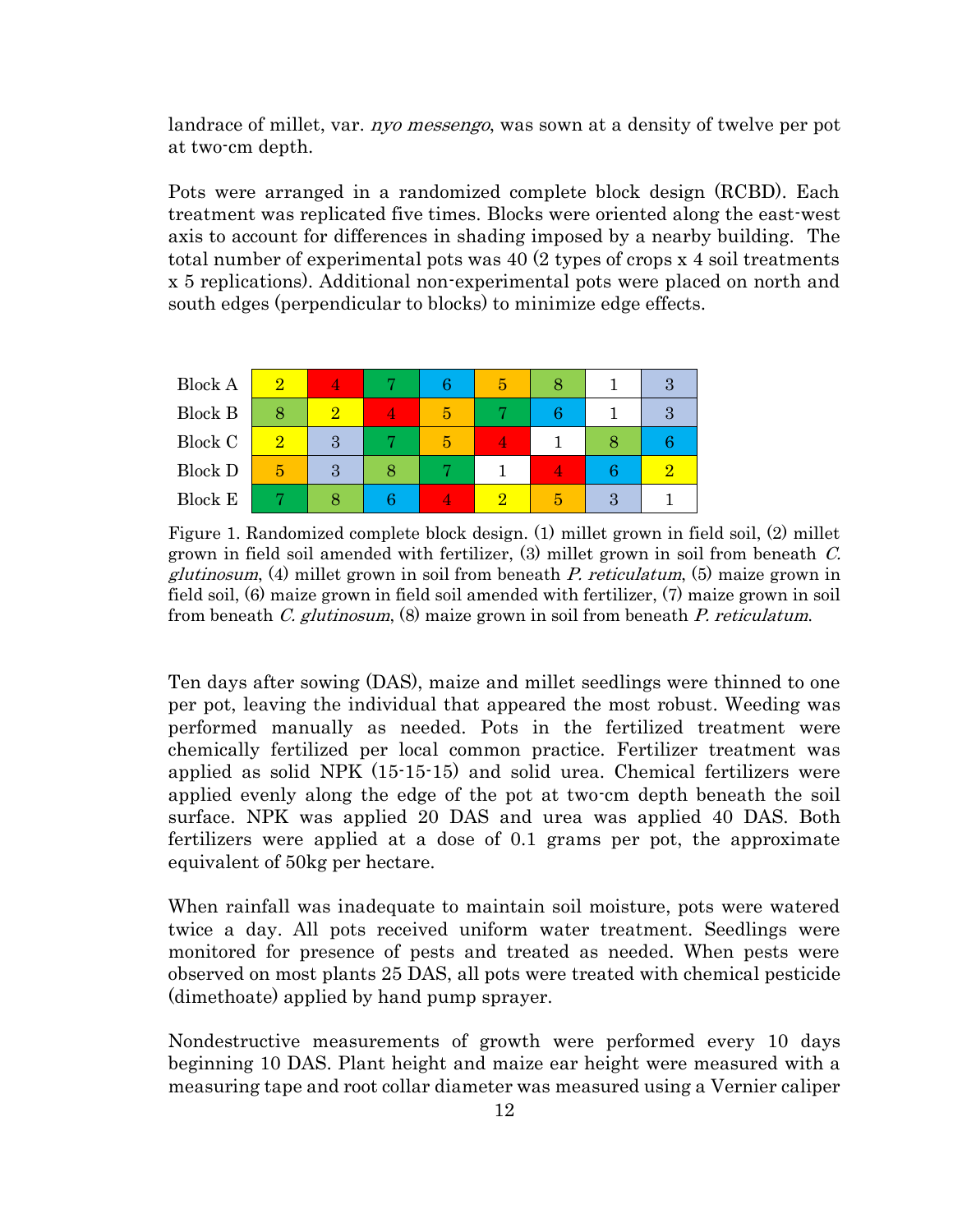(Vernier type 6914, Scienceware, Pequannock, NJ). Observations were recorded including presence of pests, disease, and leaf discoloration.

#### Crop biomass measurement

At 105 DAS, maize and millet plants had reached maturity, and they were harvested and measured for biomass. Plants were separated into root, shoot, and fruit parts. Shoots were separated at one-cm above the soil surface. Roots were separated from the soil by rinsing and sieving. Plant parts were freshly weighed at harvest and then solar dried for two weeks. Drying plant parts were weighed daily during the hottest hour of the day until weights remained constant. Dry weights were recorded at constant weight.

#### Soil physical and chemical analysis

Soil samples for laboratory analysis were collected from the experimental soil before potting and after harvest. Air-dried soils were stored in Whirl-pak plastic bags pending analysis. Samples were analyzed at Michigan Technological University in Houghton, MI. Soil pH was determined with a glass electrode in a 1:1 soil: deionized water suspension. Percent silt, clay, and sand were determined for composites of each soil type by the Bouyoucos hydrometer method [\(Gee and Bauder 1986\)](#page-39-11). Total C and N were determined by combustion analysis with a Costech elemental analyzer (ECS 4010; Costech Analytical Technologies, Inc. Valencia, CA). Exchangeable cations,  $K^+$ ,  $Ca^{2+}$ , and  $Mg^{2+}$ , were extracted with 1M NH<sub>4</sub>Cl and concentrations were determined by Perkin-Elmer ICP-OES (Optima 7000 DV; Perkin-Elmer, Waltham, MA). Bioavailable soil P was determined using the Mehlich I extraction method with a ratio of five grams soil to twenty milliliters of a 0.05 M HCl and 0.0125 M H2SO<sup>4</sup> solution [\(Kuo 1996\)](#page-40-7). Extracted P concentration was determined colorimetrically by reacting with ammonium molybdate and measuring absorbance at 882 nm in a Spectronic 20 Genesys spectrophotometer (Thermo Fisher Scientific, Waltham, MA) [\(Kuo 1996\)](#page-40-7).

### Soil incubation

A twenty-eight day aerobic lab incubation was conducted to evaluate nitrogen mineralization [\(Curtin and Campbell 2008\)](#page-39-12). Prior to incubation, air-dried soils had been stored in sealed plastic bags for seven months post-sampling. Five grams of soil were weighed into two-ounce clear plastic cups. Deionized water was added to each sample to achieve approximate field capacity. Soils were covered with a plastic lid with a single aeration hole. Soils were incubated in the dark at approximately 22°C. Each week, soils were weighed in their containers, and water was amended to return soils to their initial incubation soil moisture content.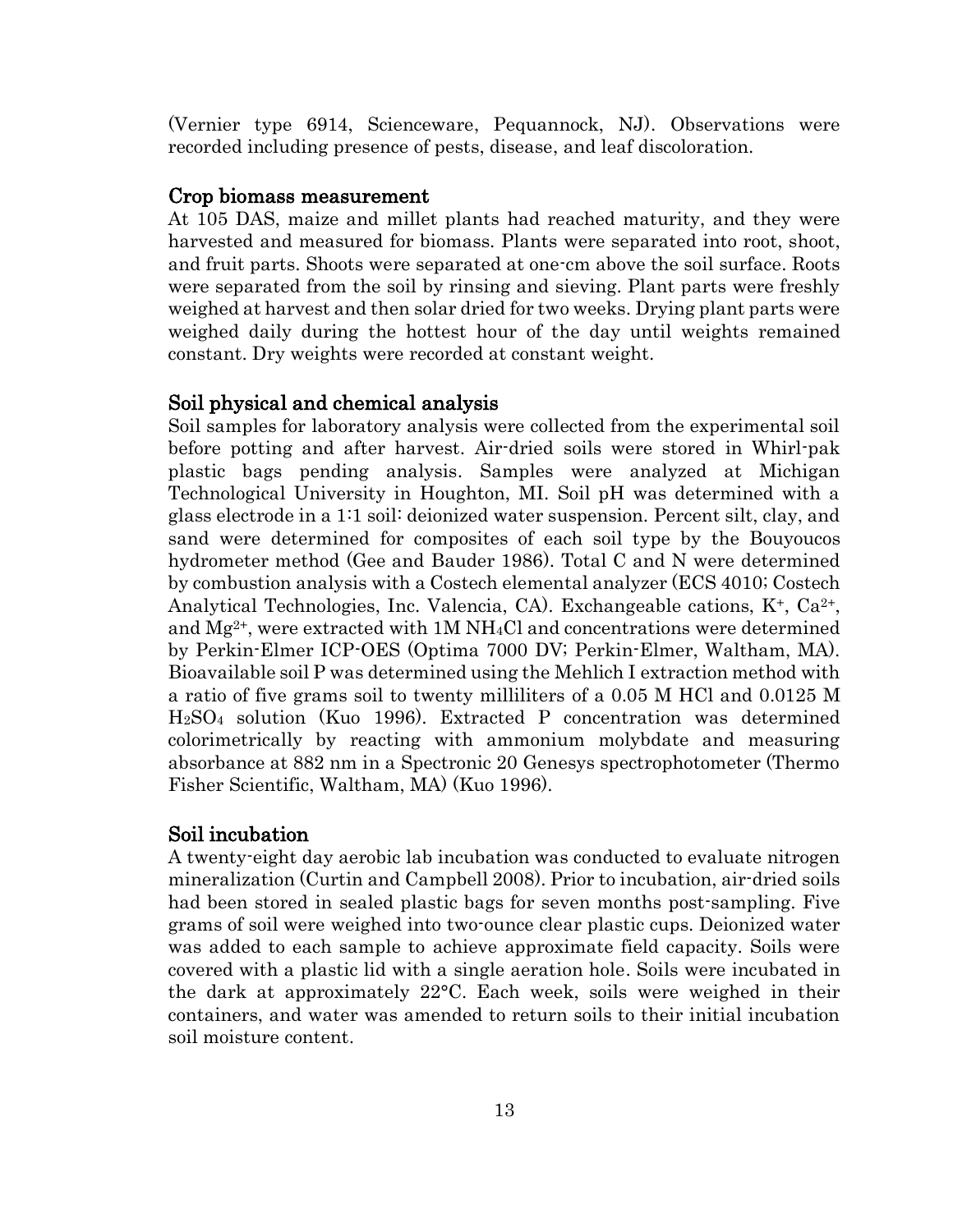Soils were analyzed for  $NO<sub>3</sub>–N$  and  $NH<sub>4</sub>+-N$  contents at time zero and at twenty-eight days. Nitrate and ammonium was extracted from each five-gram soil sample with twenty-five milliliters of 2M KCl. Extracts were frozen pending analysis. Nitrate and ammonium were analyzed using a Rapid Flow Analyzer (Perstorp 3550 EnviroFlow; Perstorp Analytical Inc., Silver Spring, MD). Percent moisture was determined by oven-drying subsamples at 105°C for twenty-four hours and weighing before and after drying. Net nitrogen mineralization was calculated as the change in combined  $NO<sub>3</sub>–N$  and  $NH<sub>4</sub><sup>+</sup>–$ N per kilogram of dry soil from time zero to twenty-eight days.

#### Statistical analysis

All statistical analyses were performed with SPSS statistics software (version 24.0, SPSS Inc.). For both experimental and soils data, analysis of variance (ANOVA) was conducted. Normality of residuals was demonstrated by the Shapiro-Wilk and Kolmogorov-Smirnov tests, and homogeneity of variances was demonstrated by Levene's test. If ANOVA indicated statistical significance, multiple comparisons were computed post-hoc using Tukey's honestly significant difference (HSD) test. Although the experiment was designed with blocking to account for differential shading, preliminary analyses showed no significant block effect, likely due to the predominance of overcast weather during the 2016 growing season. ANOVA models for block designs assume additive block effects (citation). However, Tukey's test for nonadditivity did not demonstrate additivity of blocks for this study. As a result, data was analyzed without blocking. Linear regression using least squares was conducted to evaluate the relationship between total organic carbon and soil nutrient concentrations. For all analyses, level of  $p \leq 0.05$  was used as the minimum for significance.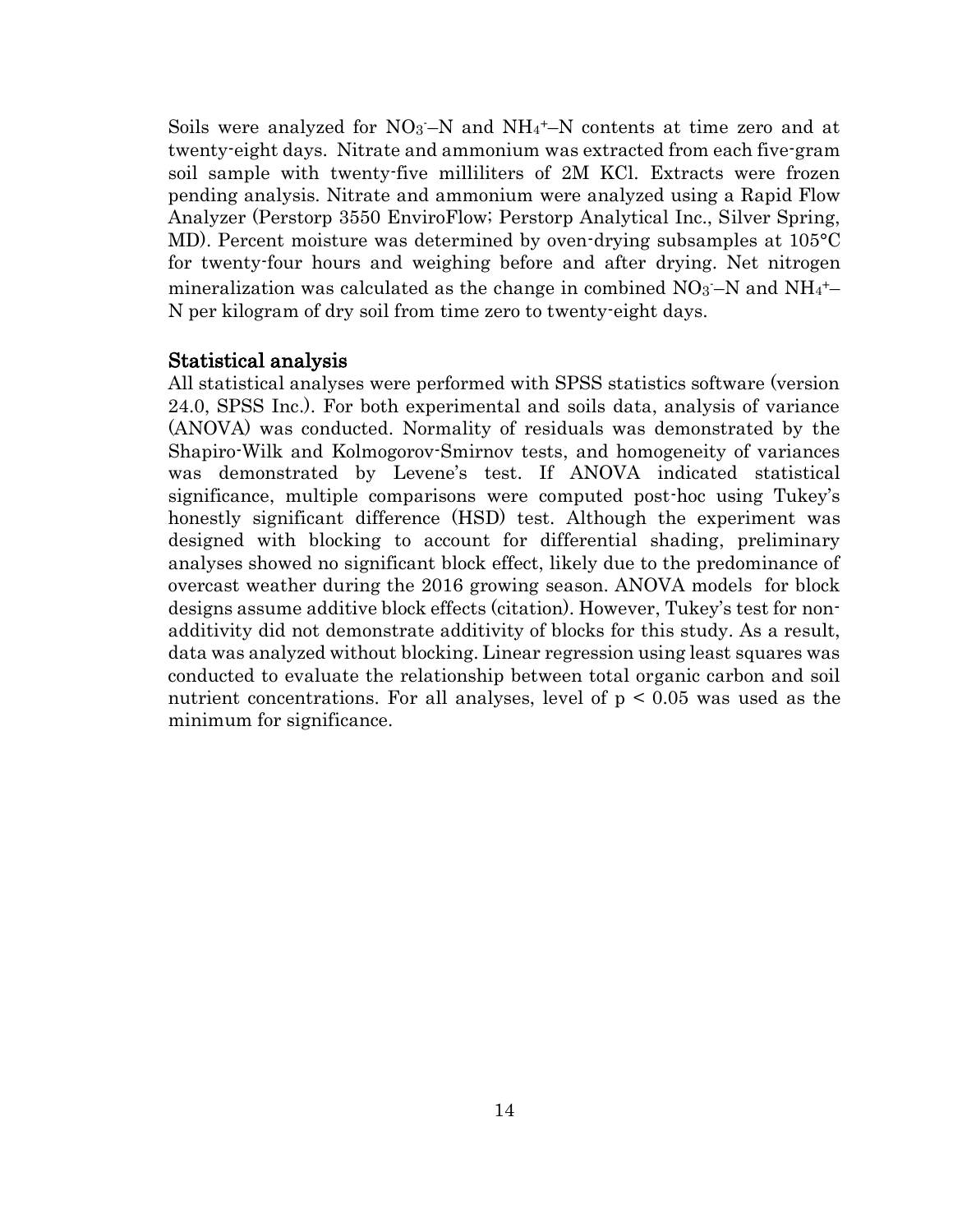# Results and Discussion

# Texture and pH of soils

All soils were loamy sand in texture. Clay content ranged from 9-11%. Sand content ranged from 65-69% and was greatest beneath trees. While all soils were classified as slightly acidic, pH was significantly less acidic ( $p < 0.001$ ) under trees (pH 6.5) than in open fields (pH 5.6) (Table 3). Diedhiou et al. (2009) reported similar values beneath (pH 6.4) and outside (pH 5.8) P. reticulatum shrub canopy.

The lower pH in agricultural fields likely results from the lower organic matter content. Continuous cultivation without restitution of organic matter can lead to low soil organic matter content and subsequent soil acidification [\(Bationo et](#page-38-2)  [al. 1995\)](#page-38-2). Additionally, repeated chemical fertilizer inputs in the absence of organic matter inputs have been shown to reduce soil production potential through acidification [\(Matlon 1990\)](#page-41-2). While field site soils had not been amended with fertilizer within the past three years, it is likely that fertilizer was applied to the soil at one time or another under different cropping systems (e.g. maize, sorghum, or cotton cropping).

## Chemical composition of soils

Independent of tree species, soil chemical analyses indicated significant differences  $(p < 0.01)$  in soil fertility beneath tree canopy and in open fields (Table 3). Indices of soil fertility (total organic C, total N, exchangeable K, Mg, and Ca, and available P) were greater beneath P. reticulatum and C. glutinosum compared to adjacent open fields. On average, total organic C was 35% greater, total N was 31% greater, exchangeable K, Mg, and Ca were 81%, 42%, and 37% greater respectively, and (Mehlich I) available P was 67% greater. The only analyzed parameter that did not differ significantly between soils was C:N ratio (Table 3).

For all but exchangeable K, there was no significant difference in soil nutrient concentrations between the two tree species (Table 3). For exchangeable K, concentrations were greater in soil beneath P. reticulatum trees than C. *glutinosum* trees ( $p < 0.001$ ). Additionally, the effect of soil type on nutrients was greatest for exchangeable K with the average concentration two-fold higher under P. reticulatum than in fields.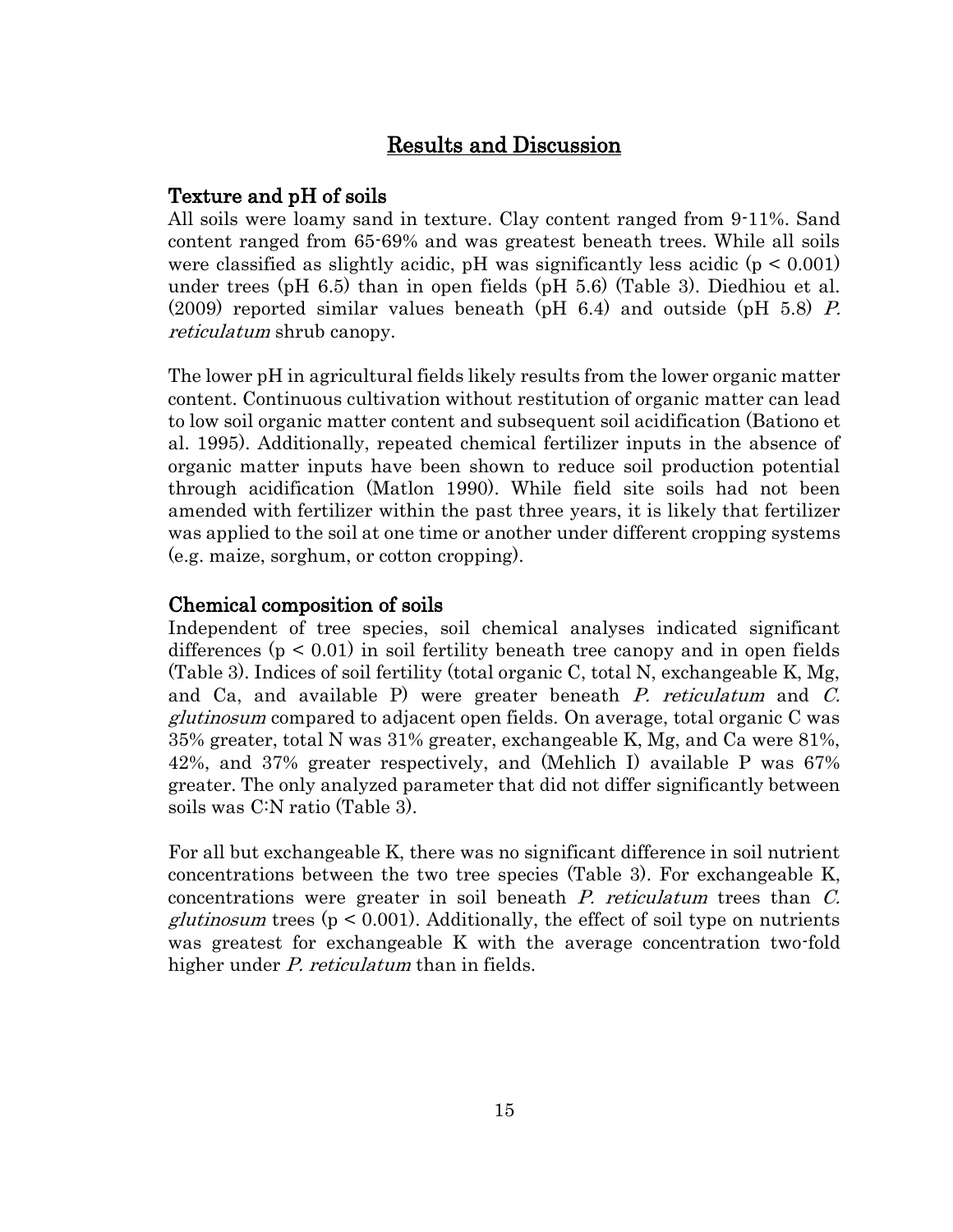|                                                                      |                  |                           | % Total<br>Concentration          |                                  |                   |                                  | <b>Exchangeable Cations</b><br>$\rm (cmol_c kg^{-1})$ |                                    |                           |  |
|----------------------------------------------------------------------|------------------|---------------------------|-----------------------------------|----------------------------------|-------------------|----------------------------------|-------------------------------------------------------|------------------------------------|---------------------------|--|
|                                                                      |                  | pH                        | $\mathcal{C}$                     | N                                | C/N               | Κ                                | Ca                                                    | Mg                                 | $\mathbf P$               |  |
| $\Box$                                                               | $\overline{C}$   | 6.5a<br>± 0.2             | 0.76a<br>± 0.03                   | 0.06 <sup>a</sup><br>$\pm 0.002$ | 13.5<br>$\pm 0.3$ | 0.12 <sup>b</sup><br>± 0.004     | 1.16 <sup>a</sup><br>$\pm 0.03$                       | 0.43 <sup>a</sup><br>± 0.01        | 7.1 <sup>a</sup><br>± 2.0 |  |
| $\blacksquare$<br>$\overline{\phantom{0}}$<br>$\cdot$ $-$<br>$\circ$ | $\mathbf{F}$     | 5.6 <sup>b</sup><br>± 0.2 | 0.56 <sup>b</sup><br>± 0.01       | 0.04 <sup>b</sup><br>$\pm 0.000$ | 14.1<br>$\pm 0.3$ | 0.07 <sup>c</sup><br>$\pm 0.005$ | 0.82 <sup>b</sup><br>$\pm 0.04$                       | 0.319 <sup>b</sup><br>$\pm 0.02$   | 3.9 <sup>b</sup><br>± 0.2 |  |
| $\boldsymbol{\omega}$                                                | $\mathbf P$      | 6.5a<br>± 0.2             | $0.75$ <sup>a</sup><br>$\pm 0.02$ | 0.05 <sup>a</sup><br>$\pm 0.002$ | 14.0<br>± 0.4     | 0.15 <sup>a</sup><br>$\pm 0.007$ | 1.17 <sup>a</sup><br>$\pm 0.05$                       | $0.443$ <sup>a</sup><br>$\pm 0.02$ | 5.9 <sup>a</sup><br>± 2.1 |  |
|                                                                      | $\boldsymbol{F}$ | 32.8                      | 27.2                              | 19                               | 0.84              | 49.0                             | 26.2                                                  | 23.4                               | 23.1                      |  |
| <b>ANOVA</b>                                                         | $\boldsymbol{p}$ | < 0.0<br>01               | < 0.001                           | 0.002                            | 0.46              | < 0.001                          | < 0.001                                               | < 0.001                            | < 0.001                   |  |

Table 3. Chemical composition of soil samples (0-20cm depth) prior to growth experiment. Soil ID: (C) soil from beneath C. glutinosum trees,  $(F)$  field soil,  $(P)$  soil from beneath P. reticulatum trees. Values are means  $\pm$  1 standard error (n = 5). Treatment d.f.  $=(2, 12)$ .

Means in the same column followed by the same letter are not significantly different at the  $\alpha$  = 0.05 level using Tukey's HSD.

The significantly higher total organic C and nutrient concentrations in soil beneath trees is consistent with results from similar studies [\(Sirois et al. 1998,](#page-42-4) [Iyamuremye et al. 2000,](#page-40-8) [Diedhiou et](#page-39-6) al. 2009, [Diakhaté et al. 2013,](#page-39-13) [Sinare and](#page-42-5)  [Gordon 2015\)](#page-42-5). Similar results have attributed higher nutrient concentrations to tree litter input, [\(Bernhard-Reversat 1982,](#page-38-10) [Manlay et al. 2000,](#page-40-1) [Diedhiou et](#page-39-6)  [al. 2009\)](#page-39-6), root turnover and exudates [\(Rao et al. 1997,](#page-41-3) [Diedhiou et al. 2009\)](#page-39-6), and Harmattan dust that is captured by vegetation and deposited under canopies during the rainy season via stemflow and throughfall [\(Stoorvogel et](#page-42-9)  [al. 1997,](#page-42-9) [Harris 1999,](#page-40-9) [Breuning-Madsen et al. 2012\)](#page-39-14). In low fertility soils, dust carried in by Harmattan winds can be a significant source of cations and P that is readily available for plant uptake [\(Rhoades 1996,](#page-41-0) [Stoorvogel et al. 1997,](#page-42-9) [Harris 1999,](#page-40-9) [Breuning-Madsen et al. 2012\)](#page-39-14). Scott-Wendt et al. (1998) found that the chemical composition of Harmattan dust sampled in Niger was analogous to that of agriculturally productive soils; both had relatively high  $pH \geq 6.5$  and available cation concentrations relative to soils that were considered unproductive.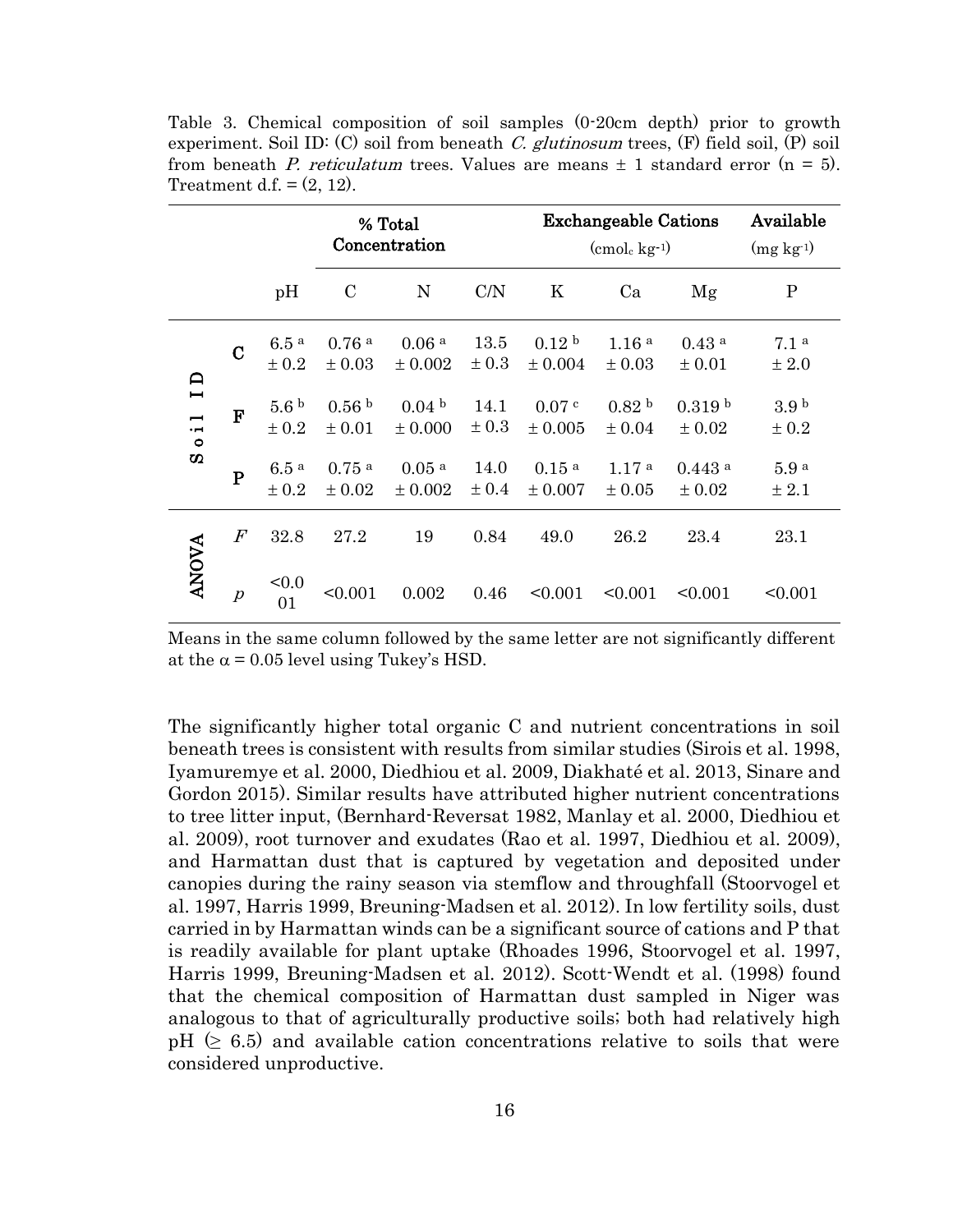## Soil organic carbon and nitrogen

Total organic C in soils ranged from 0.5% in fields to 0.7% beneath trees, and was strongly correlated with total N ( $r = 0.96$ ,  $p \le 0.0001$ ) (Table 4), which ranged from 0.04% in fields to 0.06% beneath trees (Table 3). These results are typical of the coarse, low-activity clay soils that characterize the greater agroecological zone [\(Manu et al. 1991,](#page-41-6) [Bationo et al. 1998,](#page-38-0) [Bationo and Buerkert](#page-38-3)  [2001\)](#page-38-3). Diedhiou et al. (2009) reported a range of total C values between 0.3 – 0.6% for soils beneath and outside of P. reticulatum shrub canopy. Bationo et al.  $(2007)$  reported  $0.2 - 0.5\%$  organic C for bush fields and  $0.5 - 1.0\%$  for fields nearer to village centers that receive more organic inputs. The total N values reported here are also within the range reported by Bationo et al. (2007), with field total N similar to Bationo values for bush fields  $(0.02 - 0.05\%)$ , and total N beneath trees similar to Bationo values for village fields with higher organic inputs (0.05 – 0.09%).

Table 4. Linear correlation of soil total organic carbon and analyzed soil nutrients [total N, mineralized N  $(N_{min})$ , available P, and exchangeable K, Ca, and Mg].

|                                            | Coefficient of correlation $(r)$ |  |  |  |                                              |          |  |
|--------------------------------------------|----------------------------------|--|--|--|----------------------------------------------|----------|--|
|                                            | Total <b>N</b>                   |  |  |  | $N_{\min}$ Avail P Exch. K Exch. Ca Exch. Mg |          |  |
| Total Organic C 0.96** 0.85** 0.73* 0.80** |                                  |  |  |  | $0.74**$                                     | $0.77**$ |  |

\* Correlation significant at p < 0.01 \*\* Correlation significant at p < 0.001

Because of the limited nutrient exchange and storage capacity of local clays, nutrient holding capacity is often more strongly correlated to organic matter than clay content [\(Manu et al. 1991,](#page-41-6) [Bationo et al. 1998,](#page-38-0) [Wezel et al. 2000\)](#page-42-10). Nitrogen in particular is nearly exclusively contained within soil organic matter in tropical African soils [\(Bationo et al. 1998,](#page-38-0) [Dossa 2006\)](#page-39-2), hence the high correlation of total N with total organic C relative to the other nutrients in the study (Table 4).

### Soil organic carbon and phosphorous

Mehlich I available P ranged from  $3.9 - 7.1$  mg kg<sup>-1</sup> (Table 3). In P-limited soils like those of Senegal, studies indicate that organic C is crucial to supplying available P through mineralization, complexation of metal cations by organic acids, and displacement of phosphate anions from sorption sites [\(Manu et al.](#page-41-6)  [1991,](#page-41-6) [Dossa 2006\)](#page-39-2). This is reflected in the strong positive correlation between total organic C and available P ( $r = 0.73$ ,  $p = 0.0022$ ) (Table 4). However, as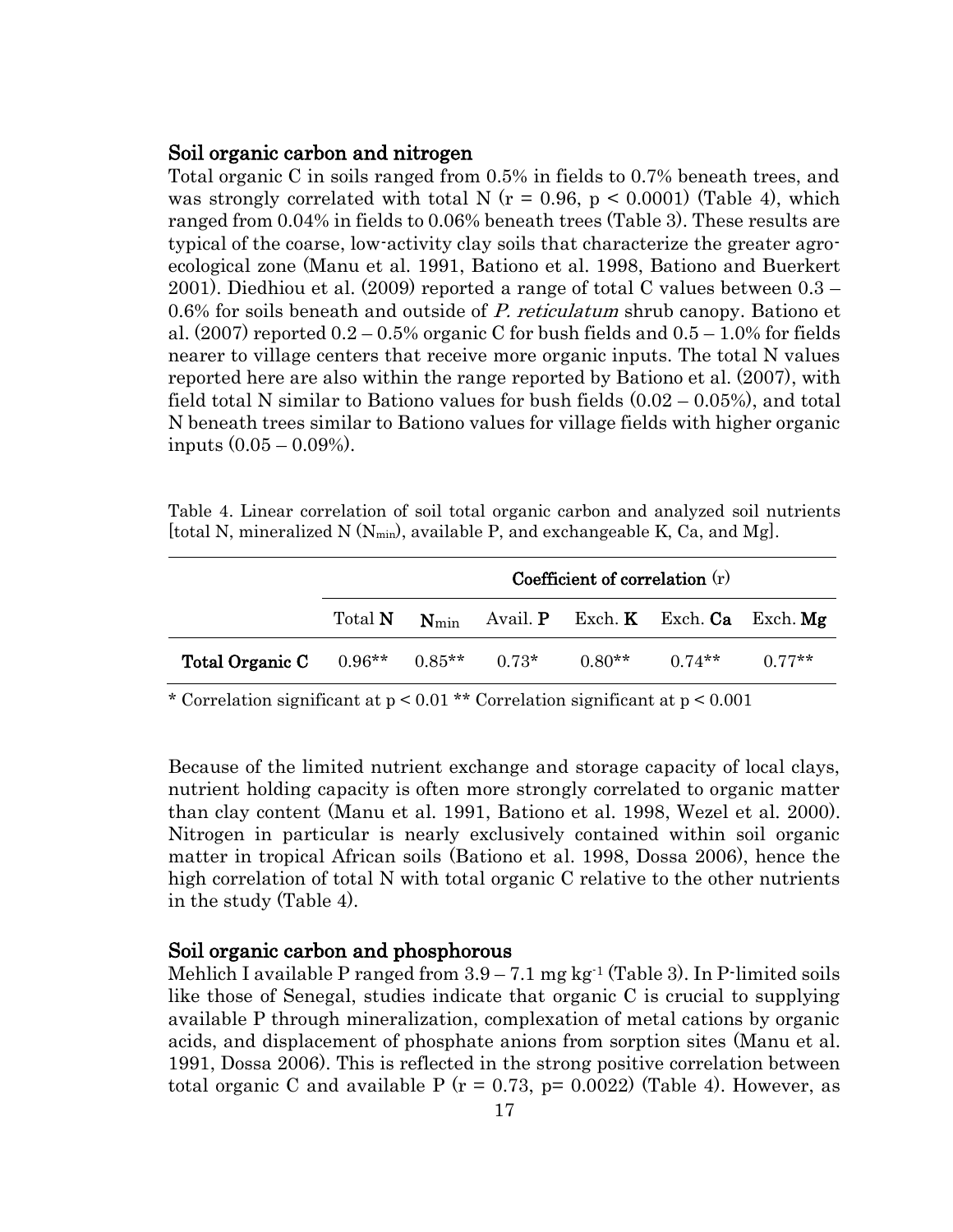evidenced by the comparative correlation strength of N ( $r = 0.96$ ) and P ( $r =$ 0.73) with total organic C, association with organic matter content is not as strong for phosphorous as it is for nitrogen [\(Parfitt 1979,](#page-41-7) [Bationo et al. 1998\)](#page-38-0).

### Nitrogen mineralization

Availability of nitrogen is often more related to measures of production over time than measures of different nitrogen forms at a single point in time [\(Rhoades 1995\)](#page-41-8). Hence, nitrogen mineralization, as measured in this study, is likely a more reliable index of plant-available nitrogen than static measures of NO3 -–N and NH<sup>4</sup> <sup>+</sup>–N pools. During the twenty-eight day soil incubation, net nitrogen mineralization was significantly greater in soil from beneath P. *reticulatum* than in open fields ( $p = 0.04$ , Table 5). Net mineralization in soil from beneath P. reticulatum crowns exceeded open fields by more than 160%. On average, nitrogen was mineralized at a rate of 1.41 N mg kg<sup>-1</sup> d<sup>-1</sup> beneath *P. reticulatum*, 1.25 N mg kg<sup>-1</sup> d<sup>-1</sup> beneath *C. glutinosum*, and 0.92 mg kg<sup>-1</sup> d<sup>-1</sup> in open fields. Overall, there was a strong correlation between mineralized and total nitrogen  $(r = 0.84, p < 0.001,$  Table 5).

Table 5. Initial  $NO_3-N$  and  $NH_4^+$ -N in soils, net mineralized N  $(N_{min})$  obtained by twenty-eight day aerobic incubation, percent final  $NO<sub>3</sub>$ –N of total inorganic N (N<sub>Inorg</sub>), and percent mineralized N to total N. Soil ID: (C) soil from beneath C. glutinosum trees,  $(F)$  field soil,  $(F+)$  field soil amended with fertilizer,  $(P)$  soil from beneath P. *reticulatum* trees. Values are means  $\pm$  1 standard error (n = 5). Treatment d.f. = (2, 12).

|                                                                 |                  | Initial                                |                                                | Final                                         |                                 |                                    |
|-----------------------------------------------------------------|------------------|----------------------------------------|------------------------------------------------|-----------------------------------------------|---------------------------------|------------------------------------|
| Soil ID                                                         |                  | $NH_4^+$ -N<br>(mg N kg <sup>1</sup> ) | NO <sub>3</sub> –N<br>$(mg \text{ N kg}^{-1})$ | NO <sub>3</sub> –N/<br>$N_{\text{Inorg}}(\%)$ | $N_{\min}$<br>$(mg N kg-1 d-1)$ | $N_{\rm min}$ /<br>$N_{total}$ (%) |
| $\mathsf{D}$                                                    | $\bf C$          | 7.1 <sup>a</sup><br>± 0.27             | 7.5 <sup>a</sup><br>± 0.64                     | 68.8 ab<br>± 11.2                             | $1.25$ ab<br>$\pm 0.06$         | 6.4<br>± 0.4                       |
| $\blacksquare$<br>−<br>$\cdot$ $\blacksquare$<br>$\circ$<br>ΩD. | $\mathbf F$      | 13.3 <sup>b</sup><br>± 1.4             | 14.8 <sup>b</sup><br>$\pm 2.1$                 | 58.5a<br>± 7.5                                | 0.92 <sup>a</sup><br>$\pm 0.05$ | 6.0<br>$\pm 0.6$                   |
|                                                                 | ${\bf P}$        | 8.9 a<br>± 0.13                        | 13.7 <sup>b</sup><br>$\pm 0.5$                 | 93.6 <sup>b</sup><br>$\pm 0.7$                | 1.41 <sup>b</sup><br>$\pm 0.06$ | 7.4<br>± 0.4                       |
|                                                                 | $\boldsymbol{F}$ | 9.9                                    | 15.6                                           | 5.6                                           | 4.2                             | 2.5                                |
| <b>ANOVA</b>                                                    | <i>p</i> -value  | < 0.001                                | 0.003                                          | 0.02                                          | 0.041                           | 0.12                               |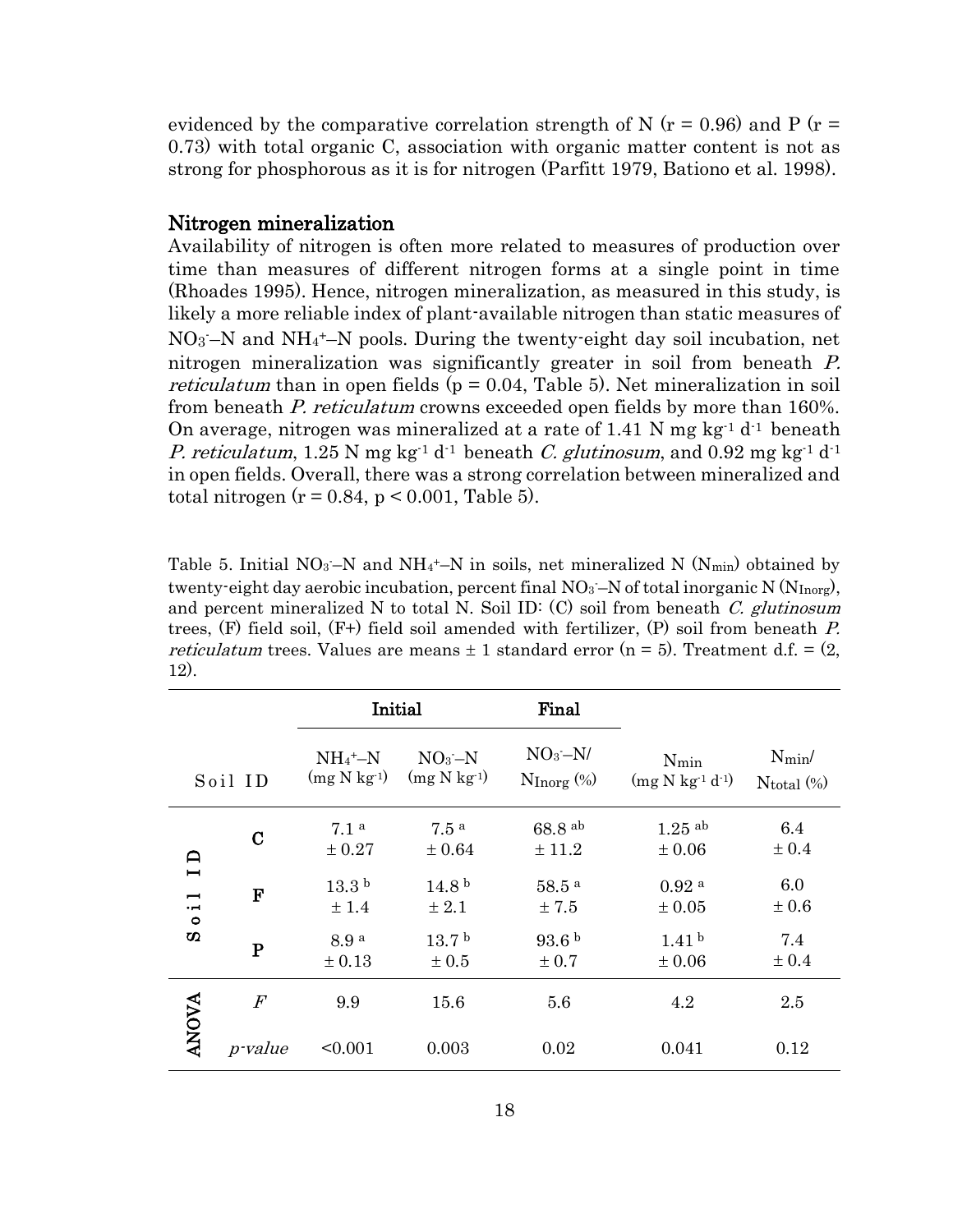Means in the same column followed by the same letter are not significantly different at the  $\alpha$  = 0.05 level using Tukey's HSD.

Differences in net mineralization are commonly attributed to differences in organic matter quality that regulate decomposition, with N content and C:N ratio considered the most robust indices of mineralization in the region [\(Rhoades 1996,](#page-41-0) [Mugendi et al. 1999,](#page-41-9) [Dossa 2006\)](#page-39-2). Given the similar C:N ratio for all soils, the strong correlation between mineralized and total nitrogen  $(r =$ 0.84,  $p \leq 0.001$ ) suggests that total nitrogen content, rather than C:N ratio, was a strong determinant of nitrogen mineralization in this study. Open fields may also have experienced less nitrogen mineralization due to higher organic matter content of lignin and/or polyphenols which negatively modify decomposition [\(Palm et al. 1997\)](#page-41-10).

Additionally, the incubations indicated that  $NO<sub>3</sub>$  was the dominant form of soil inorganic nitrogen, particularly beneath tree canopies (Table 5). A predominance of NO<sub>3</sub> has also been reported for in-situ soil incubations in other areas of Senegal [\(Iyamuremye et al. 2000,](#page-40-8) [Dossa 2006\)](#page-39-2). Typically, the first rains produce a large pulse of nitrification [\(Rhoades 1995,](#page-41-8) [Asante et al.](#page-38-11)  [2017\)](#page-38-11). However, because  $NO_3$  is highly mobile, a predominance of  $NO_3$ suggests that nitrogen is more likely to be leached beyond crop root systems, particularly at the onset of the growing season when crops are still reliant on seed reserves [\(Rhoades 1995,](#page-41-8) [Hoffmann et al. 2001\)](#page-40-10). Though, early season leaching losses are often reduced beneath tree canopy, relative to open fields, due to tree rooting in subsoil [\(Buresh and Tian 1998\)](#page-39-4)

#### Chemical composition of soils after maize harvest

Following experimental growth and harvest of maize, concentrations of organic C, total N, and exchangeable K, Ca, and Mg were significantly greater in soils from beneath trees than in amended or non-amended field soil (p < 0.01) (Table 6). Mehlich I available P however did not differ significantly between soil under trees and field soil amended with fertilizer  $(p = 0.002)$ . Additionally, there was a significant difference between tree species in exchangeable K and Ca (p < 0.001). In both cases, cation concentrations were greater in  $P$ . reticulatum  $(K:0.066$  cmol<sub>c</sub> kg<sup>-1</sup>, Ca: 1.17 cmol<sub>c</sub> kg<sup>-1</sup>) than *C. glutinosum* soil (K:0.048 cmol<sub>c</sub>  $kg^{-1}$ , Ca: 1.08 cmol<sub>c</sub> kg<sup>-1</sup>).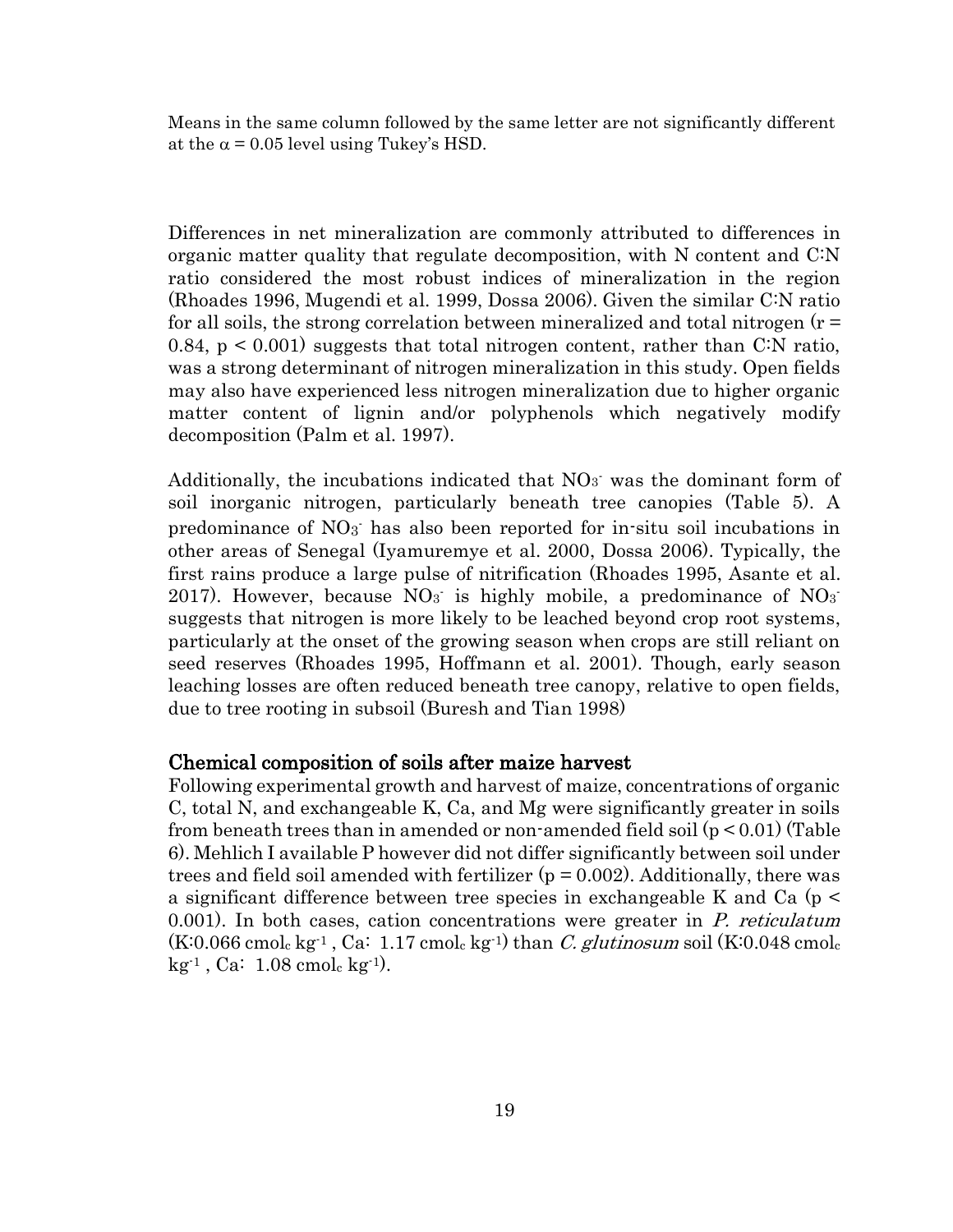| % Total                                            |                  |                             |                                  |                   | Availabl<br>e                       |                                 |                                  |                                 |  |
|----------------------------------------------------|------------------|-----------------------------|----------------------------------|-------------------|-------------------------------------|---------------------------------|----------------------------------|---------------------------------|--|
|                                                    |                  | Concentration               |                                  |                   |                                     | $(\text{cmol}_c \text{ kg-1})$  |                                  |                                 |  |
|                                                    | Soil ID          | $\mathcal{C}$               | N                                | C/N               | K                                   | Ca                              | Mg                               | $\mathbf{P}$                    |  |
|                                                    | $\mathbf C$      | 0.71 <sup>a</sup><br>± 0.03 | 0.05 <sup>a</sup><br>$\pm 0.0$   | 14.2<br>$\pm 0.6$ | 0.048 <sup>b</sup><br>$\pm 0.003$   | 1.08 <sup>b</sup><br>± 0.01     | 0.36 <sup>a</sup><br>± 0.006     | 4.63 <sup>a</sup><br>$\pm 0.06$ |  |
| $\bullet$<br>N<br>$\cdot$ $\blacksquare$<br>ದ<br>⊠ | F                | 0.52 <sup>b</sup><br>± 0.01 | 0.04 <sup>b</sup><br>± 0.0       | 12.9<br>± 0.4     | 0.037c<br>$\pm 0.001$               | 0.72c<br>$\pm 0.03$             | 0.26 <sup>b</sup><br>$\pm 0.002$ | 3.05 <sup>b</sup><br>± 0.21     |  |
|                                                    | $F+$             | 0.55 <sup>b</sup><br>± 0.02 | 0.04 <sup>b</sup><br>± 0.0       | 13.7<br>± 0.4     | $0.035$ c<br>$\pm 0.001$            | 0.68 <sup>c</sup><br>$\pm 0.01$ | 0.24 <sup>b</sup><br>$\pm 0.007$ | $3.83$ ab<br>$\pm 0.56$         |  |
|                                                    | ${\bf P}$        | 0.73 <sup>a</sup><br>± 0.03 | $0.05$ <sup>a</sup><br>$\pm 0.0$ | 14.0<br>± 0.4     | $0.066$ <sup>a</sup><br>$\pm 0.003$ | 1.17 <sup>a</sup><br>± 0.02     | $0.39$ a<br>± 0.011              | 5.01 <sup>a</sup><br>± 0.21     |  |
| <b>ANOVA</b>                                       | $\boldsymbol{F}$ | 23.8                        | 41.0                             | 1.8               | 39.9                                | 166.5                           | 105.9                            | 7.5                             |  |
|                                                    | <i>p</i> -value  | < 0.001                     | < 0.001                          | 0.18              | < 0.001                             | < 0.001                         | < 0.001                          | 0.002                           |  |

Table 6. Chemical composition of soil samples following growth and harvest of maize. Soil ID: (C) soil from beneath C. glutinosum trees,  $(F)$  field soil,  $(F+)$  field soil amended with fertilizer, (P) soil from beneath P. reticulatum trees. Means  $\pm 1$  standard error. Values are means  $\pm 1$  standard error (n = 5). Treatment d.f. = (3, 16).

## Chemical composition of soils after millet harvest

Following experimental growth and harvest of millet, concentrations of organic C, total N, and exchangeable Ca and Mg were significantly greater in soils from beneath trees than in amended or non-amended field soil (p < 0.001) (Table 7). Exchangeable K however was only significantly greater in P. reticulatum soil. Available P concentrations were greatest in P. reticulatum soil, but unlike other nutrient concentrations, P was also significantly greater in fertilizer amended field soil than in control field soil. This positive effect of fertilizer on available P is consistent with the results for maize growth.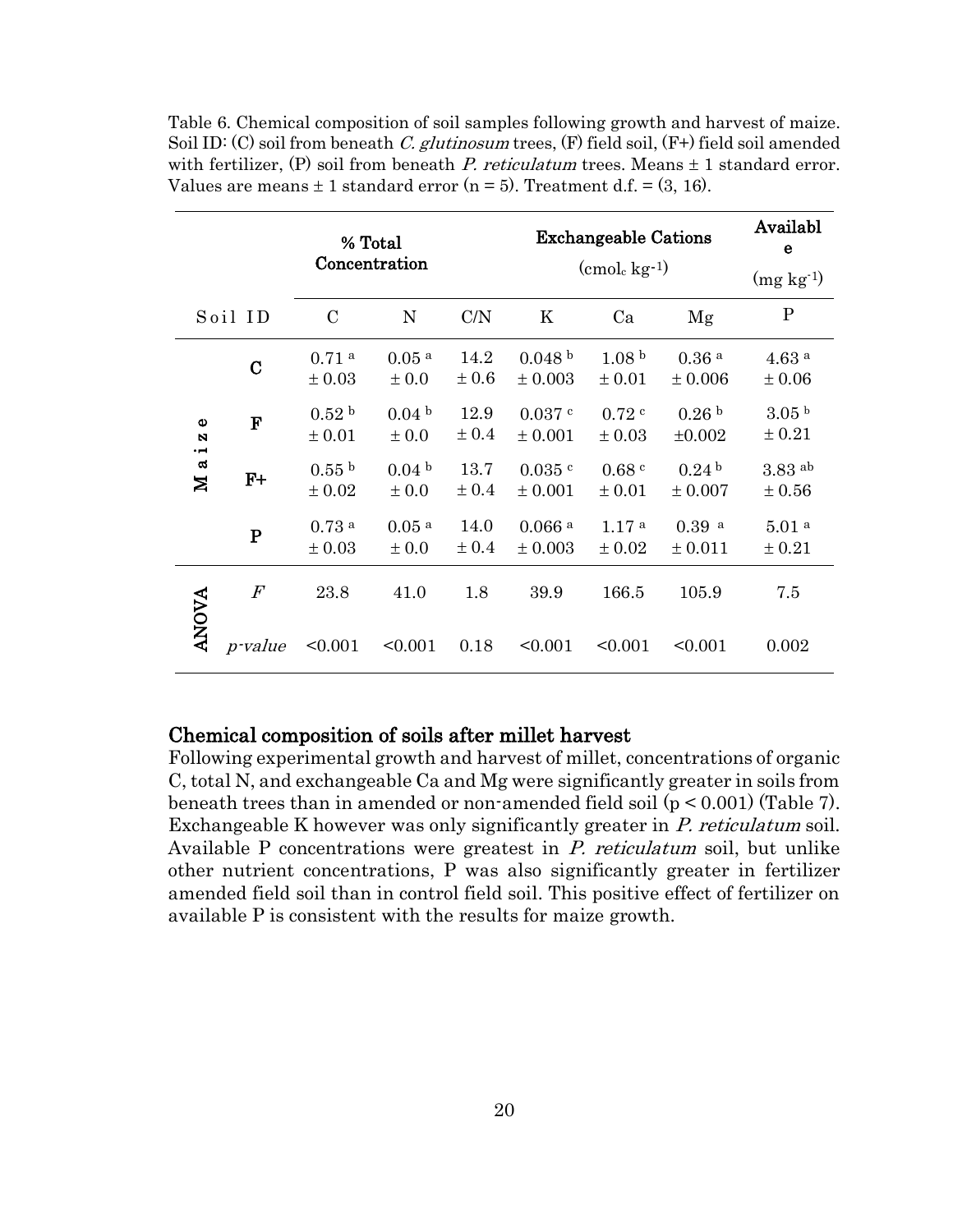| % Total<br>Concentration                                                  |                  |                                     |                                     | <b>Exchangeable Cations</b> | Availabl<br>e                     |                                 |                                 |                               |  |
|---------------------------------------------------------------------------|------------------|-------------------------------------|-------------------------------------|-----------------------------|-----------------------------------|---------------------------------|---------------------------------|-------------------------------|--|
|                                                                           |                  |                                     |                                     |                             |                                   | $\rm (cmol_c\,kg\text{-}1)$     |                                 |                               |  |
|                                                                           | Soil ID          | $\mathcal{C}$                       | N                                   | C/N                         | K                                 | Ca                              | Mg                              | $\overline{P}$                |  |
| ب<br>$\bullet$<br>Ī<br>$\overline{\phantom{0}}$<br>$\mathbf{\tilde{M}}$ i | $\mathbf C$      | $0.732$ <sup>a</sup><br>$\pm 0.026$ | $0.052$ <sup>a</sup><br>$\pm$ 0.002 | 14.1<br>$\pm 0.3$           | 0.034 <sup>b</sup><br>± 0.002     | 1.014 <sup>b</sup><br>± 0.044   | $0.335$ a<br>$\pm 0.019$        | 3.85 <sup>b</sup><br>± 0.07   |  |
|                                                                           | F                | 0.554 <sup>b</sup><br>$\pm 0.026$   | 0.040 <sup>b</sup><br>$\pm 0.0$     | 13.9<br>$\pm 0.6$           | 0.029 <sup>b</sup><br>$\pm 0.001$ | 0.695c<br>$\pm 0.008$           | 0.260 b<br>± 0.012              | 2.16c<br>± 0.07               |  |
|                                                                           | $F+$             | 0.536 <sup>b</sup><br>± 0.021       | 0.040 <sup>b</sup><br>$\pm 0.0$     | 13.5<br>$\pm 0.5$           | 0.030 <sup>b</sup><br>$\pm 0.003$ | 0.703c<br>± 0.022               | 0.246 <sup>b</sup><br>± 0.007   | 3.71 <sup>b</sup><br>± 0.49   |  |
|                                                                           | $\mathbf P$      | $0.744$ <sup>a</sup><br>± 0.031     | $0.052$ <sup>a</sup><br>± 0.002     | 14.3<br>± 0.2               | $0.050$ <sup>a</sup><br>± 0.005   | $1.190$ <sup>a</sup><br>± 0.050 | $0.371$ <sup>a</sup><br>± 0.006 | $5.25$ <sup>a</sup><br>± 0.42 |  |
| <b>ANOVA</b>                                                              | $\boldsymbol{F}$ | 18.0                                | 24.0                                | 0.72                        | 9.40                              | 49.15                           | 24.21                           | 15.25                         |  |
|                                                                           | <i>p</i> -value  | < 0.001                             | < 0.001                             | 0.56                        | < 0.001                           | < 0.001                         | < 0.001                         | < 0.001                       |  |

Table 7. Chemical composition of soil samples following growth and harvest of millet. Soil ID: (C) soil from beneath C. glutinosum trees,  $(F)$  field soil,  $(F+)$  field soil amended with fertilizer, (P) soil from beneath P. reticulatum trees. Means  $\pm 1$ standard error. Values are means  $\pm 1$  standard error (n = 5). Treatment d.f. = (3, 16).

### Maize growth and biomass

Parameters of maize growth and biomass production differed significantly amongst soil treatments (p < 0.05) (Table 8). Maize grown in field soil treated with chemical fertilizer exceeded control treatments in all parameters of growth performance and biomass production. Maize grown in soil from beneath P. reticulatum also produced significantly greater biomass and root collar diameter (RCD) than control treatments ( $p < 0.001$ ). Final mean RCD was 12.2mm (s.e.  $=\pm 1.1$ ) in P. reticulatum soil and 14.9mm (s.e.  $=\pm 0.8$ ) in fertilized soil, which was 31% and 60% greater, respectively than in control field soil (Table 8). The positive effect of P. reticulatum and fertilizer treatments on RCD became evident early-on, beginning between thirty-five to forty-five days after sowing (Figure 2).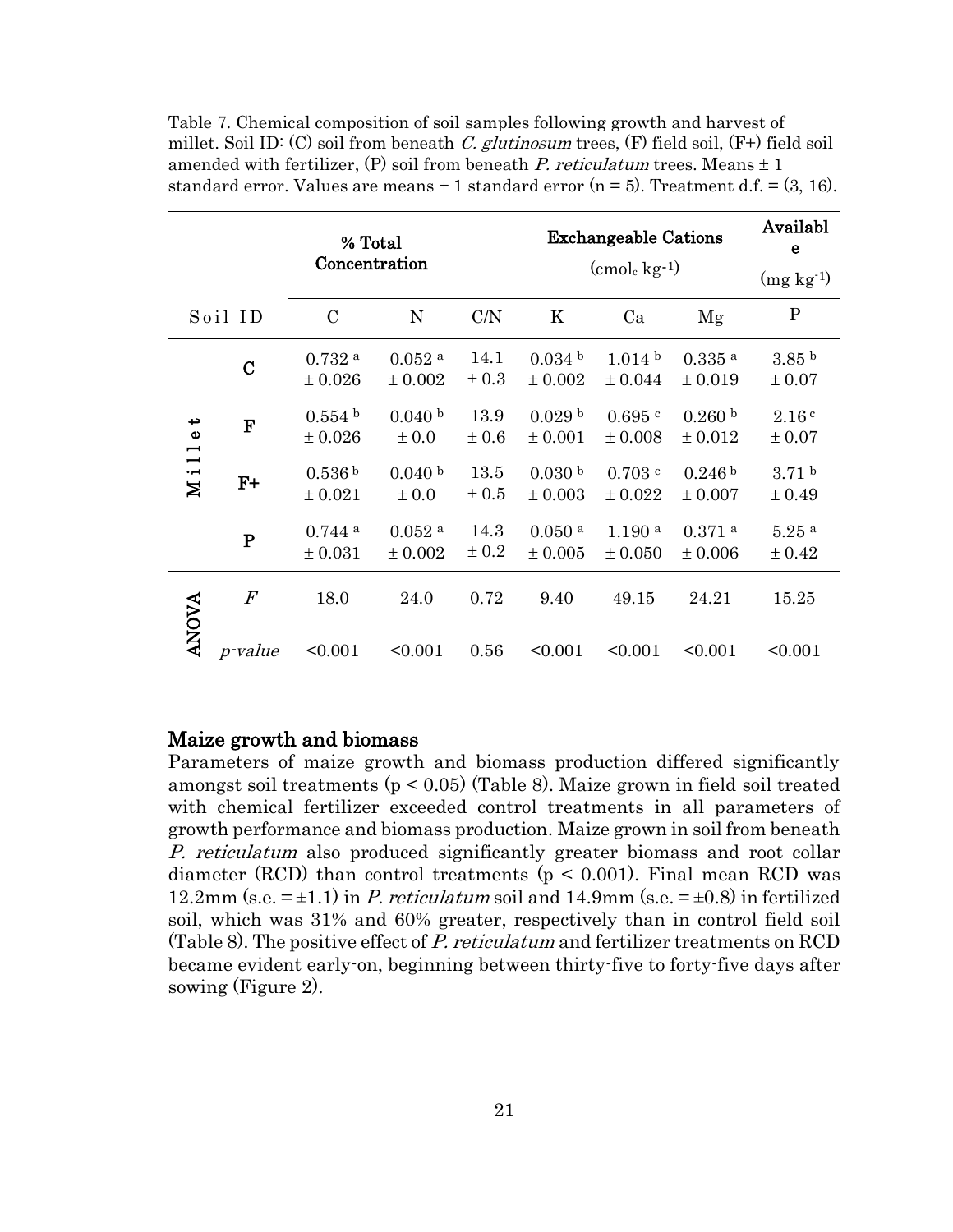|                                 | <b>Treatments</b>                  |                              |                                 |                                  |         | <b>ANOVA</b> |  |
|---------------------------------|------------------------------------|------------------------------|---------------------------------|----------------------------------|---------|--------------|--|
|                                 | $\mathcal{C}$ .<br>glutinosum      | Field                        | Field +                         | $P_{\cdot}$<br>reticulatum       | $\it F$ | $p$ -value   |  |
| Total<br>biomass (g)            | 21.7 <sup>a</sup><br>± 2.0         | 23.1 <sup>a</sup><br>± 1.1   | 54.6 <sup>b</sup><br>± 5.6      | 45.8 <sup>b</sup><br>± 7.4       | 11.6    | < 0.001      |  |
| Root<br>biomass (g)             | $6.6$ ab<br>± 0.7                  | 4.9 <sup>a</sup><br>± 0.3    | 11.8 <sup>c</sup><br>$\pm$ 0.5  | 9.8 <sup>bc</sup><br>±1.8        | 9.2     | 0.001        |  |
| Shoot<br>biomass (g)            | 15.1 <sup>a</sup><br>±1.5          | 18.2 <sup>a</sup><br>± 1.4   | 42.5 <sup>b</sup><br>± 5.4      | 36.0 <sup>b</sup><br>± 5.7       | 10.9    | < 0.001      |  |
| Shoot/root<br>biomass           | 2.35 <sup>b</sup><br>± 0.2         | $3.82$ <sup>a</sup><br>± 0.5 | 3.59a<br>± 0.4                  | 3.77 <sup>a</sup><br>$\pm 0.3$   | 3.7     | 0.034        |  |
| Plant height<br>$\rm _{(cm)}$   | $119.7$ <sup>ab</sup><br>$\pm$ 7.4 | 112.9a<br>±7.2               | 144.9 <sup>b</sup><br>± 6.2     | $129.5$ <sup>ab</sup><br>$±$ 4.4 | 4.6     | 0.018        |  |
| Root collar<br>diameter<br>(mm) | 10.0 <sup>a</sup><br>± 0.3         | 9.3a<br>$\pm 0.3$            | 14.9 <sup>b</sup><br>$\pm 0.8$  | 12.2 <sup>b</sup><br>±1.0        | 14.5    | < 0.001      |  |
| Lower ear<br>height (cm)        | $43.7$ ab<br>$\pm$ 3.3             | 35.2 <sup>a</sup><br>±1.8    | 48.3 <sup>b</sup><br>$\pm\,2.9$ | 46.4 <sup>b</sup><br>± 2.9       | 4.3     | 0.021        |  |

Table 8. Effects of soil treatments on final maize biomass, plant height, root collar diameter, and ear height. Treatments: soil from beneath C. glutinosum trees, field soil, field soil amended with fertilizer, soil from beneath P. reticulatum trees. Values are means  $\pm$  1 standard error (n = 5). Treatment d.f. = (3, 16).

Means in the same row followed by the same letter are not significantly different at the  $\alpha$  = 0.05 level using Tukey's HSD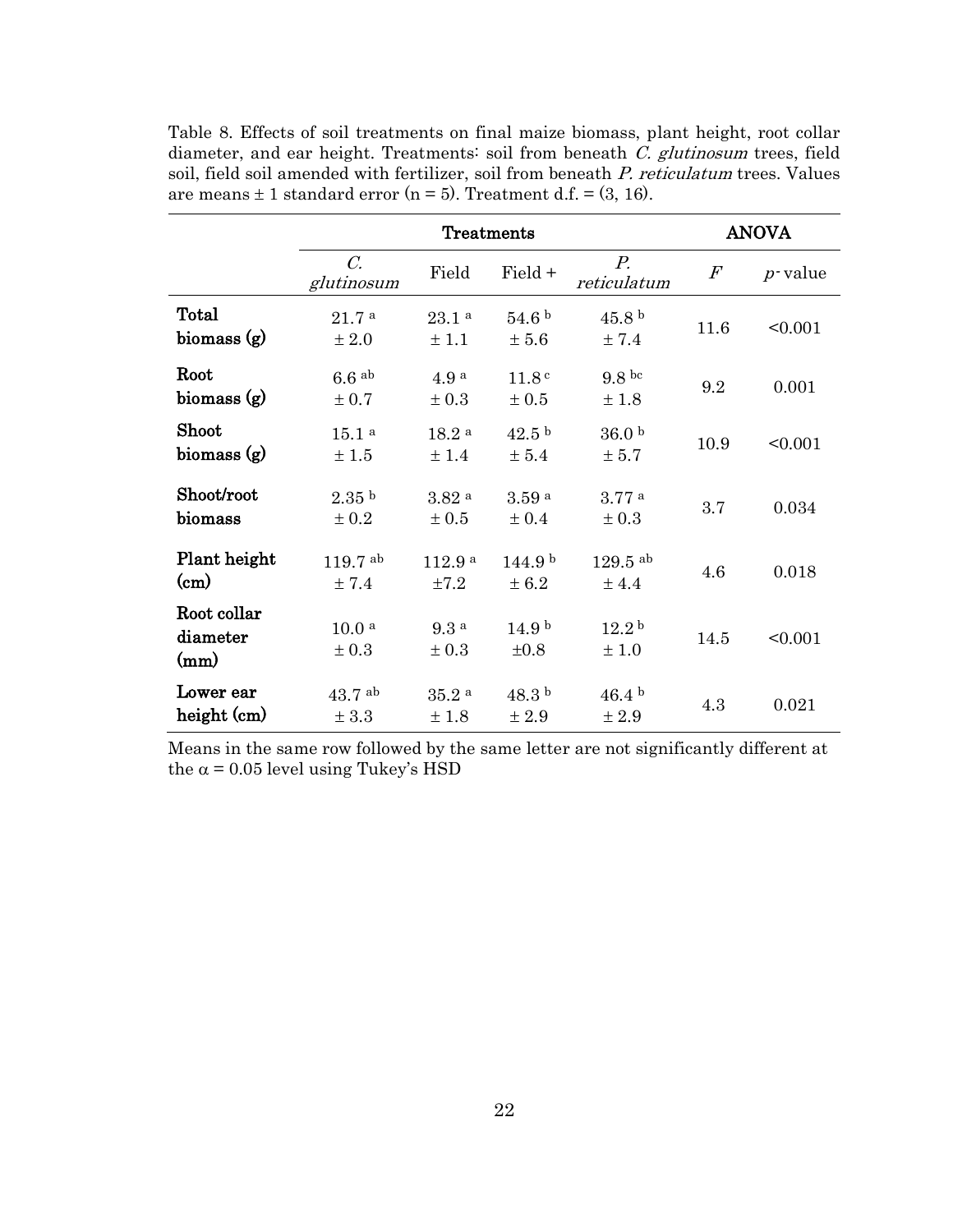

Figure 2. Effects of soil treatments on root collar diameter of maize over time. Treatments: soil from beneath C. glutinosum trees, field soil, field soil amended with fertilizer, soil from beneath P. reticulatum trees. Bars indicate standard error.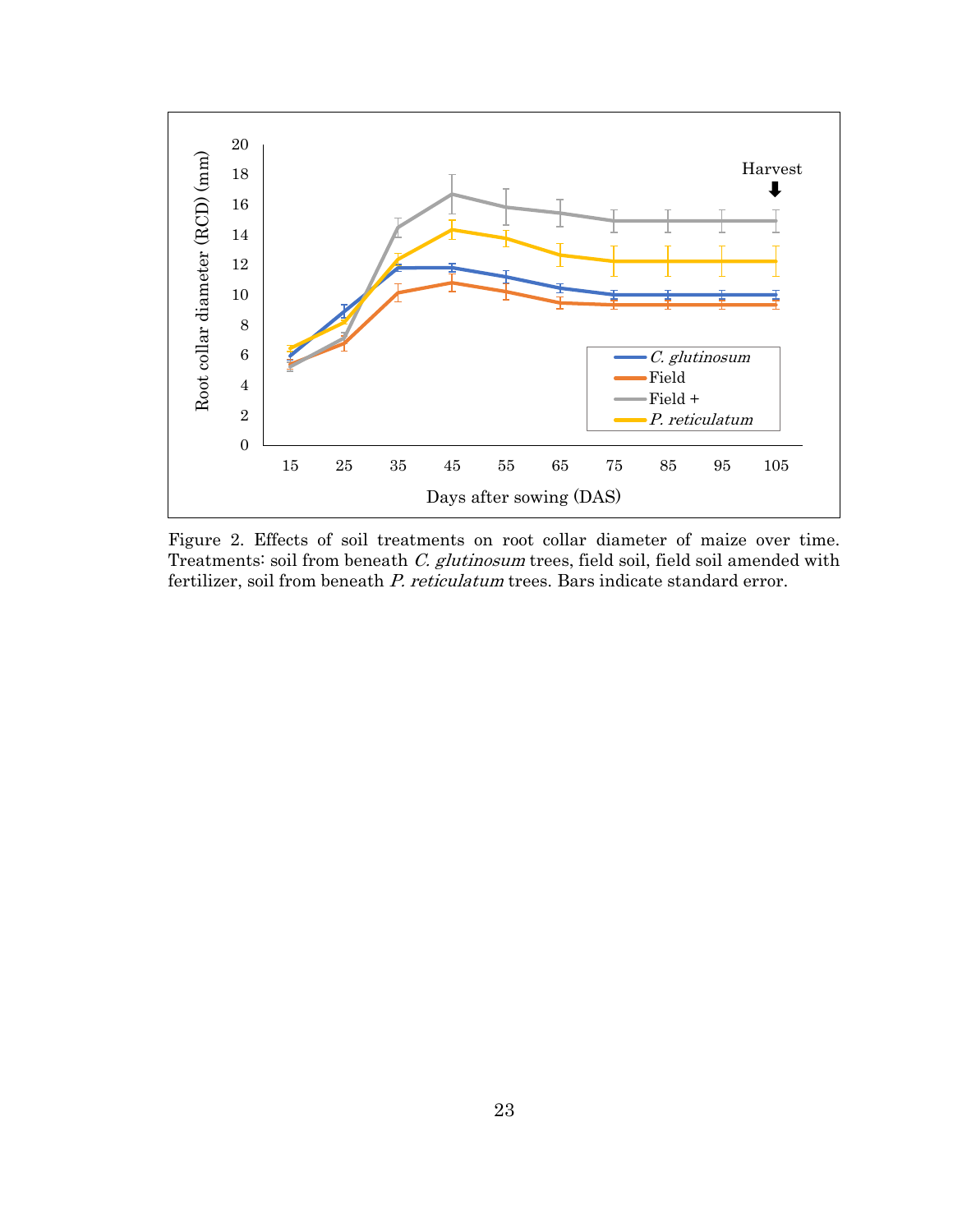

Figure 3. Effects of soil treatments on mean stem height of maize over time. Treatments: soil from beneath C. glutinosum trees, field soil, field soil amended with fertilizer, soil from beneath P. reticulatum trees. Bars indicate standard error.

Maize grown in soil from beneath  $C$ . glutinosum did not differ significantly from control treatments (field) for all parameters other than shoot:root biomass ratio (Table 8). Under C. glutinosum soil treatments, maize shoot: root biomass was significantly less ( $p = 0.034$ ) than under *P. reticulatum* or control treatments. When nutrients or soil moisture are growth-limiting, more dry matter is allocated to roots, resulting in lower shoot:root ratios [\(Shank 1945\)](#page-42-11). Given that texture and water treatment were similar for all soils and P availability was not lower beneath C. glutinosum (Table 3), the lower shoot:root ratio is unlikely an indication of moisture or P limitation. Instead, the shoot root ratio and the absence of  $C$ . glutinosum effect on maize growth could be attributed to N or K availability. Unlike P. reticulatum, C. glutinosum did not have a positive effect on nitrogen mineralization (Table 5); and exchangeable K was significantly higher  $(p < 0.001)$  under P. reticulatum than C. glutinosum (Table 3).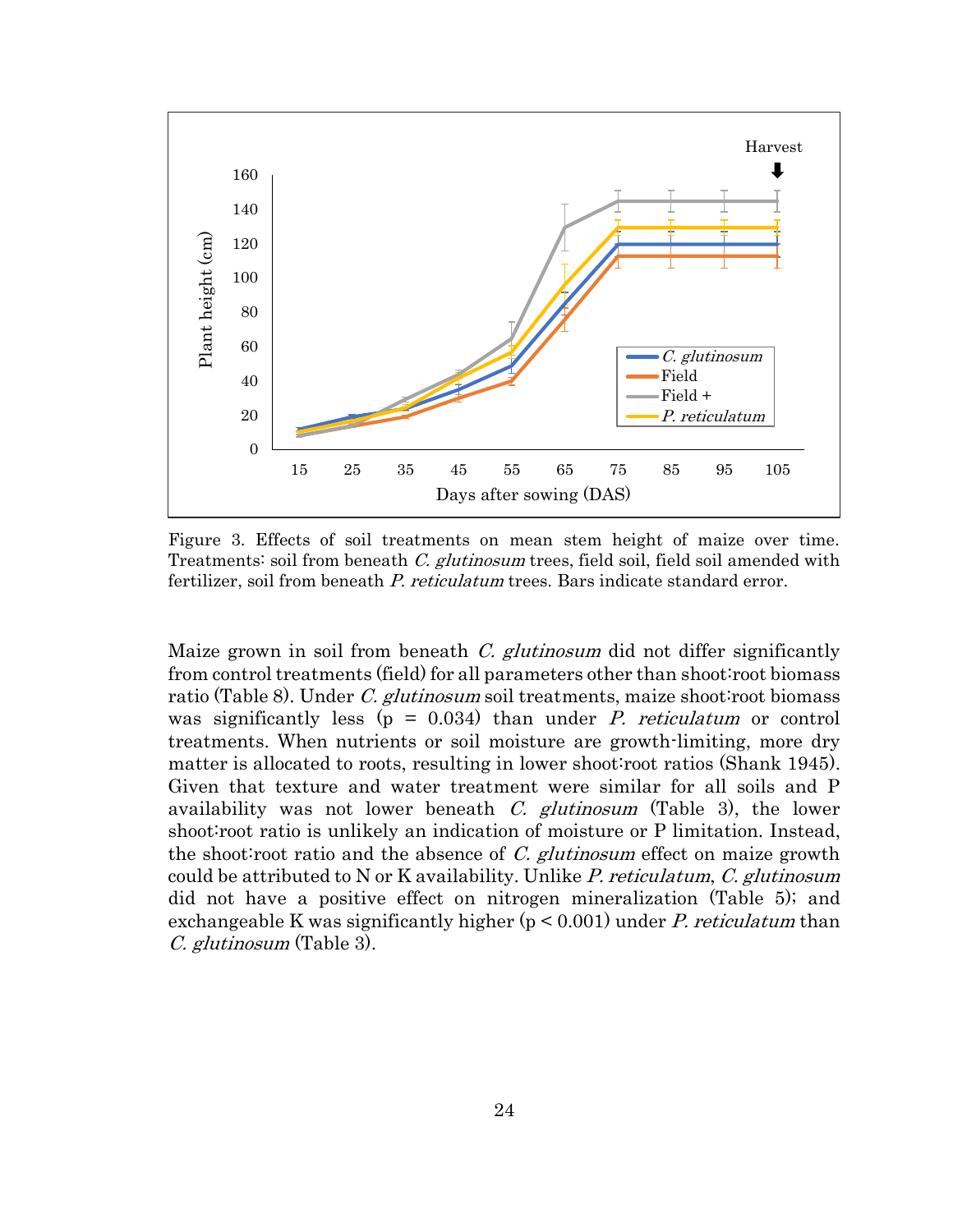

Figure 4. Effects of soil treatments on maize biomass. Treatments: (C) soil from beneath C. glutinosum trees,  $(F)$  field soil,  $(F+)$  field soil amended with fertilizer,  $(P)$ soil from beneath P. reticulatum trees. Bars indicate standard error.

Maize plants did not yield grain in any treatment. While all plants produced both male and female flowers, pollen shed was complete before silk emergence, thereby preventing fertilization and grain production. Failure to produce due to delayed silking is commonly explained by moisture stress, particularly during the tasseling-silking stage [\(Sah and Zamora 2005,](#page-41-11) [Lobell et al. 2011\)](#page-40-11). However, common visual indicators of moisture stress, including leaf curl or shedding of lower leaves [\(Miller and Smith 1973\)](#page-41-12), were not readily apparent, signifying that delayed silking may have had a lesser known cause or combination of causes.

It is likely that pot size imposed limitations on maize performance. Under the limited growth space of pots, plant growth is often reduced as a result of reduced resource supply, increased soil temperature, and reduced water holding capacity [\(Yang et al. 2010,](#page-42-12) [Poorter et al. 2012\)](#page-41-13). Poorter et al. (2012) reported that the percent of total root mass present within four-mm of pot walls often exceeds 50%. Pot dynamics can cause root growth to concentrate in areas near pot walls where temperature fluctuations are highest and walls can impede root growth [\(Poorter et al. 2012\)](#page-41-13). In this study, a similar trend of root accumulation near pot edges was observed for all treatments at harvest, with the implication that pots limited root growth and potential nutrient acquisition.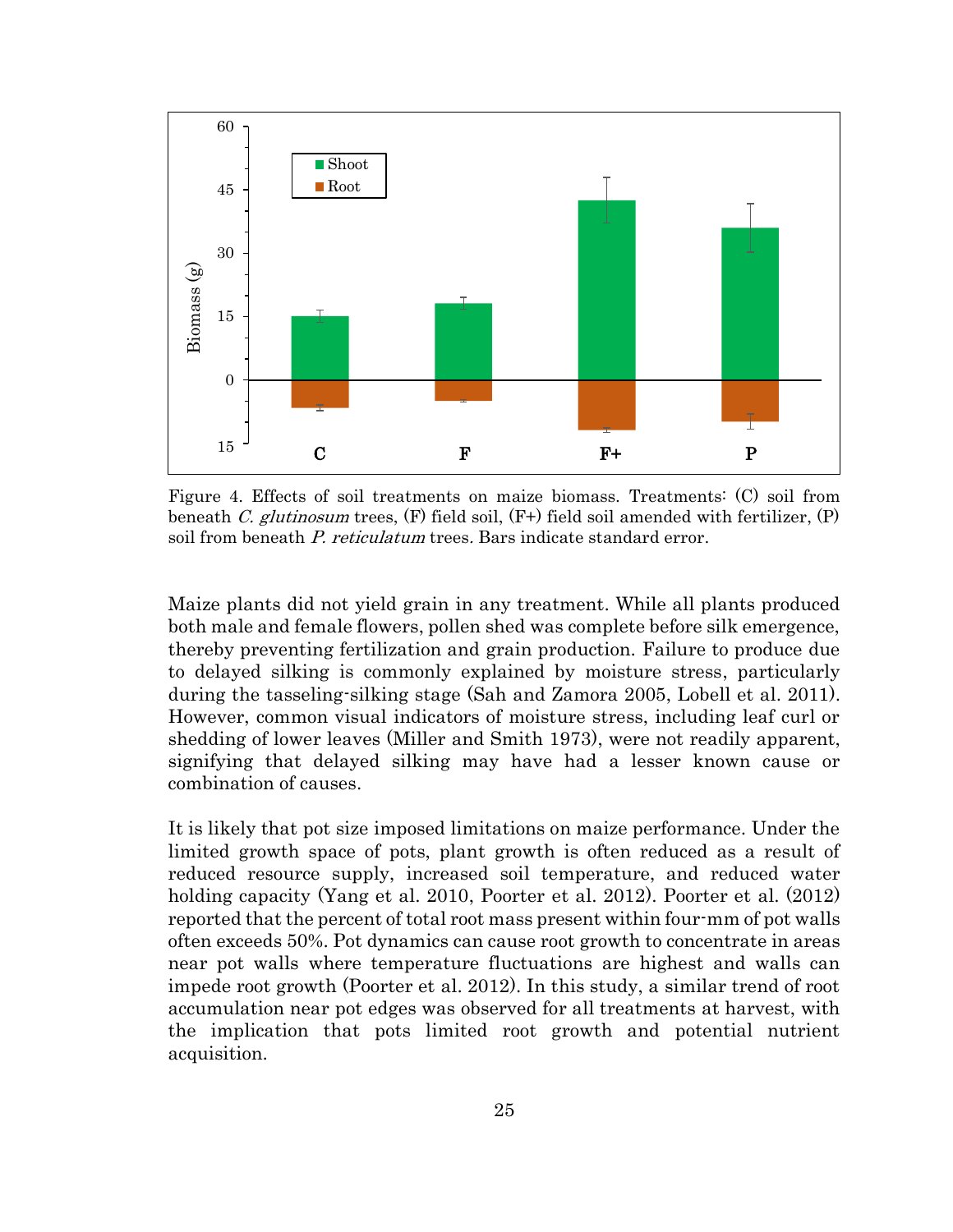Lack of grain yield may also be an indicator of the overall fertility status of the soils. Although P. reticulatum and mineral fertilizer positively influenced maize production, a degree of influence significant enough to improve grain yield may require inputs of both organic and inorganic fertilizer [\(Bationo and](#page-38-3)  [Buerkert 2001\)](#page-38-3). On their own, the organic inputs of P. reticulatum and the inorganic inputs of fertilizer may not have been sufficient to overcome the nutrient deficiencies of the soil.

While grain yields were not obtained, measures of plant biomass (excluding grain) are commonly used to predict grain yields. Plant biomass and grain yield have been closely correlated under a wide range of conditions for a variety of maize cultivars (Sinclair et al. 1990, Zere at al. 2005, Ceccon 2015). For root, shoot, and total biomass, maize grown in both P. reticulatum soil and amended field soil produced significantly greater values than control soil ( $p \leq 0.001$ , Table 8). Total biomass was nearly 100% greater in P. reticulatum soils and 136% greater in fertilized soils than in control soils (Figure 4), signifying that fertilizer treatment and intercropping with P. reticulatum has the potential to improve maize grain yields.

As a heavy feeder of nitrogen, maize production is often limited by nitrogen availability, particularly in low fertility soils [\(Bationo et al. 1998\)](#page-38-0). Given the low inherent nitrogen levels of soils in the study region, the positive response of maize performance to P. reticulatum and fertilizer treatment is likely due to changes in soil nitrogen availability. Relative to other common crops in the study region, it is widely accepted that maize responds well to additions of nitrogen fertilizer, with the magnitude of response dependent on the nutrient and organic matter status of soils [\(Vanlauwe et al. 2011\)](#page-42-1). The greater than two-fold increase in maize biomass with only moderate additions of fertilizer reflects the relatively low total nitrogen content (0.04%) of field soils, suggesting relatively high nitrogen agronomic efficiency of maize production.

## Millet growth and biomass

There was no significant treatment effect on millet stem height, root collar diameter, and shoot and grain biomass (Table 9). The only parameter that differed significantly between treatments was root biomass, with millet grown in amended soil yielding significantly greater root biomass than millet grown in P. reticulatum soil.

Table 9. Effects of soil treatments on final millet biomass, and height and root collar diameter. Values are means  $\pm 1$  standard error (n = 5). Treatment d.f. = (3, 16).

| Treatments | <b>ANOVA</b> |
|------------|--------------|
|------------|--------------|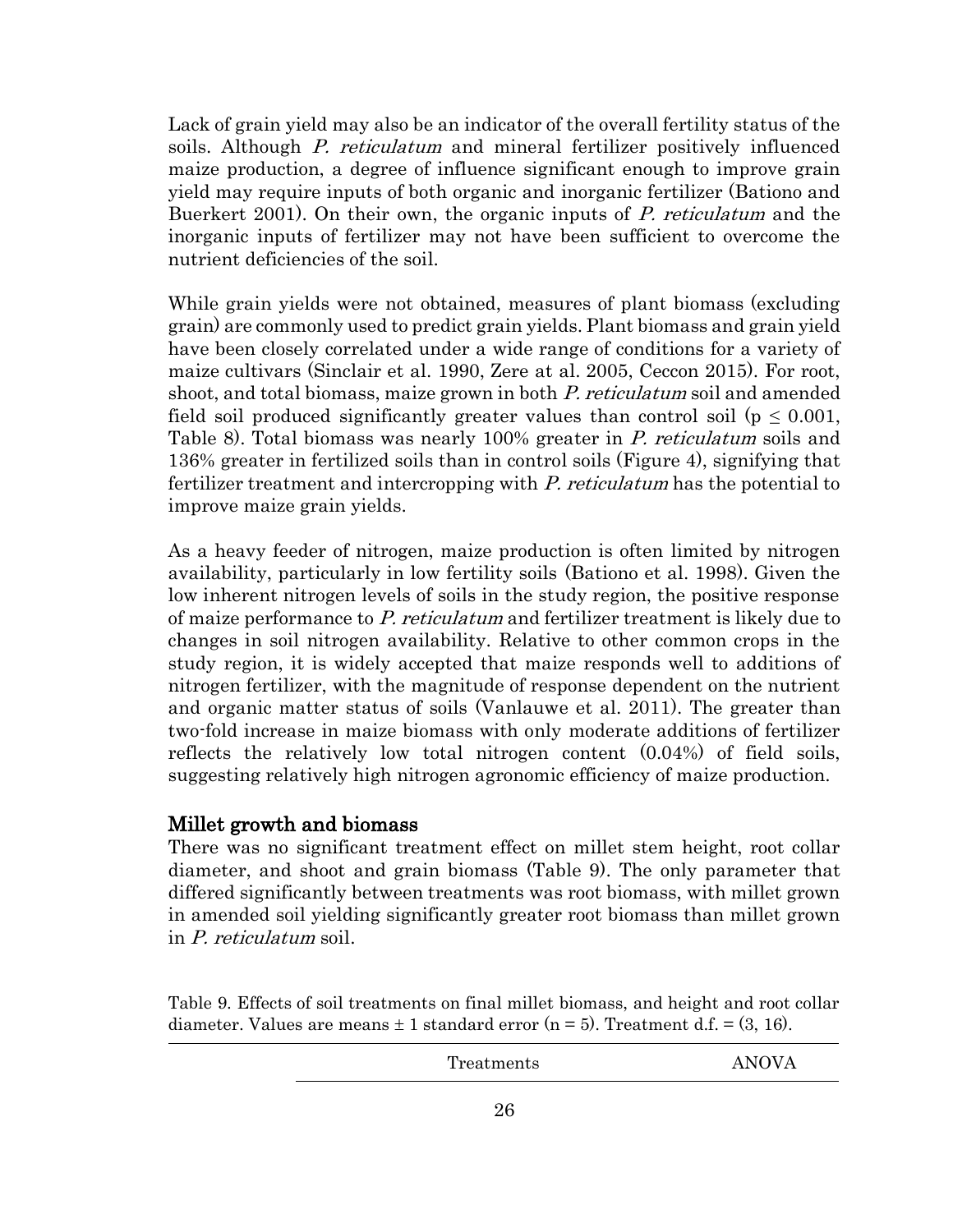|                                 | $\mathcal{C}$ .<br>glutinosum | Field              | Field +                     | $P_{\cdot}$<br>reticulatum | $\boldsymbol{F}$ | $p$ -value |
|---------------------------------|-------------------------------|--------------------|-----------------------------|----------------------------|------------------|------------|
| <b>Total</b><br>biomass $(g)$   | 57.6<br>± 13.5                | 70.9<br>± 16.2     | 191.1<br>±79.5              | 59.0<br>± 14.9             | 2.4              | 0.11       |
| Root<br>biomass $(g)$           | $12.8$ ab<br>± 3.4            | $14.9$ ab<br>± 2.6 | 32.9 <sup>a</sup><br>± 10.1 | 7.9 <sup>b</sup><br>±1.5   | 3.9              | 0.03       |
| <b>Shoot</b><br>biomass $(g)$   | 30.0<br>± 6.8                 | 43.5<br>± 11.8     | 110.2<br>± 55.4             | 30.4<br>± 8.0              | 1.8              | 0.19       |
| Grain<br>biomass (g)            | 14.9<br>$\pm$ 5.1             | 12.4<br>$\pm$ 3.0  | 48.0<br>± 19.3              | 20.7<br>± 6.6              | 2.4              | 0.11       |
| Shoot/root<br>biomass           | 2.86<br>± 0.82                | 2.87<br>± 0.62     | 2.97<br>± 0.72              | 3.74<br>± 0.41             | 0.4              | 0.75       |
| Plant<br>height (cm)            | 141.1<br>±16.5                | 154.7<br>± 12.7    | 192.7<br>± 13.5             | 168.0<br>± 14.1            | 2.4              | 0.11       |
| Root collar<br>diameter<br>(mm) | 12.5<br>± 1.2                 | 16.6<br>± 2.4      | 17.4<br>± 3.8               | 12.9<br>±1.8               | 1.0              | 0.41       |

Means in the same row followed by the same letter are not significantly different at the  $\alpha$  = 0.05 level using Tukey's HSD.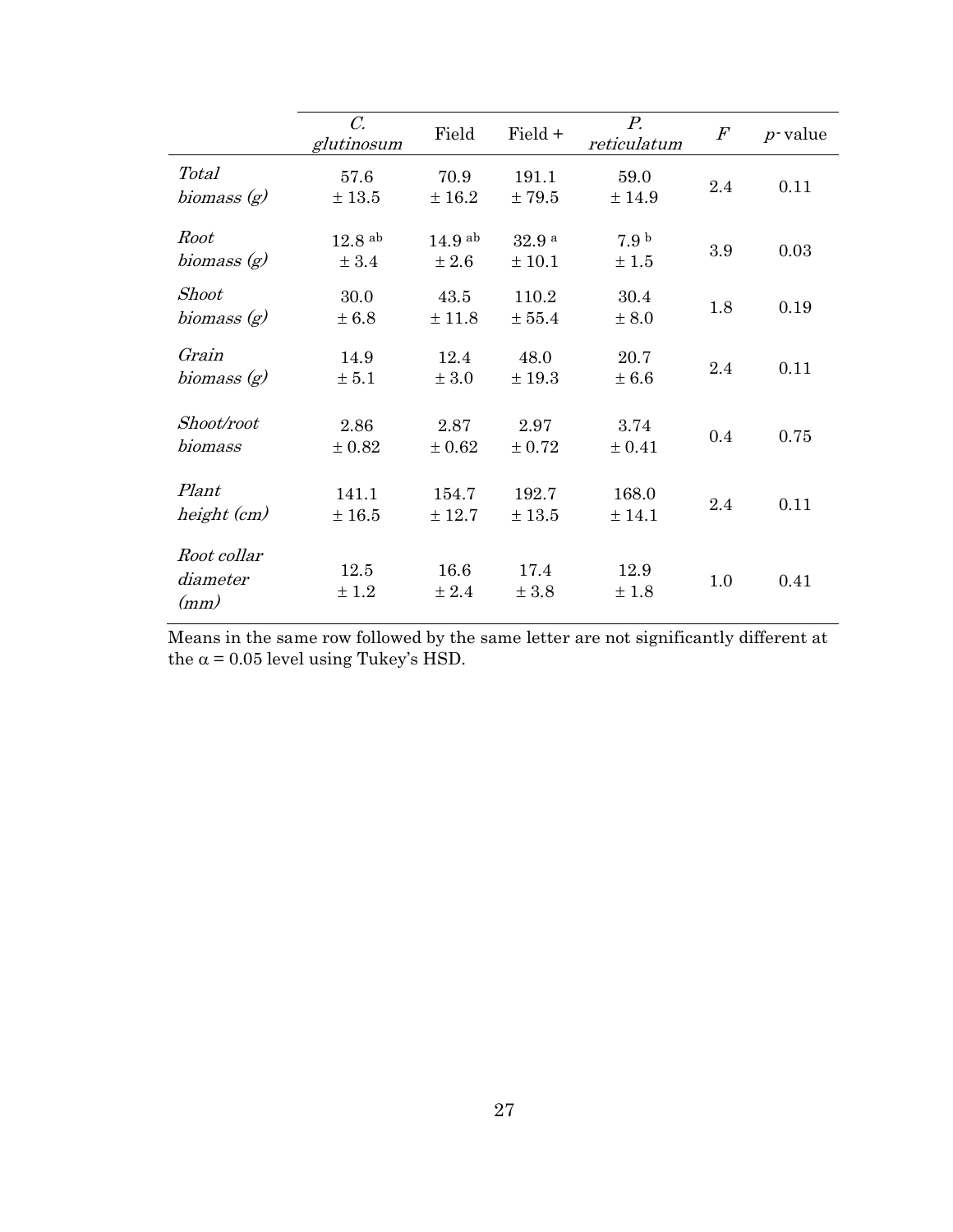

Figure 5. Effects of soil treatments on plant height of millet over time. Bars indicate standard error.



Figure 6. Effects of soil treatments on millet biomass. Treatments: (C) soil from beneath C. glutinosum trees,  $(F)$  field soil,  $(F+)$  field soil amended with fertilizer,  $(P)$ soil from beneath P. reticulatum trees. Bars indicate standard error; error bars represented in purple indicate the standard error of the combined biomass of shoot and grain.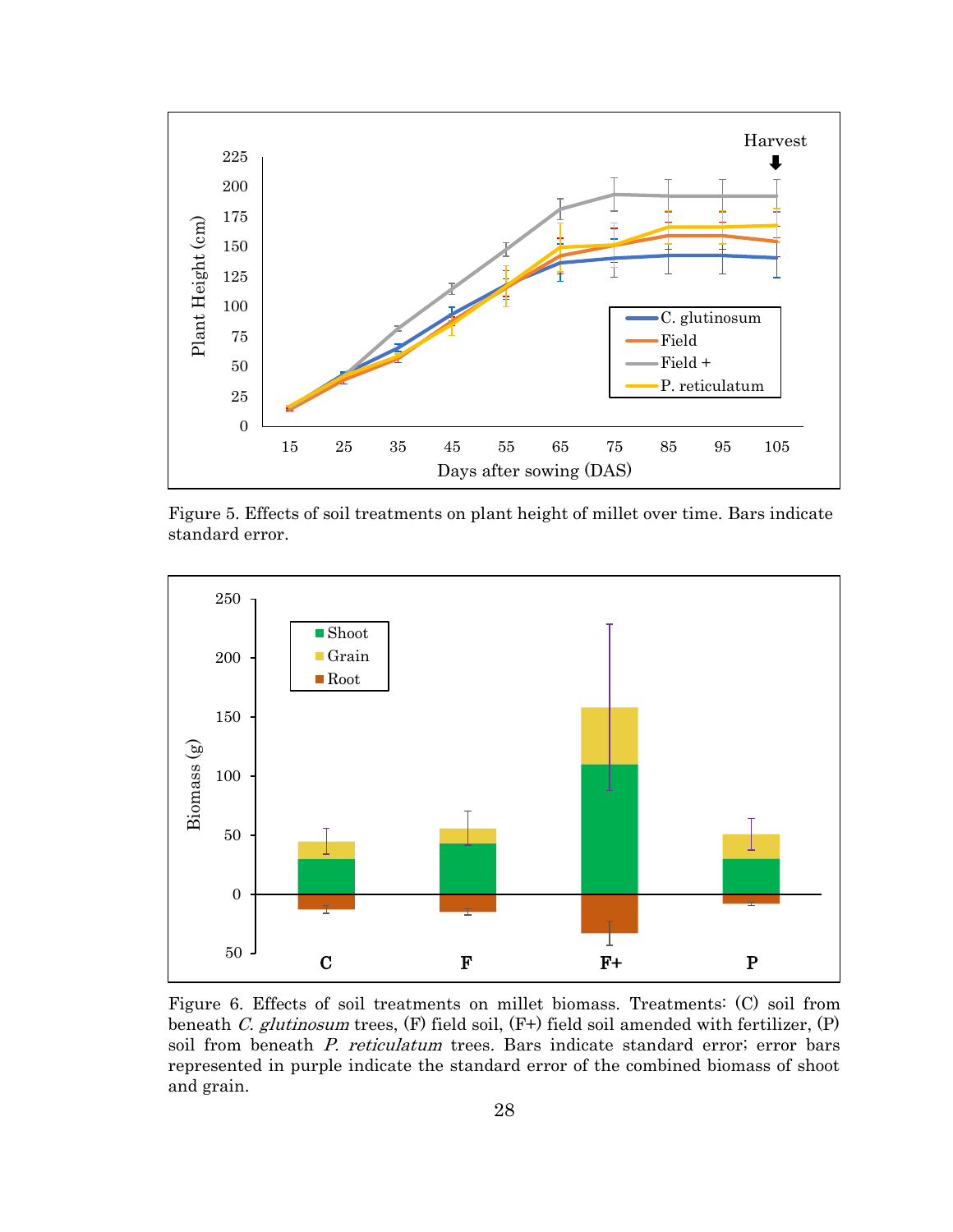Although the more fertile P. reticulatum and amended soil treatments produced greater maize biomass than the non-amended field soil, millet growth and aboveground biomass did not show significant overall differences across soil treatments. Compared to maize, millet is more tolerant to infertile soil conditions, and less responsive to certain nutrient additions [\(Scott-Wendt et](#page-42-13)  [al. 1988\)](#page-42-13). Nitrogen additions generally have less impact on millet yields than on the yields of heavy feeder crops like maize, sorghum, or rice [\(Matlon 1990\)](#page-41-2).

Fofana (2007) suggested that the availability of phosphorous, rather than nitrogen, drives West African pearl millet production on coarse acidic soils. If pearl millet production is limited by phosphorous availability, then the levels of available phosphorous in the P. reticulatum, C. glutinosum, and field soils were not substantial enough to overcome P limitation and influence yields. P limitation, even under the canopy of trees, seems probable given that the broader region is known for inherently low levels of P and a high proportion is occluded and not available for plant uptake [\(Manu et al. 1991,](#page-41-6) [Dossa 2006\)](#page-39-2). Tree leaf litter often has a higher N:P ratio than required by crops, indicating that quantities of leaf litter sufficient to supply N may not supply sufficient P [\(Palm et al. 1997\)](#page-41-10). Therefore, while P. reticulatum had a positive effect on maize production, improvement in millet production likely requires more substantial mineral inputs of P. Under less P-limited conditions, intercropping of C. glutinosum and P. reticulatum may have a more pronounced effect on millet productivity.

The lack of treatment effect may also be explained by seed genetic variability. Because pearl millet is protogynous (stigmas emerge before anthers) and produces abundant pollen throughout the flowering season, it is highly crosspollinated, resulting in considerable genetic variability [\(Patil 2016\)](#page-41-14). Cultivated millet, which frequently crosses with its wild progenitor, is known to display high genotypic and phenotypic variability among and within landraces (Vagadiya 2013, Busso et al. 2000). In an assessment of more than twohundred different landraces, Brunken et al. (1977) found considerable morphological variability among plants within the same crop field.

In this case, the millet seed used in the experiment was sourced from a local non-improved landrace in order to keep the study locally-relevant. However, in doing so, the seed contributed a potential source of variation. Morphological variation due to seed genetic variability seems probable in this study considering that the total biomass of control treatments ranged from 19-110 grams with a standard deviation (36.3g) equivalent to more than half of the mean (70.1g).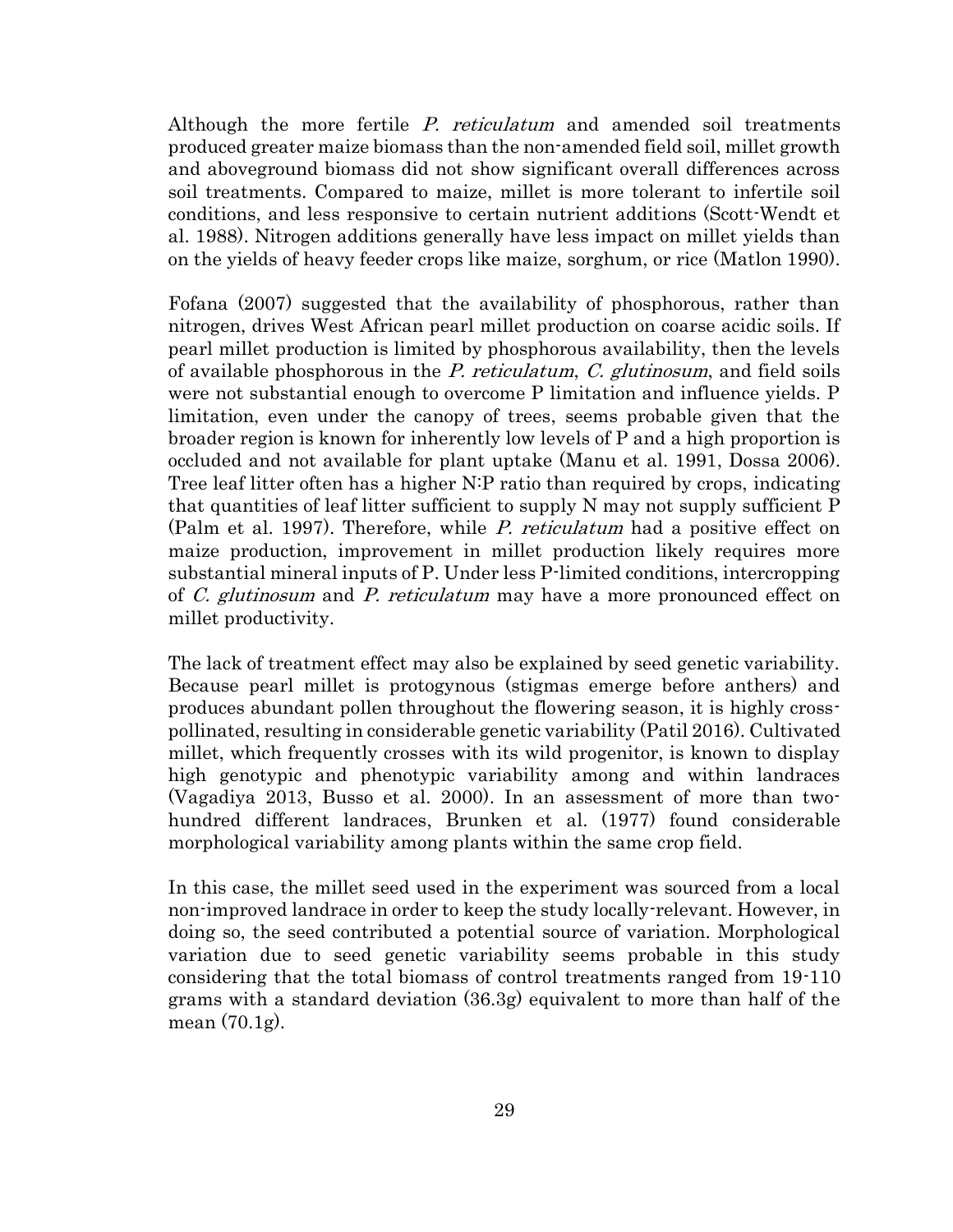# **Conclusion**

The higher total organic C and nutrient concentrations beneath P. reticulatum and *C. glutinosum* indicate that these woody species can positively influence soil fertility. However, the variation in response between millet and maize to differences in soil fertility suggest that a general positive effect on crop production cannot be inferred from a positive effect on soil fertility. While maize growth and performance were significantly improved in soils beneath P. reticulatum and soils amended with fertilizer, the magnitude of changes in soil properties were inadequate to influence millet performance in this study. Possible effects of P. reticulatum and C. glutinosum on millet production were likely superseded by the effects of P limitation and seed genetic variability.

To persuade subsistence farmers to modify long-standing practices, the benefits of the change should be compelling enough to outweigh the risk of change and resource investment. Thus, given the potential for P. reticulatum to increase maize yields through improved soil fertility, farmers should consider managing this species in fields, particularly if they intend to cultivate heavy nitrogen feeders like maize. However, because the millet bioassay results in this study were highly variable, further research should be conducted to evaluate millet-tree interactions before encouraging integration of P. reticulatum in millet fields. Optimal tree densities within fields should also be evaluated and farmer perceptions of P. reticulatum should be considered.

Additionally, further research is needed to evaluate the degree of in-field treecrop competition beneath P. reticulatum canopy, and whether competition can be farmer-managed by practices like pruning. It is also probable that P. reticulatum confers benefits to crops beyond what is evaluated in this study; given its capacity for hydraulic redistribution, P. reticulatum's influence on soil moisture availability should be evaluated as it relates to crop production as well as understory growth that could potentially enrich soils during the dry season.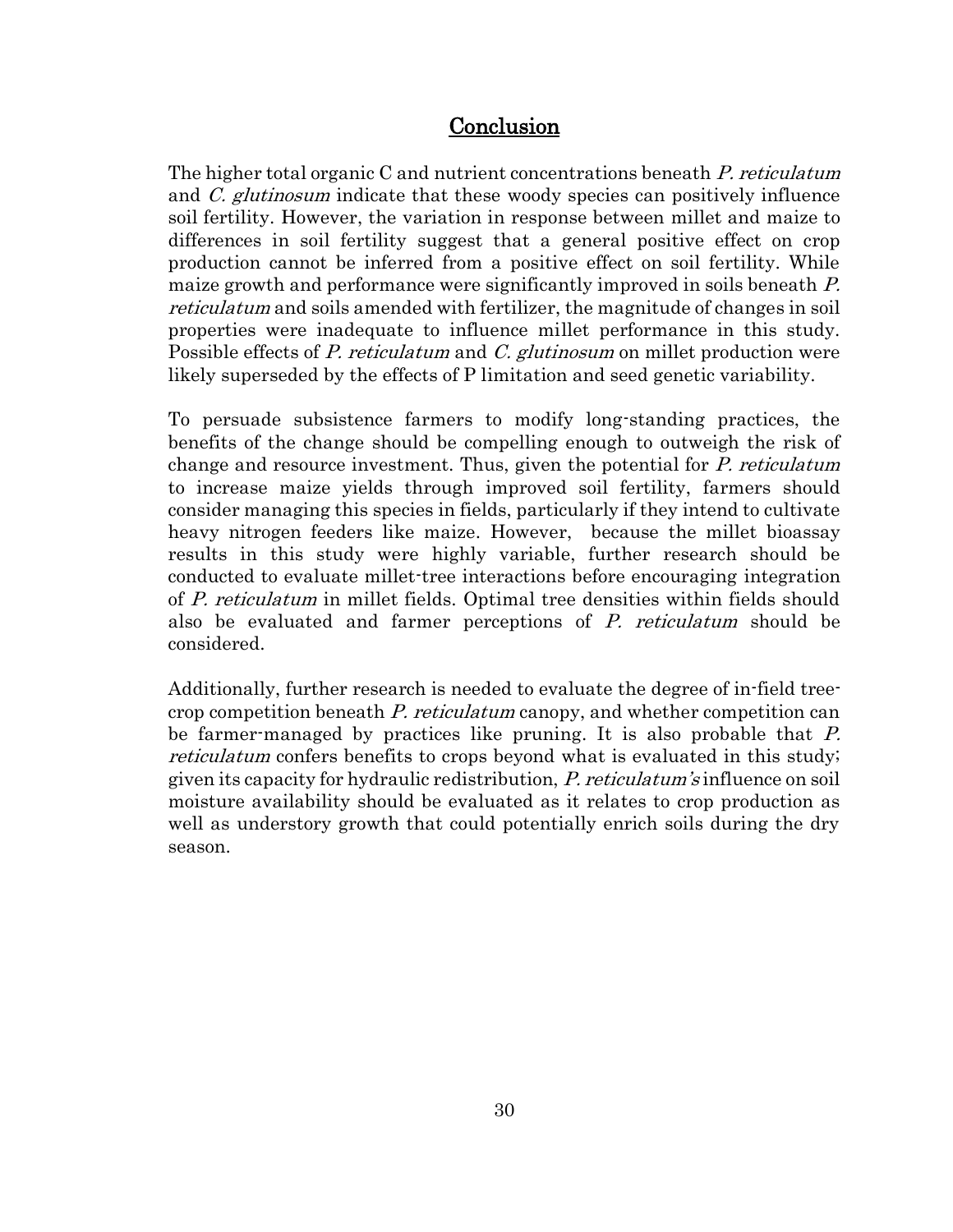## References

- <span id="page-38-8"></span>Arbonnier, M. 2004. Trees, shrubs, and lianas of West African dry zones. La Librairie du Cirad, France.
- <span id="page-38-11"></span>Asante, M., M. Becker, C. Angulo, M. Fosu, and W. Dogbe. 2017. Seasonal nitrogen dynamics in lowland rice cropping systems in inland valleys of northern Ghana. Journal of Plant Nutrition and Soil Science 180:87- 95.
- <span id="page-38-9"></span>Ayantunde, A. A., P. Hiernaux, M. Briejer, H. Udo, and R. Tabo. 2009. Uses of Local Plant Species by Agropastoralists in South-western Niger. 2009 7:14.
- <span id="page-38-6"></span>Bakhoum, C., B. Ndour, and L. E. Akpo. 2012. Natural regeneration of woody stands in the groundnut basin lands in the Sudano-Sahelian Zone (Region of Kaffrine, Senegal). Journal of Applied Environmental and Biological Sciences 2:271-280.
- <span id="page-38-3"></span>Bationo, A., and A. Buerkert. 2001. Soil organic carbon management for sustainable land use in Sudano-Sahelian West Africa. Nutrient Cycling in Agroecosystems 61:131-142.
- <span id="page-38-2"></span>Bationo, A., A. Buerkert, M. Sedogo, B. Christianson, and A. Mokwunye. 1995. A critical review of crop-residue use as soil amendment in the West African semi-arid tropics.*in* International Conference on Livestock and Sustainable Nutrient Cycling in Mixed Farming Systems of Sub-Saharan Africa. Addis Ababa (Ethiopia). 22-26 Nov 1993.
- <span id="page-38-0"></span>Bationo, A., F. Lompo, and S. Koala. 1998. Research on nutrient flows and balances in West Africa: State-of-the-art. Agriculture, Ecosystems and Environment 71:19-35.
- <span id="page-38-1"></span>Batjes, N. 2001. Options for increasing carbon sequestration in West African soils: an exploratory study with special focus on Senegal. Land Degradation & Development 12:131-142.
- <span id="page-38-5"></span>Bayala, J., J. Sanou, Z. Teklehaimanot, A. Kalinganire, and S. Ouédraogo. 2014. Parklands for buffering climate risk and sustaining agricultural production in the Sahel of West Africa. Current Opinion in Environmental Sustainability 6:28-34.
- <span id="page-38-10"></span>Bernhard-Reversat, F. 1982. Biogeochemical cycle of nitrogen in a semi-arid savanna. Oikos:321-332.
- <span id="page-38-4"></span>Boffa, J.-M., S. J.-B. Taonda, J. B. Dickey, and D. M. Knudson. 2000. Fieldscale influence of karité (Vitellaria paradoxa) on sorghum production in the Sudan zone of Burkina Faso. Agroforestry systems 49:153-175.
- <span id="page-38-7"></span>Bremen, H., and J. Kessler. 1995. Woody plants in agro-ecosystems of semiarid regions.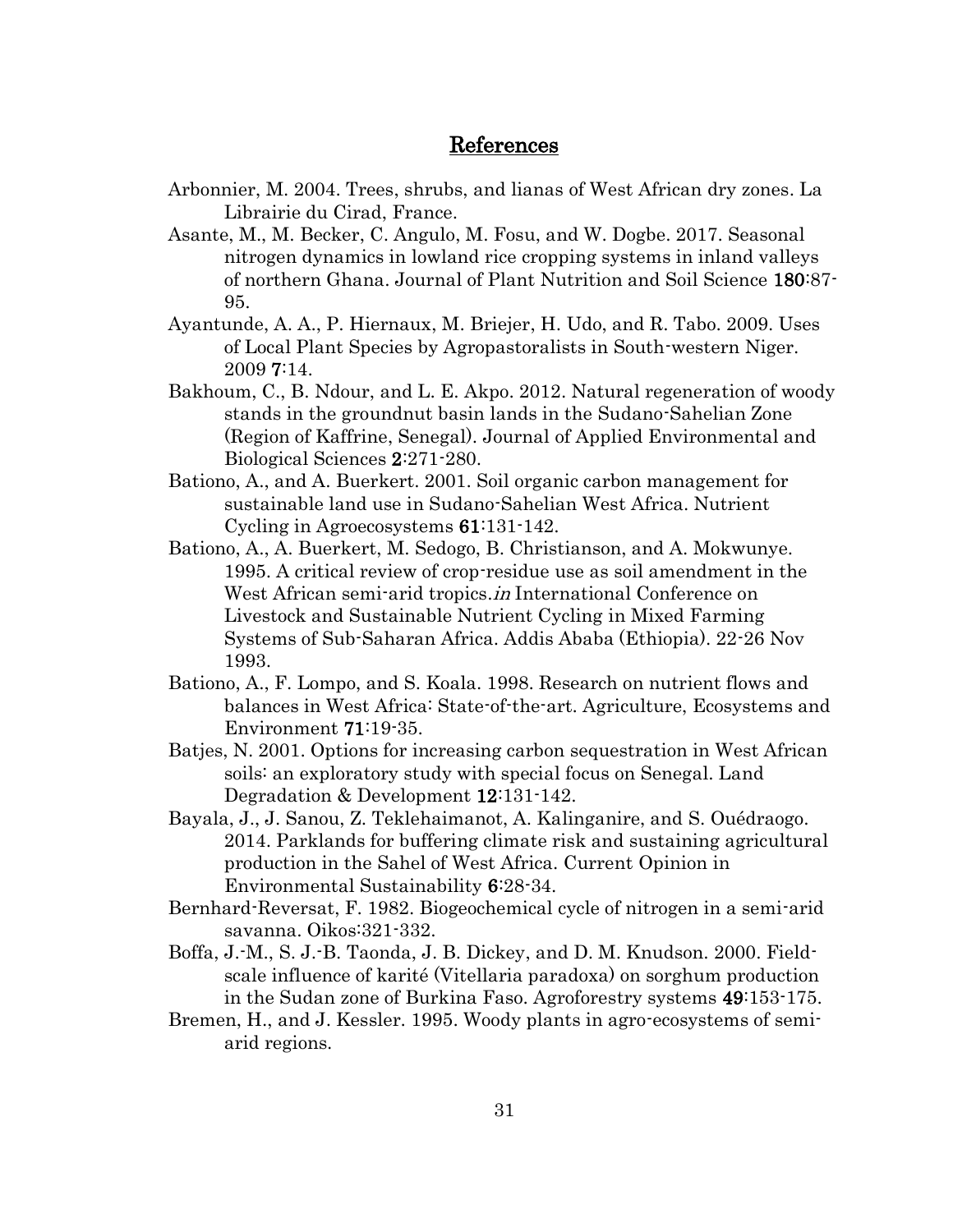- <span id="page-39-14"></span>Breuning-Madsen, H., G. Lyngsie, and T. W. Awadzi. 2012. Sediment and nutrient deposition in Lake Volta in Ghana due to Harmattan dust. Catena 92:99-105.
- <span id="page-39-4"></span>Buresh, R., and G. Tian. 1998. Soil improvement by trees in sub-Saharan Africa. Pages 51-76 Directions in Tropical Agroforestry Research. Springer.
- <span id="page-39-9"></span>CIA. 2013. The World Factbook 2013-14. Central Intelligence Agency, Washington, DC.
- <span id="page-39-12"></span>Curtin, D., and C. Campbell. 2008. Mineralizable nitrogen. Soil sampling and methods of analysis. 2nd ed. CRC Press, Boca Raton, FL:599-606.
- <span id="page-39-1"></span>de Graaff, J., A. Kessler, and J. W. Nibbering. 2011. Agriculture and food security in selected countries in Sub-Saharan Africa: diversity in trends and opportunities. Food Security 3:195-213.
- <span id="page-39-8"></span>Devineau, J.-L. 1999. Seasonal Rhythms and Phenological Plasticity of Savanna Woody Species in a Fallow Farming System (South-West Burkina Faso). Journal of Tropical Ecology 15:497-513.
- <span id="page-39-13"></span>Diakhaté, S., C. Villenave, N. Diallo, A. Ba, D. Djigal, D. Masse, P. Sembène, and L. Chapuis-Lardy. 2013. The influence of a shrub-based intercropping system on the soil nematofauna when growing millet in Senegal. European journal of soil biology 57:35-41.
- <span id="page-39-6"></span>Diedhiou, S., E. Dossa, A. Badiane, I. Diedhiou, M. Sene, and R. Dick. 2009. Decomposition and spatial microbial heterogeneity associated with native shrubs in soils of agroecosystems in semi-arid Senegal. Pedobiologia 52:273-286.
- <span id="page-39-7"></span>Dossa, E., I. Diedhiou, M. Khouma, M. Sene, A. Lufafa, F. Kizito, S. Samba, A. Badiane, S. Diedhiou, and R. Dick. 2012. Crop Productivity and Nutrient Dynamics in a Shrub ()–Based Farming System of the Sahel. Agronomy journal 104:1255-1264.
- <span id="page-39-2"></span>Dossa, E. e. L. 2006. The biogeochemistry of nitrogen and phosphorus cycling in native shrub ecosystems in Senegal.
- <span id="page-39-0"></span>Garrity, D. P., F. K. Akinnifesi, O. C. Ajayi, S. G. Weldesemayat, J. G. Mowo, A. Kalinganire, M. Larwanou, and J. Bayala. 2010. Evergreen Agriculture: a robust approach to sustainable food security in Africa. Food Security 2:197-214.
- <span id="page-39-11"></span>Gee, G. W., and J. W. Bauder. 1986. Particle-size analysis. Methods of soil analysis: Part 1—Physical and mineralogical methods:383-411.
- <span id="page-39-3"></span>Giller, K. E., E. Witter, M. Corbeels, and P. Tittonell. 2009. Conservation agriculture and smallholder farming in Africa: the heretics' view. Field Crops Research 114:23-34.
- <span id="page-39-10"></span>Guèye, C., A. S. Fall, and S. Tall. 2007. Climatic perturbation and urbanization in Senegal. The Geographical Journal 173:88-92.
- <span id="page-39-5"></span>Haglund, E., J. Ndjeunga, L. Snook, and D. Pasternak. 2011. Dry land tree management for improved household livelihoods: farmer managed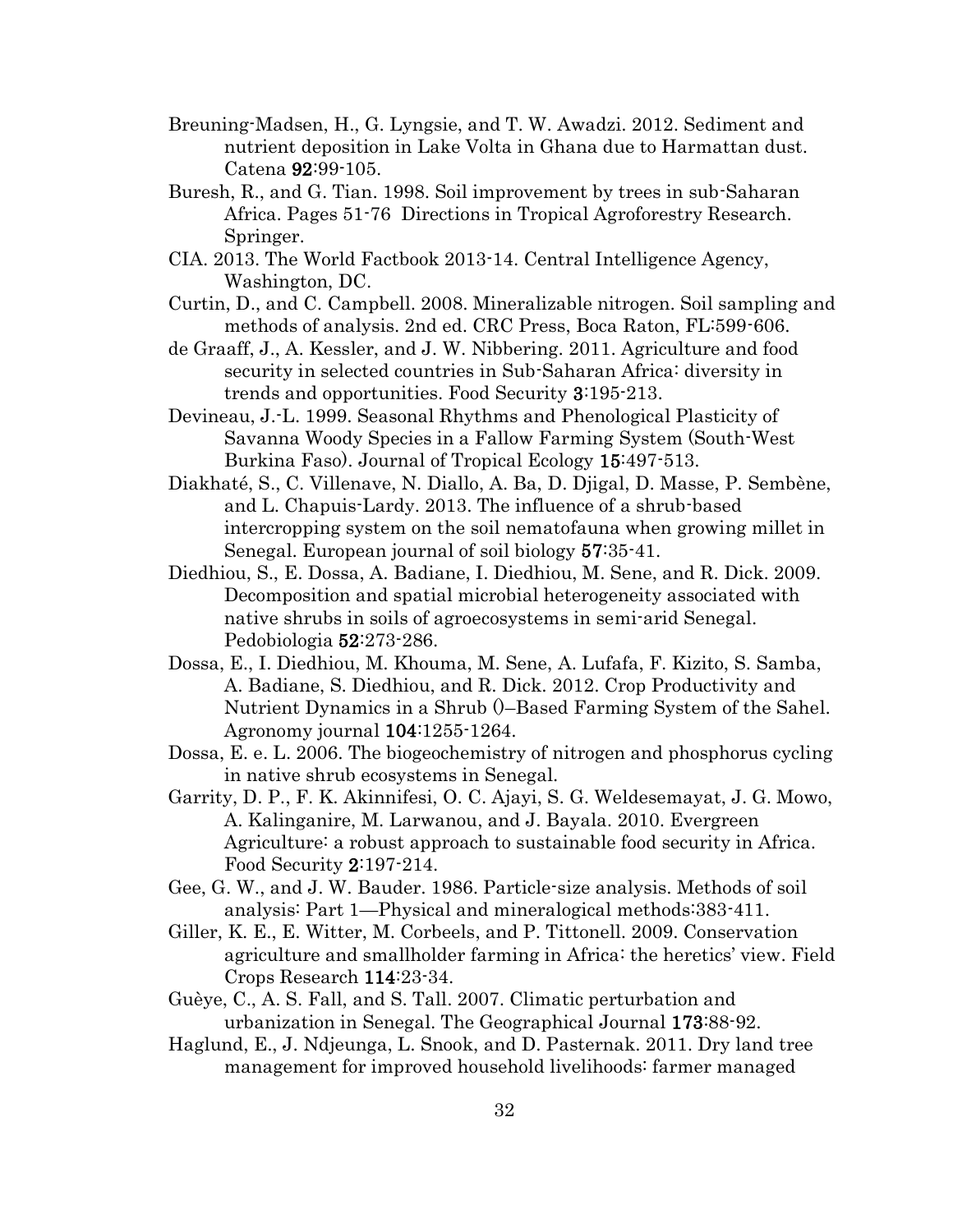natural regeneration in Niger. Journal of Environmental Management 92:1696-1705.

- <span id="page-40-9"></span>Harris, F. 1999. Nutrient management strategies of small-holder farmers in a short-fallow farming system in north-east Nigeria. Geographical Journal:275-285.
- <span id="page-40-3"></span>Hernandez, R. R., S. J. Debenport, M. C. Leewis, F. Ndoye, I. E. K. Nkenmogne, A. Soumare, M. Thuita, M. Gueye, E. Miambi, L. Chapuis-Lardy, I. Diedhiou, and R. P. Dick. 2015. The native shrub, Piliostigma reticulatum, as an ecological "resource island" for mango trees in the Sahel.
- <span id="page-40-10"></span>Hoffmann, I., D. Gerling, U. B. Kyiogwom, and A. Mané-Bielfeldt. 2001. Farmers' management strategies to maintain soil fertility in a remote area in northwest Nigeria. Agriculture, Ecosystems & Environment 86:263-275.
- <span id="page-40-8"></span>Iyamuremye, F., V. Gewin, R. Dick, M. Diack, M. Sene, and A. Badiane. 2000. Carbon, nitrogen and phosphorus mineralization potential of native agroforestry plant residues in soils of Senegal. Arid Soil Research and Rehabilitation 14:359-371.
- <span id="page-40-4"></span>Kelley, V. A., B. N. Diagana, T. Reardon, M. Gaye, and E. W. Crawford. 1996. Cash crop and foodgrain productivity in Senegal: historical view, new survey evidence, and policy implications. Michigan State University, Department of Agricultural, Food, and Resource Economics.
- <span id="page-40-6"></span>Kessler, J., and H. Breman. 1991. The potential of agroforestry to increase primary production in the Sahelian and Sudanian zones of West Africa. Agroforestry systems 13:41-62.
- <span id="page-40-7"></span>Kuo, S. 1996. Phosphorus. Pages 869-919 in D. L. Sparks, editor. Methods of Soil Analysis: Part 3 - Chemical Methods. SSSA, Madison, WI.
- <span id="page-40-0"></span>Lahmar, R., B. A. Bationo, N. Dan Lamso, Y. Guéro, and P. Tittonell. 2012. Tailoring conservation agriculture technologies to West Africa semiarid zones: Building on traditional local practices for soil restoration. Field Crops Research 132:158-167.
- <span id="page-40-11"></span>Lobell, D. B., M. Bänziger, C. Magorokosho, and B. Vivek. 2011. Nonlinear heat effects on African maize as evidenced by historical yield trials. Nature Climate Change 1:42-45.
- <span id="page-40-2"></span>Lykke, A. M. 2000. Local perceptions of vegetation change and priorities for conservation of woody-savanna vegetation in Senegal. Journal of Environmental Management 59:107-120.
- <span id="page-40-5"></span>Maertens, M., and J. F. Swinnen. 2009. Trade, standards, and poverty: Evidence from Senegal. World development 37:161-178.
- <span id="page-40-1"></span>Manlay, R. J., P. Cadet, J. Thioulouse, and J.-L. Chotte. 2000. Relationships between abiotic and biotic soil properties during fallow periods in the sudanian zone of Senegal. Applied Soil Ecology 14:89-101.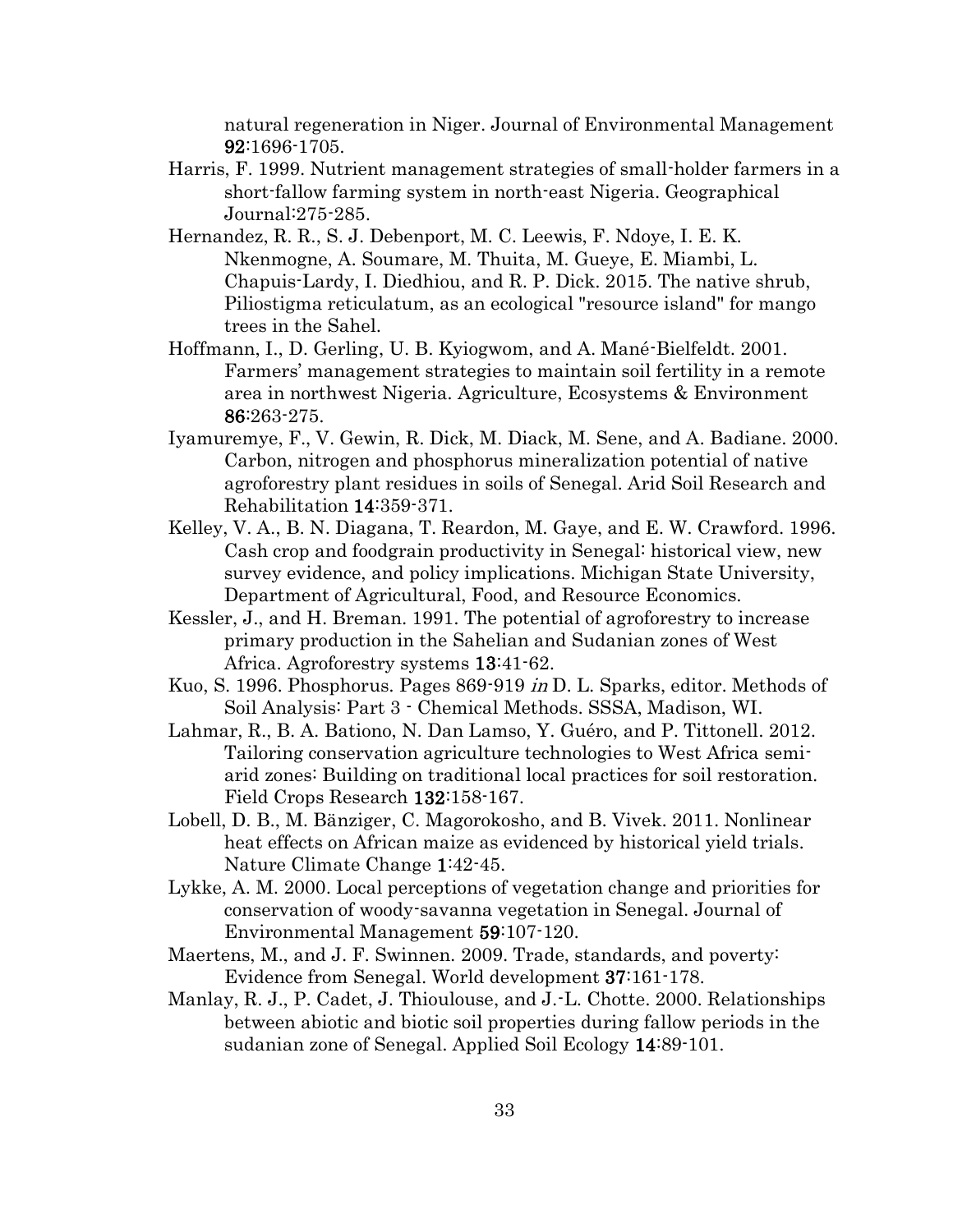- <span id="page-41-6"></span>Manu, A., A. Bationo, and S. Geiger. 1991. Fertility status of selected millet producing soils of West Africa with emphasis on phosphorus. Soil science 152:315-320.
- <span id="page-41-2"></span>Matlon, P. J. 1990. Improving productivity in sorghum and pearl millet in semi-arid Africa. Food Research Institute Studies 22:1-43.
- <span id="page-41-12"></span>Miller, R., and R. Smith. 1973. Moisture-stress symptom data modification aids crop irrigation. California Agriculture 27:10-12.
- <span id="page-41-9"></span>Mugendi, D. N., P. K. Nair, J. Mugwe, M. O'neill, M. Swift, and P. Woomer. 1999. Alley cropping of maize with calliandra and leucaena in the subhumid highlands of Kenya: Part 2. Biomass decomposition, N mineralization, and N uptake by maize. Agroforestry systems 46:51-64.
- <span id="page-41-1"></span>Ong, C., J. Wilson, J. Deans, J. Mulayta, T. Raussen, and N. Wajja-Musukwe. 2002. Tree–crop interactions: manipulation of water use and root function. agricultural water management 53:171-186.
- <span id="page-41-10"></span>Palm, C. A., R. J. Myers, and S. M. Nandwa. 1997. Combined use of organic and inorganic nutrient sources for soil fertility maintenance and replenishment. Replenishing soil fertility in Africa:193-217.
- <span id="page-41-5"></span>Pare, S., P. Savadogo, M. Tigabu, P. C. Oden, and J. M. Ouadba. 2009. Regeneration and spatial distribution of seedling populations in Sudanian dry forests in relation to conservation status and human pressure. Tropical Ecology 50:339.
- <span id="page-41-7"></span>Parfitt, R. 1979. Anion adsorption by soils and soil materials. Advances in agronomy 30:1-50.
- <span id="page-41-14"></span>Patil, J. V. 2016. Millets and Sorghum: Biology and Genetic Improvement. John Wiley & Sons.
- <span id="page-41-13"></span>Poorter, H., J. Bühler, D. van Dusschoten, J. Climent, and J. A. Postma. 2012. Pot size matters: a meta-analysis of the effects of rooting volume on plant growth. Functional Plant Biology 39:839-850.
- <span id="page-41-4"></span>Ræbild, A., U. Hansen, and S. Kambou. 2012. Regeneration of Vitellaria paradoxa and Parkia biglobosa in a parkland in Southern Burkina Faso. Agroforestry systems 85:443-453.
- <span id="page-41-3"></span>Rao, M., P. Nair, and C. Ong. 1997. Biophysical interactions in tropical agroforestry systems. Agroforestry systems 38:3-50.
- <span id="page-41-8"></span>Rhoades, C. 1995. Seasonal pattern of nitrogen mineralization and soil moisture beneath Faidherbia albida (synAcacia albida) in central malawi. Agroforestry systems 29:133-145.
- <span id="page-41-0"></span>Rhoades, C. 1996. Single-tree influences on soil properties in agroforestry: lessons from natural forest and savanna ecosystems. Agroforestry systems 35:71-94.
- <span id="page-41-11"></span>Sah, S., and O. Zamora. 2005. Effect of water deficit at vegetative and reproductive stages of hybrid, open pollinated variety and local maize (Zea mays L.). Journal of the Institute of Agriculture and Animal Science 26:37-42.